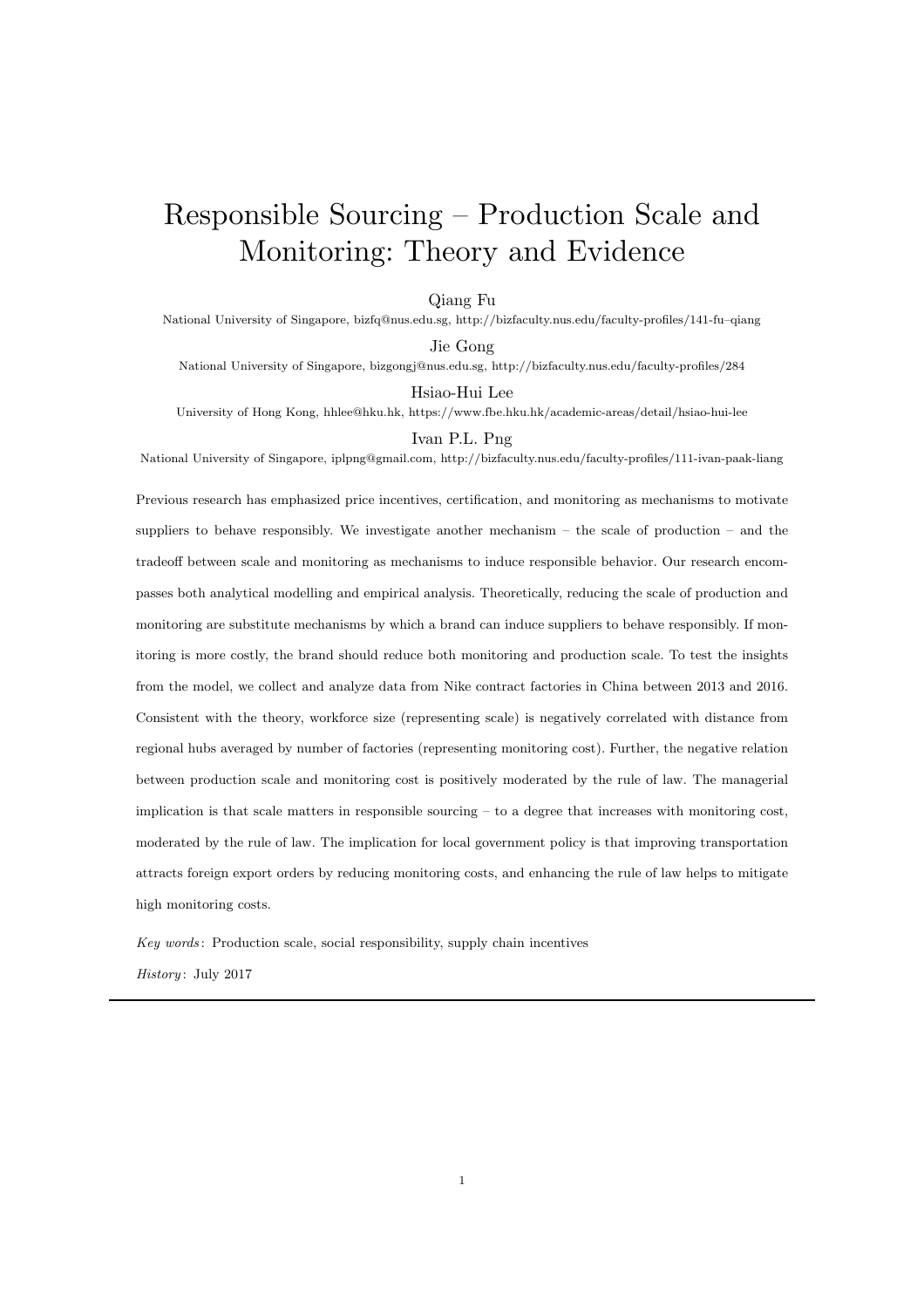#### 1. Introduction

In products ranging from low-tech (apparel and footwear) to high-tech (smartphones and laser printers), international outsourcing of production is ubiquitous. However, contract suppliers may evade social and environmental responsibility, or laws and regulations. To save costs, they may compel workers to work excessive hours, employ child labor, use unsafe facilities, or pollute the air and waterways.

Since the 1990s, Nike, the world's leading manufacturer of athletic footwear, has been intensely scrutinized for poor working conditions and employment practices at contract factories (Nisen 2013; Kish 2016). International brands of sweets such as Kit Kat and M&M have been implicated in sourcing cocoa produced by child labor in the Ivory Coast and Ghana (O'Keefe 2016). The collapse of Rana Plaza in Bangladesh, which killed over a thousand workers, cast an unfavorable spotlight on the manufacturing of Benetton, Mango, and Walmart branded apparel (Al-Mahmood et al. 2013). Similarly, Apple has been criticized for air and water pollution by its contract manufacturers in China (Hook and Hille 2011).

Enforced overtime, employment of child labor, failure to ensure safe facilities, and air and water pollution are possibly illegal, definitely irresponsible, and at best, unethical. Such actions by suppliers hurt global brands through bad publicity and loss of goodwill (O'Keefe 2016; Al-Mahmood et al. 2013), loss of sales and earnings (Spar and Burns 2000), and possibly legal sanctions.

Previous research has considered price incentives, certification, and monitoring as mechanisms to induce suppliers to behave responsibly (e.g., Chen and Lee 2016; Cho et al. 2016; Plambeck and Taylor 2016). Fu et al. (2014) show that the vertical structure of production (integrated/outsourced) affects supplier behavior in a way that depends on the scale of production. Here, we focus on outsourced production and investigate the tradeoff between the scale of production (order quantity) and monitoring as mechanisms to induce responsible behavior.

Conventionally, manufacturing is assumed to exhibit economies of scale. So far, most research into responsible sourcing has abstracted from the scale of production (either explicitly or implicitly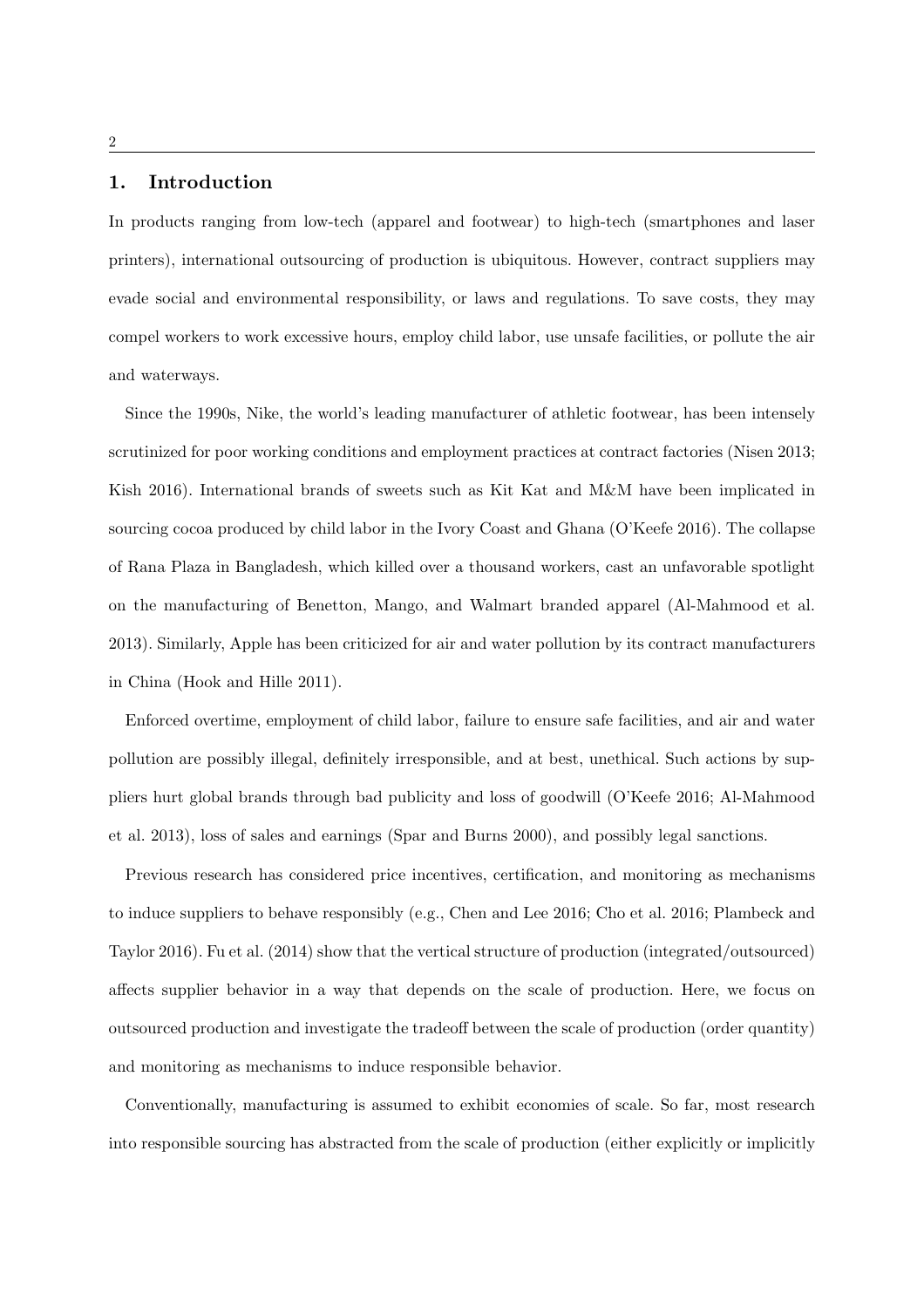by normalizing the scale) and focused on other mechanisms to regulate suppliers (e.g., Caro et al. 2015; Guo et al. 2016; Orsdemir et al. 2016; Plambeck and Taylor 2016). Yet, increasing the scale of production may not only reduce the unit cost of production, but it may also amplify the returns to irresponsible behavior. Suppose, for example, that a factory can reduce the cost of production by 10 cents per unit by employing child labor. Then, child labor would increase total profit by 10 cents multiplied by the scale of production. Hence, the larger is the scale, the greater would be the incentive to use child labor. The corollary is that reducing the scale would decrease the incentive to employ child labor (Fu et al. 2014). This key insight is consistent with empirical research into Nike's supply chain (Locke et al. 2007) and motivates our interest in the scale of production as a mechanism to regulate suppliers.

Previous research (e.g., Chen and Lee 2016; Plambeck and Taylor 2016; Caro et al. 2015) emphasizes the use of monitoring to regulate supplier behavior. Here, we investigate how to combine monitoring with production scale as mechanisms to induce suppliers to behave more responsibly. We are particularly interested in how the balance between monitoring and production scale depends on two factors.

One factor is the cost of monitoring. The other is more subtle and motivated by industry emphasis that "government bodies enforcing rule of law" complement monitoring by the brand and external agencies (Nike Inc. 2015, p. 58). Indeed, Locke et al. (2007) find that Nike suppliers in countries with stronger rule of law comply better with the corporate Code of Conduct.

Before introducing our analysis, it is useful to clarify some nomenclature. Mookherjee and Png (1992) distinguish enforcement that is conditioned on reports by the regulated entity from enforcement that is not conditional on any report. Research into responsible sourcing variously describes inspections of suppliers as "audits" (Chen and Lee 2016; Plambeck and Taylor 2016; Caro et al. 2015) or "inspections" (Cho et al. 2016), or use both terms interchangeably (Locke et al. 2007). However, it not clear that enforcement is any way conditional on supplier reports (Locke et al. 2007; Nike Inc. 2015; Adidas Group 2015; PUMA SE 2016). By contrast, in accounting and tax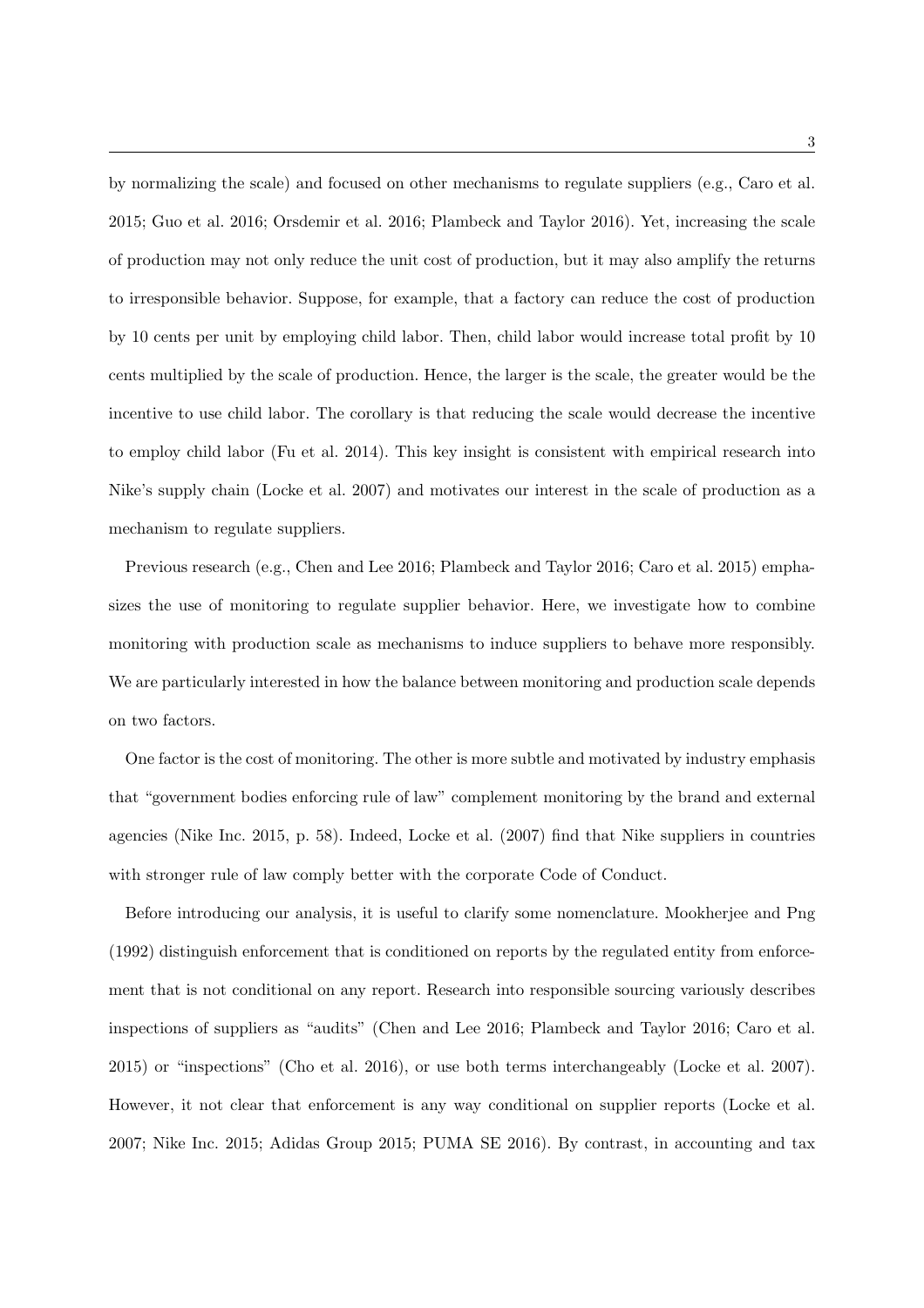compliance, "audits" refer to enforcement that is conditional on reports. To avoid confusion, we describe enforcement as "monitoring".

Our study combines both theoretical and empirical analysis. We develop a stylized model comprising one supplier and one buyer (brand). The brand offers a contract comprising a wholesale price per unit, production scale (order quantity), and monitoring rate. If the supplier accepts the contract, and is monitored by the brand, the supplier incurs a cost of remediation. The supplier can reduce the cost of production by evading legal and responsible practices to a degree that, for simplicity, we call "evasion". The supplier chooses evasion to maximize profit, which comprises the revenue from the brand (wholesale price multiplied by production scale), less the cost of production (which decreases in evasion), and less the expected cost of remediation (which increases in evasion). In turn, subject to the supplier's choice of evasion, the brand sets the wholesale price, production scale, and monitoring rate to maximize its profit. The brand's profit is the revenue from sales to consumers less the sourcing cost paid to the supplier, less the cost of monitoring, and less a penalty which increases in the supplier's evasion.

Our model shows that reducing the scale of production and monitoring are substitute mechanisms by which the brand can reduce the supplier's incentive for irresponsible behavior. Hence, if monitoring is more costly, the brand will reduce monitoring and also reduce the scale of production. Stronger rule of law has a nuanced effect on the equilibrium between the brand and supplier. It strengthens the effectiveness of monitoring, but also increases the expected cost of remediation, which raises the wholesale price.

To test the insights from the theory, we collect data from Nike covering production and employment at contract factories in China between 2013 and 2016. During this period, the number of factories dropped from 200 to 160, and the average factory employed 1,240 workers. We represent the scale of production at each factory by the size of its workforce, and the cost of monitoring by the distance of the factory from the nearest Nike regional hub (in Beijing, Shanghai, or Guangzhou), normalized by the number of factories in the prefecture.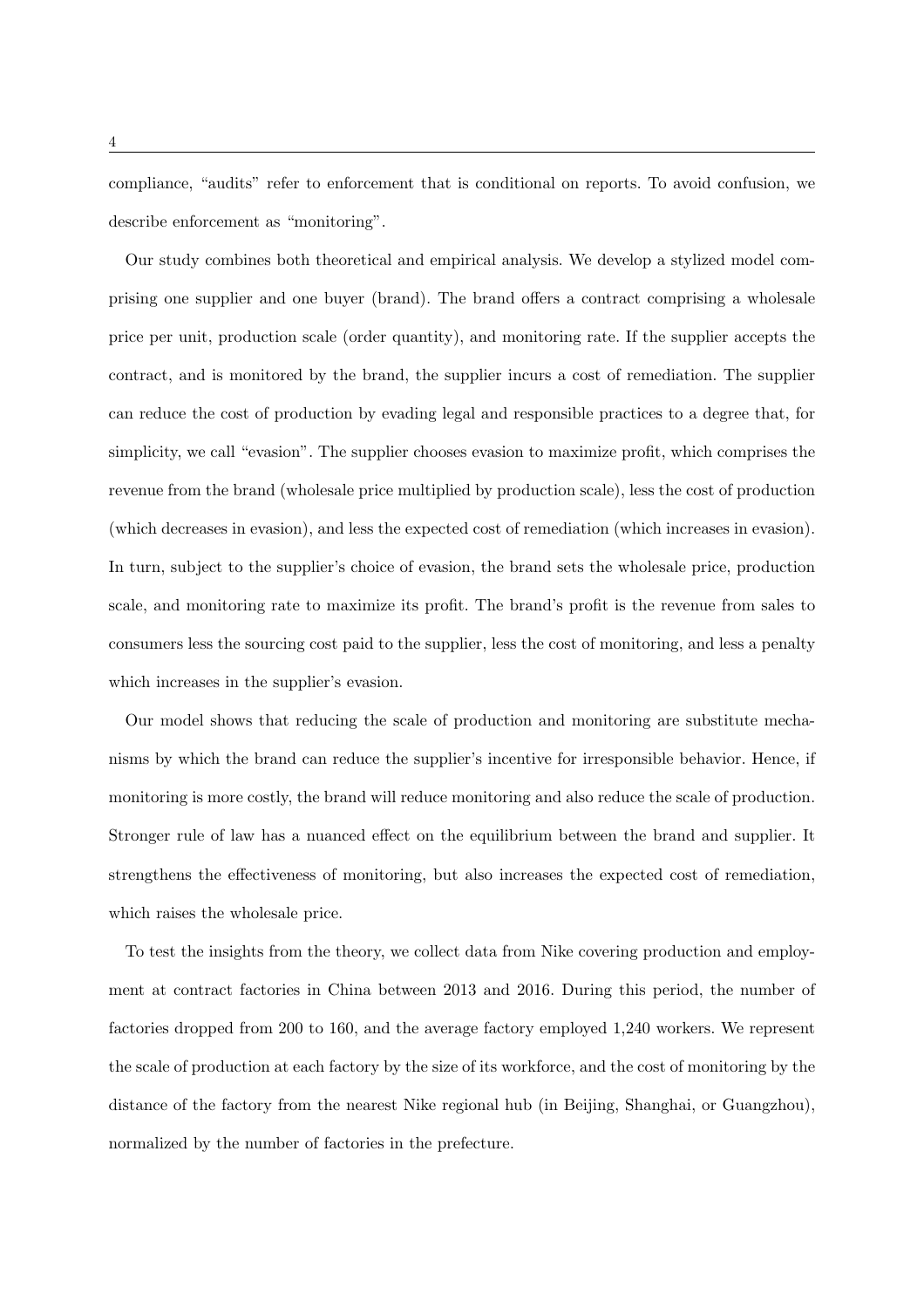We regress the workforce size on the cost of monitoring, as well as the interaction between monitoring cost and the rule of law. The estimates control for average wages, quality of infrastructure, product categories, brand, province, and years. Consistent with our theoretical proposition that scale and monitoring are substitutes, we find that workforce size (representing production scale) is negatively correlated with monitoring cost. Further, consistent with our theory that the rule of law has conflicting effects on workforce size, we find, empirically, that the main effect of the rule of law is not statistically different from zero. By contrast, the rule of law positively moderates the negative relationship between scale and monitoring cost. Our empirical results are robust to alternative measures of scale and rule of law, and sample. In addition, we rule out three alternative explanations for the negative correlation between scale and monitoring cost.

Our work contributes to the operations management (OM) literature and managerial strategy in several ways. We show theoretically and confirm empirically that reducing the scale of production and monitoring are substitute ways to encourage responsible sourcing. Further, we show that, when the cost of monitoring is higher, then brands should temper the scale of production at each factory so as to mitigate evasion. This implies spreading production over a larger number of factories.

Finally, stronger rule of law, which enhances the effectiveness of monitoring, affects the production scale in conflicting ways. In theory, the more effective monitoring should reduce evasion and lead brands to increase scale. However, the more effective monitoring raises the supplier's cost of remediation, which inflates the wholesale price, and so, leads brand to reduce scale. Empirically, we find that the rule of law has no direct effect on production scale, but positively moderates the negative relation between production scale and monitoring cost.

Our findings also provide useful guidance to local governments competing for export business. It is well known that exports and foreign direct investment depend on the costs of transportation and communication (Hausman et al. 2013). Here, we derive a more nuanced implication. The scale of production in each factory decreases with the cost of monitoring. This means that, if the cost of monitoring is high, foreign brands would spread orders over more factories, and possibly to other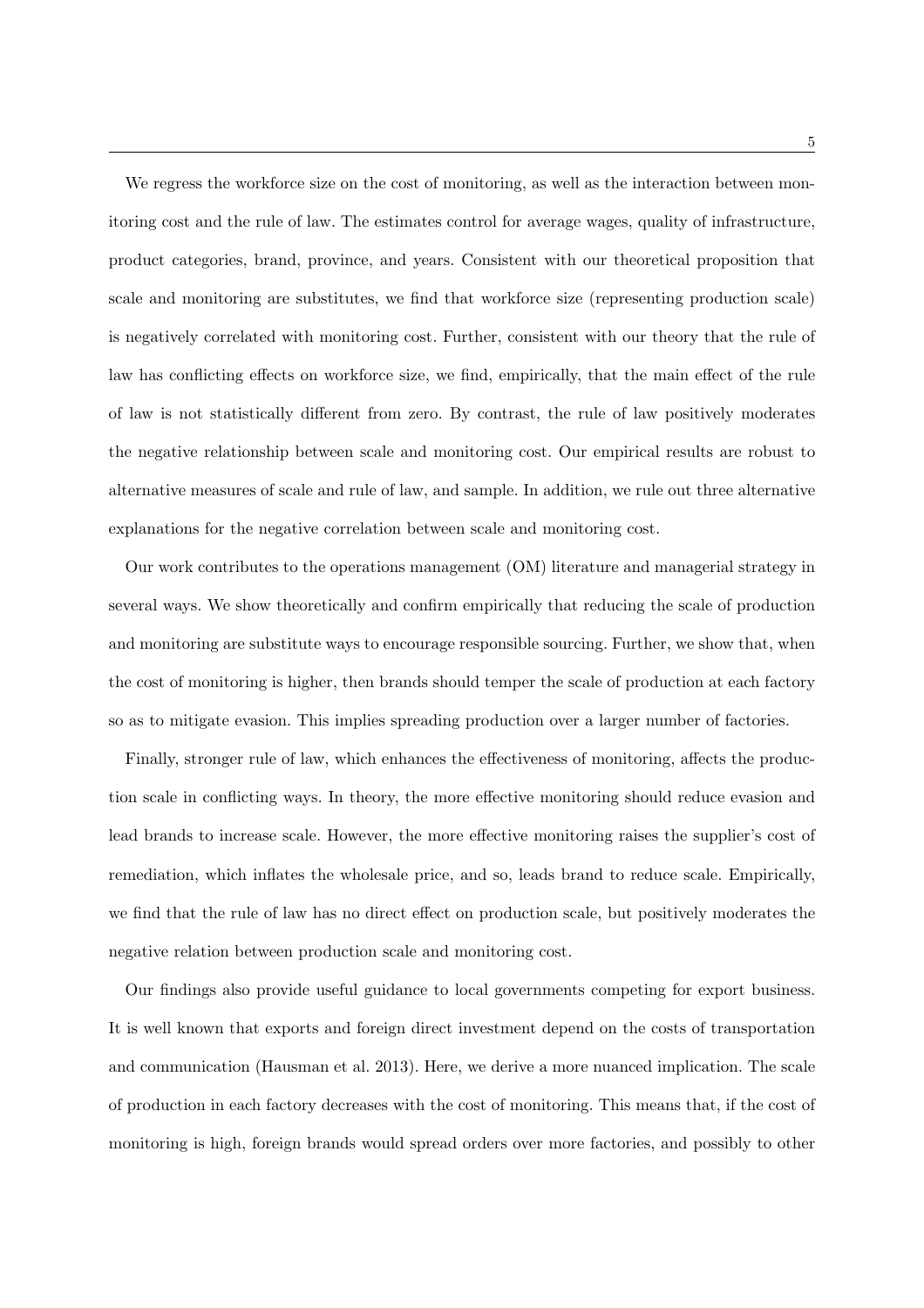cities and regions. To attract larger export orders, local governments should improve transportation and communication. Another way is to enhance the rule of law as stronger rule of law moderates the negative impact of high monitoring costs.

## 2. Literature Review

Our work closely follows the nascent stream of research into managing social and environmental responsibility in the supply chain (Kitzmueller and Shimshack 2012; Lee and Tang 2017), and is more distantly related to research into management of product quality. Research into social and environmental responsibility investigates various mechanisms by which brands can regulate suppliers to comply with laws, regulations, and corporate codes of conducts, and generally, behave responsibly and ethically.

The obvious and most direct way to regulate supplier conduct is to stipulate the desired behavior and enforce accordingly (Locke et al. 2007; Nike Inc. 2015; Adidas Group 2015; PUMA SE 2016). Monitoring may be carried out by the brand itself or third parties such as ILO Better Work (an initiative of the International Labour Organization and International Finance Corporation) and the Fair Labor Association.

Considerable research has modeled the brand's optimal monitoring strategy under various conditions. Chen and Lee (2016) consider a setting where suppliers differ intrinsically in their propensity to engage in unethical behavior, and find that the optimal strategy combines monitoring with certification and contingency payments. In Plambeck and Taylor (2016), suppliers can evade the brand's monitoring by hiding information from auditors or through bribery. Conventional mechanisms – increasing monitoring and paying higher wholesale prices – might backfire and induce the supplier to behave less responsibly. Caro et al. (2015) consider a setting where two brands contract with the same supplier, and then compare strategies of independent monitoring (each brand inspects the supplier independently), shared monitoring (brands inspect independently but share the reports), and joint monitoring (brands conduct inspections jointly and share the cost).

Another issue is how the brand's disclosure policy affects monitoring by non-governmental organizations (NGOs). In Chen et al. (2015), the brand must decide the rate of monitoring, and whether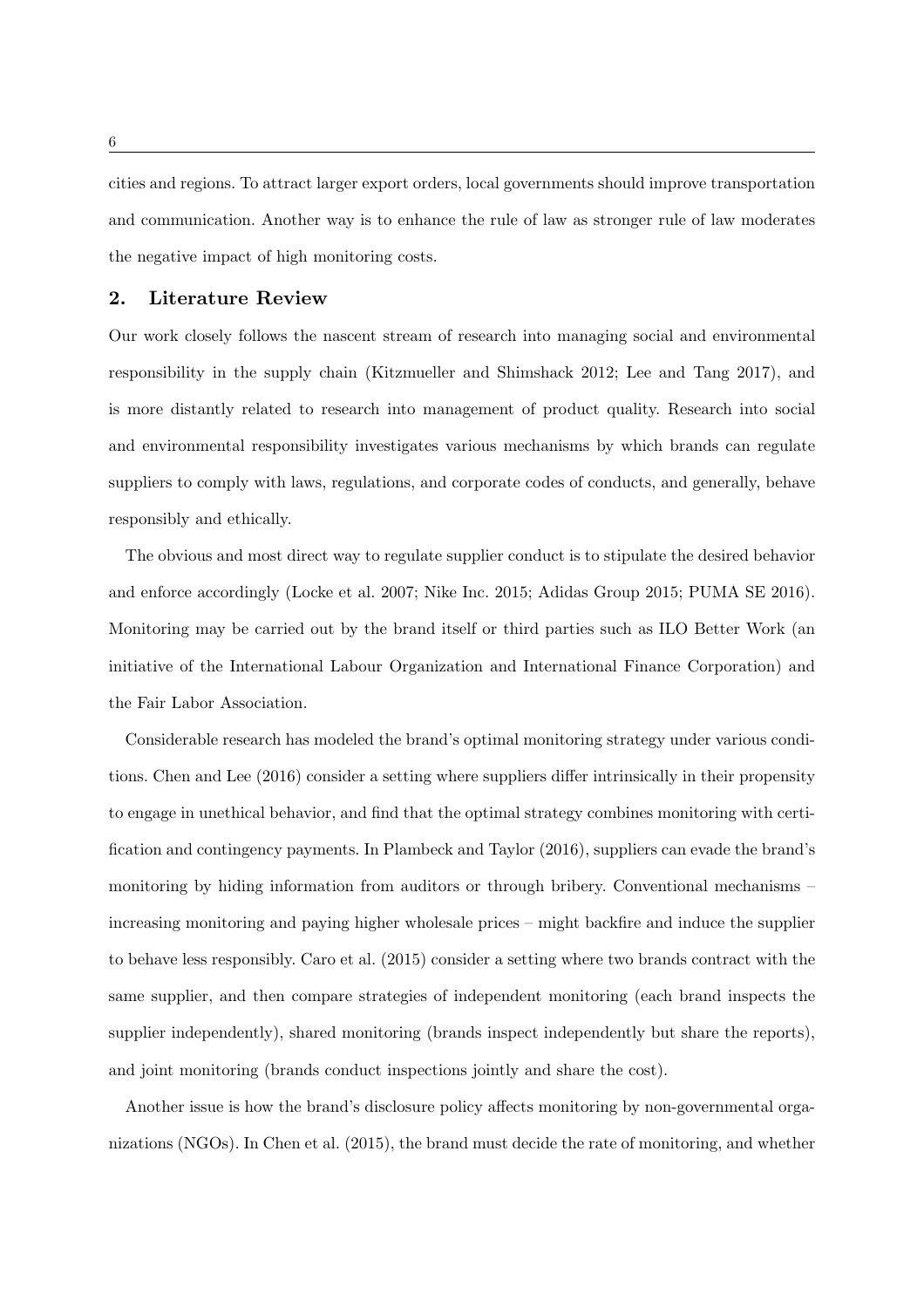to disclose the monitoring rate and supplier list to NGOs. Monitoring by the brand and NGOs can be substitutes: the more that the NGO monitors, the less that the brand spends on monitoring, and so, disclosure may induce suppliers to behave less rather than more responsibly. In Cho et al. (2016), the brand must decide the rate of monitoring, whether to disclose the monitoring rate, and set the wholesale price. Monitoring and pricing are strategic substitutes. If the cost of monitoring is low, the brand solely relies on monitoring rather than providing monetary incentives, and hence the supplier might behave less rather than more responsibly.

Besides monitoring and related disclosure, brands can also regulate supplier conduct through contingent payments (Chen and Lee 2016; Cho et al. 2016) and certification (Chen and Lee 2016). At the extreme, the brand might simply vertically integrate and directly control production (Fu et al. 2014; Orsdemir et al. 2016).

Most previous theoretical research abstracts from differences in scale of production or order quantity. Previous analyses either normalize the order quantity to one (Caro et al. 2015; Cho et al. 2016), assume it to be exogenous (Plambeck and Taylor 2016), or simply do not consider the order quantity (Chen and Lee 2016; Chen et al. 2015). Yet, a long and rich tradition of research into manufacturing emphasizes economies of scale in production (Pratten 1971; Cachon and Terwiesch 2013). Conventionally, economies of scale are due to some fixed cost of facilities or intellectual property. Here, we investigate how evasion of law, regulation, or responsibility might also give rise to economies of scale, and how monitoring and scale interact with each other.

The management of supplier responsibility shares some similarity with the management of supplier quality. In both issues, the brand seeks to regulate unobservable actions by suppliers, which is a classic moral hazard problem. Theoretical research into the management of supplier quality focuses on designing contracts using various instruments, including monitoring, certification, and contingent pricing. Hwang et al. (2006) compare mandatory certification and supplier appraisal, while Chen and Deng (2013) investigate the use of product certification to screen suppliers.

Like research on supplier responsibility, the research on supplier quality emphasizes monitoring. for example, Babich and Tang (2012) consider monitoring and deferred payments as ways to regulate suppliers. Many papers in this literature stream also abstract from the scale or order quantity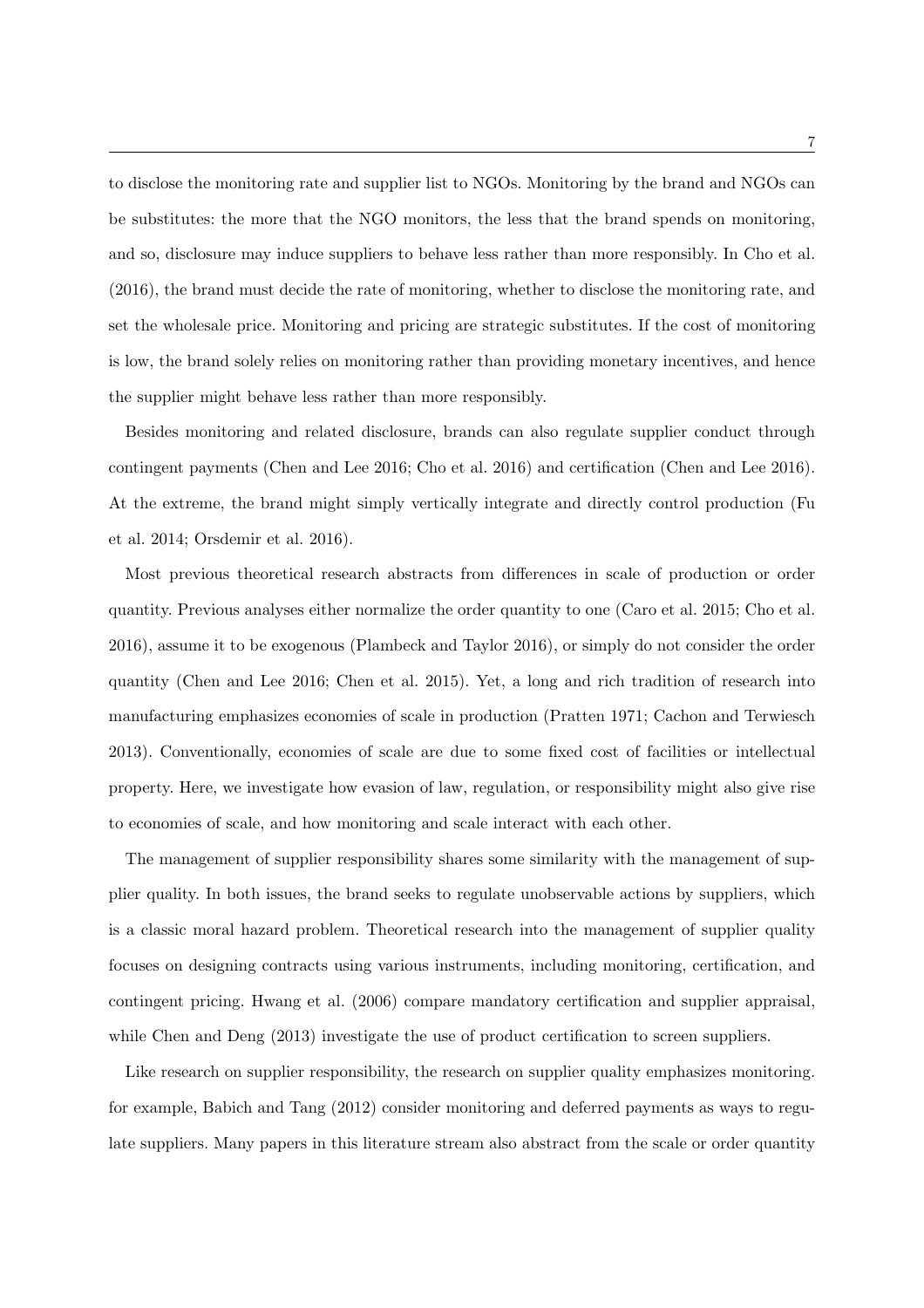as a way to regulate suppliers (e.g., Baiman et al. 2000, 2001; Balachandran and Radhakrishnan 2005; Hwang et al. 2006; Chao et al. 2009; Babich and Tang 2012).

By contrast with the substantial theoretical work, there has been relatively little empirical analysis of management of supplier responsibility. Locke et al. (2007) studied inspections of Nike contract factories between 2001 and 2005. Audit scores for compliance with the Nike Code of Conduct were higher among factories located in countries with stronger rule of law, and lower among factories with larger workforces. However, Locke et al. (2007) did not interpret either result, and indeed, described the second finding (larger factories receiving worse scores) as "counter-intuitive" (page 16).

In a survey of 334 corporate members of SCM World across 17 industries, Porteous et al. (2015) find that improvement in social and environmental responsibility is most strongly associated with the penalty of contract termination following warning, and three incentives, one of which is an increase in orders. However, they do not interpret these empirical relations. Distelhorst et al. (2017) study the Nike supply chain for apparel between 2009 and 2014. They find that contract factories that introduced lean manufacturing methods were more likely to comply with wage and working hour standards, but did not change health and safety practices.

# 3. Theory 3.1. Model

Our model is broadly motivated by guidelines for responsible sourcing recently published by the Organisation for Economic Co-operation and Development, the association of advanced economies (OECD 2017). Consider a sequential game between one brand (buyer) and one supplier in a twotier supply chain for one product. For simplicity, let the brand be a monopoly, retail demand be certain, and the cost of retailing be zero. The brand offers the supplier a contract that comprises the unit wholesale price of the product, *w*, the scale of production (order quantity), *Q*, and the rate,  $\mu \in [0,1]$ , at which it monitors the supplier. Retail demand is deterministic (a function of the retail price), so the brand orders just enough to satisfy the demand and sells at price,  $p(Q)$ .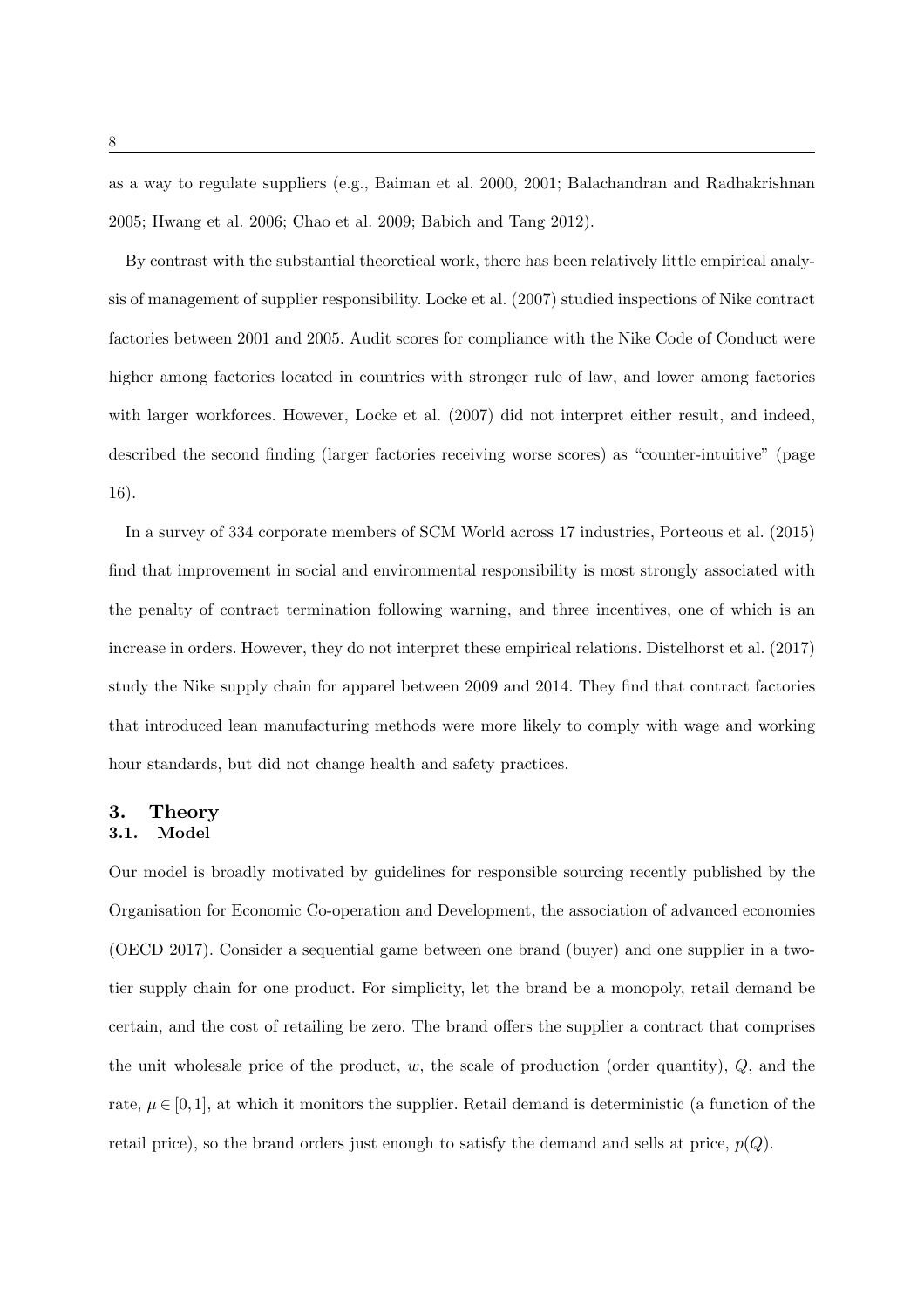Given the brand's offer, the supplier will accept the contract if it generates a non-negative profit and, otherwise, rejects the contract. The supplier can reduce the cost of production by evading legal and responsible practices to a degree that, for simplicity, we call "evasion", represented by  $x \in [0, 1].$ 

The brand suffers a penalty,  $\phi(x)$ , where  $\phi'(x) > 0$  and  $\phi''(x) > 0$ , for the supplier's evasion. The penalty possibly comprises loss of revenue, profit, or goodwill, and legal and administrative sanctions. The function,  $\phi(x)$ , can be interpreted as the product of the rate at which NGOs or other external parties monitor the supplier and a penalty function, either of which increases with and is convex in the supplier's evasion. Alternatively, the function,  $\phi(x)$ , can be interpreted as the outcome of a rational expectations equilibrium between stakeholders including consumers and the brand. Although they do not directly observe the supplier's evasion, stakeholders understand the strategic situation and rationally anticipate the supplier's choice of *x*.

The effectiveness of the brand's monitoring of the supplier depends on the rule of law, represented by the parameter,  $\lambda \in (0, 1]$ . Formally, the effective rate of monitoring is  $\lambda \mu$ . The cost to the brand of monitoring at rate,  $\mu$ , is  $k\mu \geq 0$ .

The supplier earns revenue of *wQ*. Its cost of production is  $[1 - x]C(Q)$ , where  $C(Q)$  satisfies  $C'(Q) > 0$ , and  $C''(Q) \geq 0$ . This set-up fits the motivating illustration: If the supplier can reduce the unit cost of production by 10 cents by using child labor, then the overall saving is 10 cents multiplied by the total peoduction quantity. The supplier independently decides the degree of evasion, *x*.

If the brand monitors and successfully detects evasion, it will compell the supplier to remediate the harm (for instance, compensate workers for excessive overtime, improve factory conditions, or remove contamination). The supplier's cost of remediation is  $r(x) > 0$ , where  $r'(x) > 0$  and  $r''(x) > 0$ . (We exclude the possibility that the supplier might take actions to avoid the brand's monitoring (Plambeck and Taylor 2016).)

For simplicity, in the analysis below, we focus on interior solutions,  $Q^* > 0$ ,  $x^* < 1$ , and  $\mu^* < 1$ . Nevertheless, the same results continue to apply in the cases of boundary solutions,  $x^* = 1$  or  $\mu^* = 1$ , but with the propositions suitably modified to state *weakly* increasing or decreasing changes.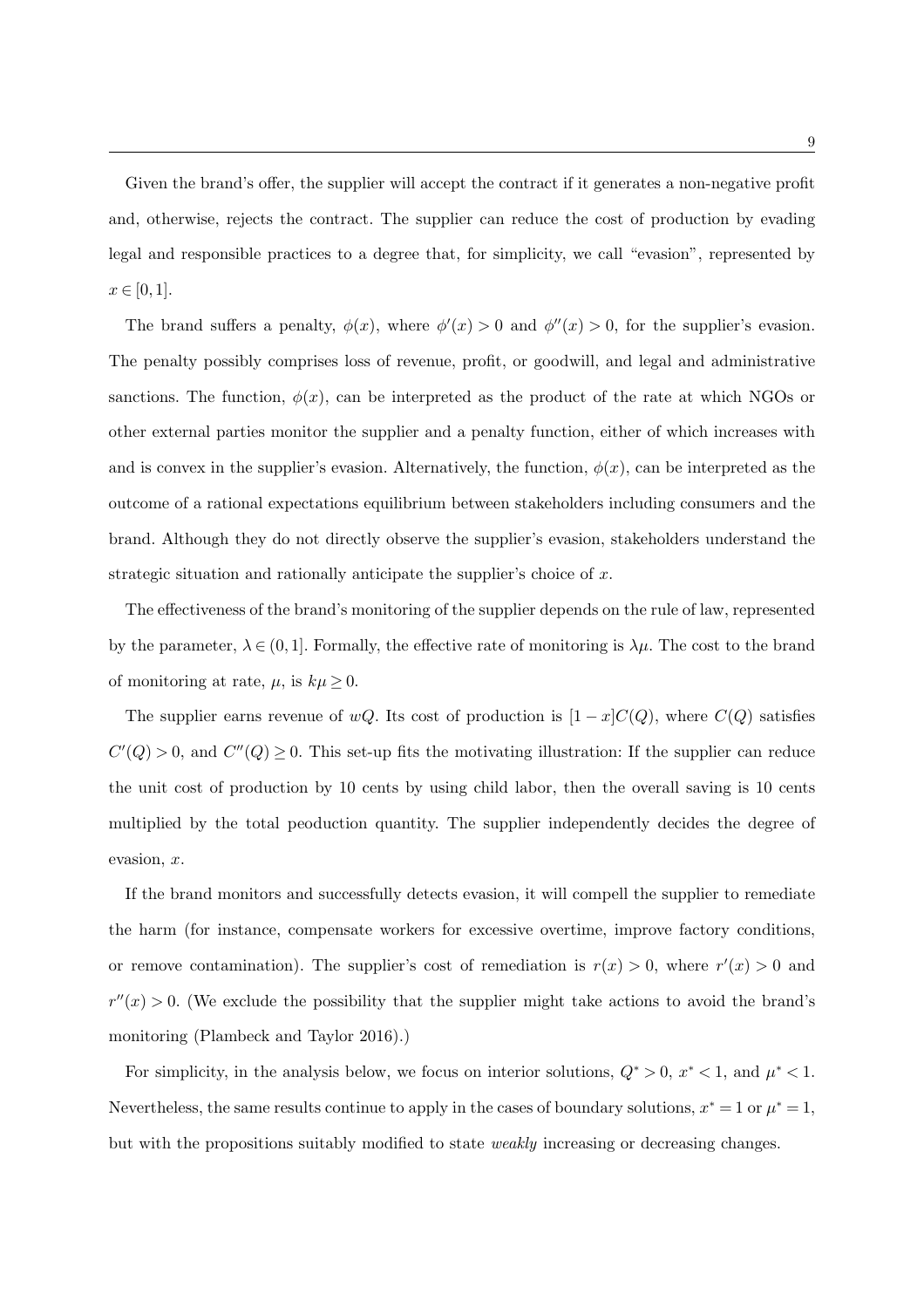#### 3.2. Equilibrium

Consider the supplier. Its profit is the revenue from sales to the brand, less the cost of production, and less the expected cost of remediation,

$$
\pi = wQ - [1 - x]C(Q) - \lambda \mu r(x). \tag{1}
$$

The supplier will engage in production if and only if it earns non-negative profit,  $\pi \geq 0$ , which is its participation condition.

Given non-negative profit, and conditional on  $w$ ,  $Q$ , and  $\mu$ , the supplier chooses evasion,  $x$ . Differentiating  $(1)$ , the first-order condition is

$$
\frac{d\pi}{dx} = C(Q) - \frac{dr}{dx}\lambda\mu = 0.
$$
\n(2)

Let the inverse function of  $dr/dx$  be  $v(\cdot)$ , so (2) simplifies to

$$
x = v\left(\frac{C(Q)}{\lambda \mu}\right),\tag{3}
$$

and so,

$$
\frac{dx}{dQ} = \frac{1}{\lambda \mu} \ v'C'(Q),\tag{4}
$$

and

$$
\frac{dx}{d\mu} = -\frac{1}{\lambda \mu^2} \ v'C(Q). \tag{5}
$$

Differentiating  $(2)$ ,

$$
\frac{d^2\pi}{d^2x} = -r''(x)\lambda\mu < 0,
$$

so, the supplier's profit function is concave in *x*. Hence, (3) characterizes the supplier's evasion,  $x(w, Q, \mu)$ , as a function of the wholesale price, scale of production, and the brand's monitoring.

Proposition 1. *The supplier's degree of evasion, x, increases in the scale of production, Q,* and decreases in the monitoring rate,  $\mu$ , and the rule of law,  $\lambda$ .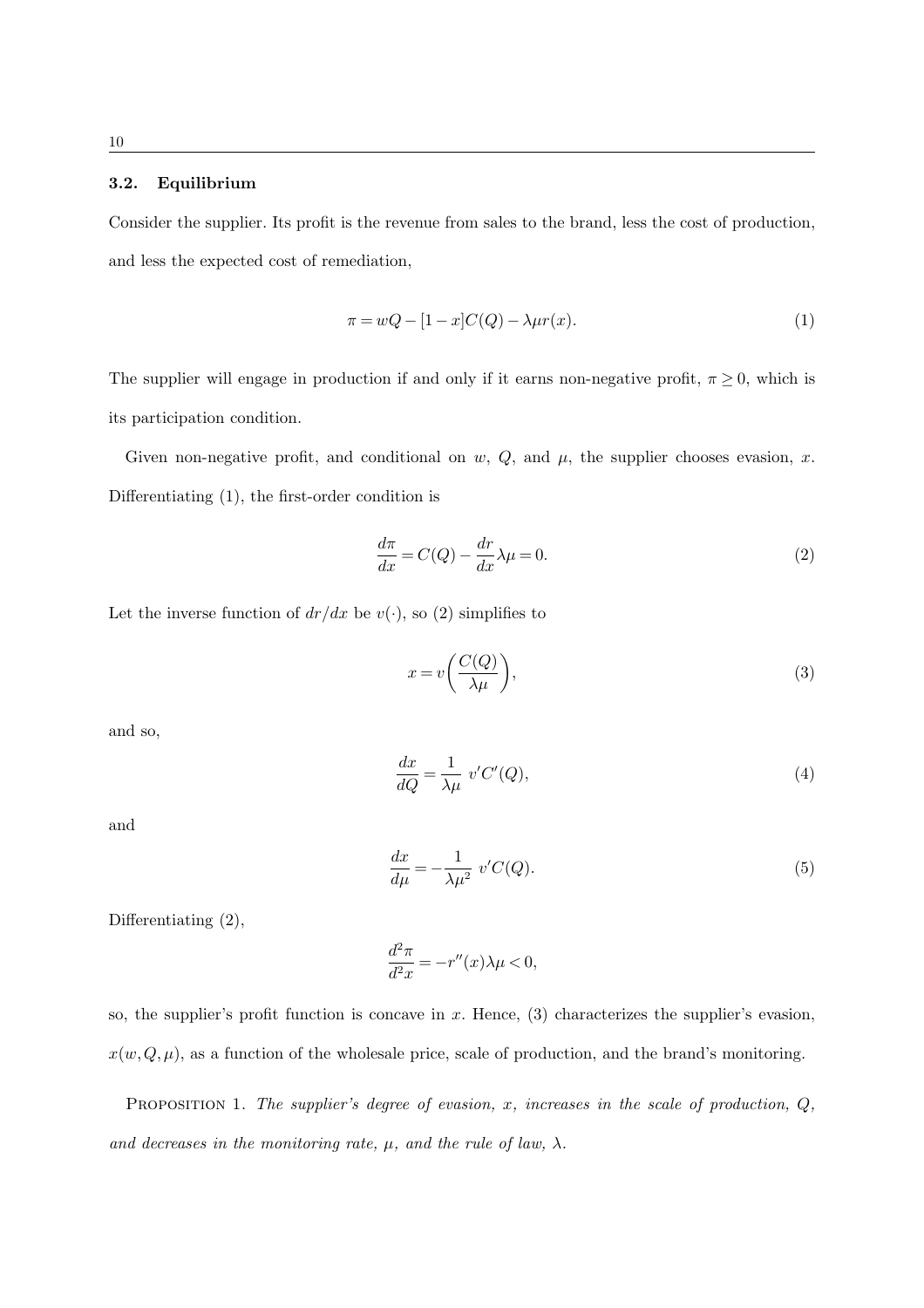Referring to (1), the expected cost of remediation is a fixed cost that does not vary with the scale of production, *Q*, while the return to evasion increases with the scale. Hence, the larger is the scale of production, the more the supplier chooses to evade laws and regulations and social responsibility. By contrast, the cost of remediation does increase with the brand's monitoring and the rule of law, and so, the supplier's evasion decreases with monitoring and the rule of law.

Proposition 1 is related to earlier work by Fu et al.  $(2014)$ , who investigate the effect of vertical integration on responsible sourcing. They show that the choice of vertical structure (between integration and outsourcing) depends on the scale of production, which amplifies the profit from evasion. However, their analysis does not consider monitoring or the rule of law.

The empirical study by Locke et al. (2007) of the compliance of Nike contract factories with the corporate Code of Conduct provides some support for Proposition 1. Table 1 of this paper extracts their Table 4, which reports regressions of scores that factories received when they were first subject to audit of management and working conditions (represented in our model by  $1-x$ ) on the country-level rule of law, workforce size, and number of environmental, safety and health inspections by Nike.

Consistent with our Proposition 1, the audit score is positively correlated with the rule of law. Factories located in countries with stronger rule of law complied more closely with Nike's Code of Conduct. The positive coefficient of the rule of law is robust to the inclusion of other factory characteristics and fixed effects for region (Americas, Europe-Middle East-Africa, North Asia, and South Asia).

Also consistent with our Proposition 1, the audit score is negatively correlated with the size of the workforce. Locke et al. (2007) described this result as "counter-intuitive" and speculated that smaller factories are easier to control and monitor than larger facilities. Our model suggests a starkly different interpretation: the scale of production amplifies the benefit from irresponsible behavior, and so, larger factories engage in worse behavior.

By contrast, Locke et al. (2007) find weak results on the effect of monitoring on audit performance. The coefficient of the number of environmental, safety and health inspections is positive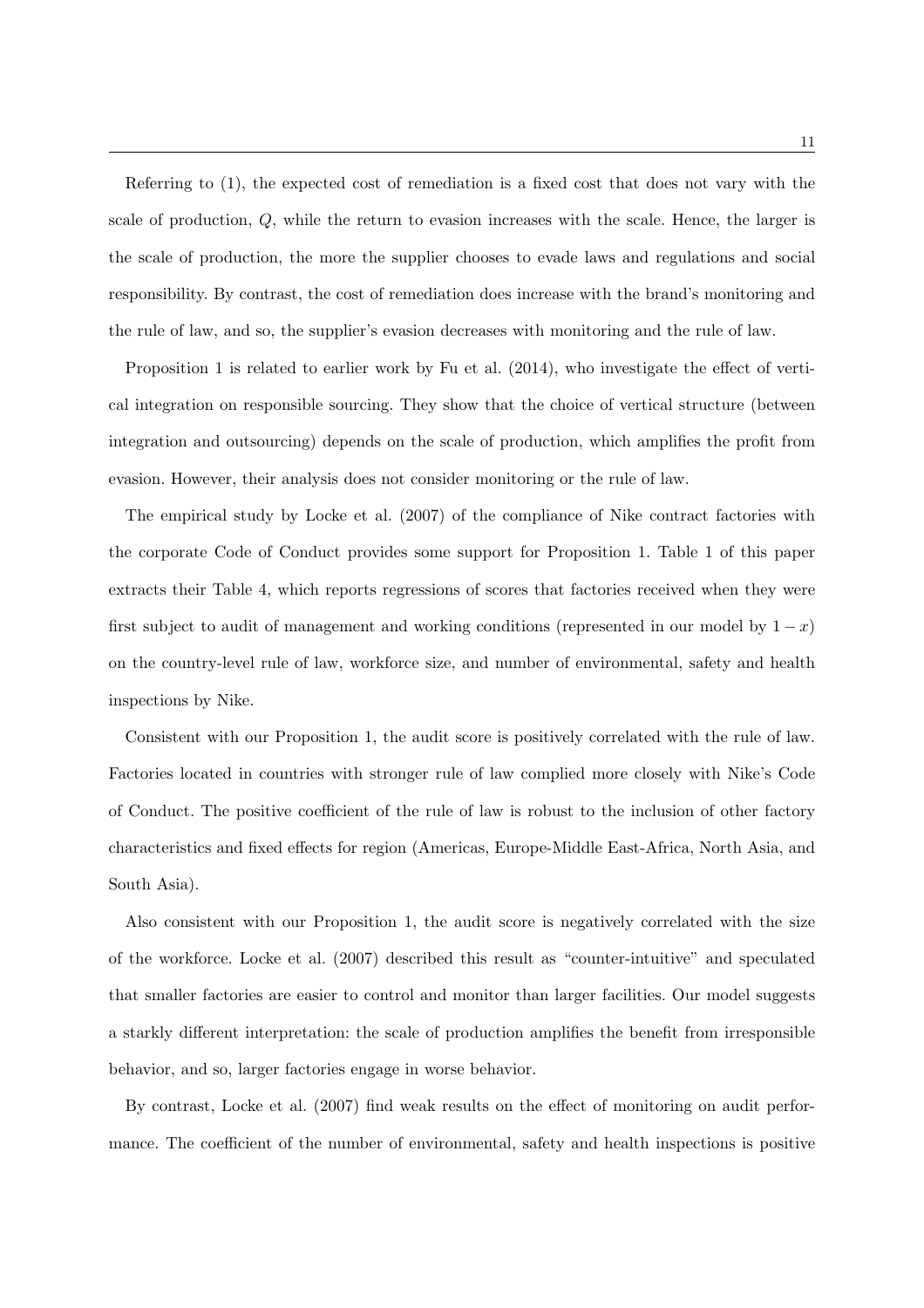but not statistically significant. The coefficient is marginally significant in the estimate including other factory characteristics and region fixed effects. This suggests that Nike monitoring policy might differ systematically by region in ways correlated to compliance with the Code of Conduct.

Next, we analyze the brand's choice of wholesale price, production scale, and monitoring given that the supplier independently chooses the degree of evasion. The brand's profit is the sum of revenues from consumers, less the wholesale cost, less the cost of monitoring the supplier, and less the penalty for the social harm. Formally,

$$
\Pi = p(Q)Q - wQ - k\mu - \phi(x). \tag{6}
$$

The brand maximizes  $\Pi$  subject to the supplier's participation and choice of evasion, (3).

To maximize profit, the brand should set the wholesale price, *w*, such that the supplier just breaks even,  $\pi = 0$ . Using (1), this means  $wQ = [1 - x]C(Q) + \lambda \mu r(x)$ . Substituting in (6), the brand's profit simplifies to

$$
\Pi = p(Q)Q - \left[ [1-x]C(Q) + \lambda\mu r(x) \right] - k\mu - \phi(x). \tag{7}
$$

Differentiating  $(7)$ , the brand stipulates the scale of production according to

$$
\frac{\partial \Pi}{\partial Q} = p'(Q)Q + p(Q) - [1 - x]C'(Q) + C(Q)\frac{dx}{dQ} - \lambda\mu r'(x)\frac{dx}{dQ} - \phi'(x)\frac{dx}{dQ} = 0,\tag{8}
$$

which simplifies to

$$
p'(Q)Q + p(Q) = [1 - x]C'(Q) + {\lambda\mu r'(x) + \phi'(x) - C(Q)}\frac{dx}{dQ}.
$$
\n(9)

By (4), if the brand increases scale, the supplier increases evasion, *dx/dQ >* 0, and thereby raises the cost of remediation (and the wholesale price) by  $\lambda \mu r'(x) \cdot dx/dQ$ , and raises the penalty by  $\phi'(x) \cdot dx/dQ$ , but reduces the cost of production by  $C(Q) \cdot dx/dQ$ .

Differentiating  $(7)$ , the brand chooses the rate of monitoring according to

$$
\frac{\partial \Pi}{\partial \mu} = C(Q) \frac{dx}{d\mu} - \lambda r(x) - \lambda \mu r'(x) \frac{dx}{d\mu} - k - \phi'(x) \frac{dx}{d\mu} = 0,
$$
\n(10)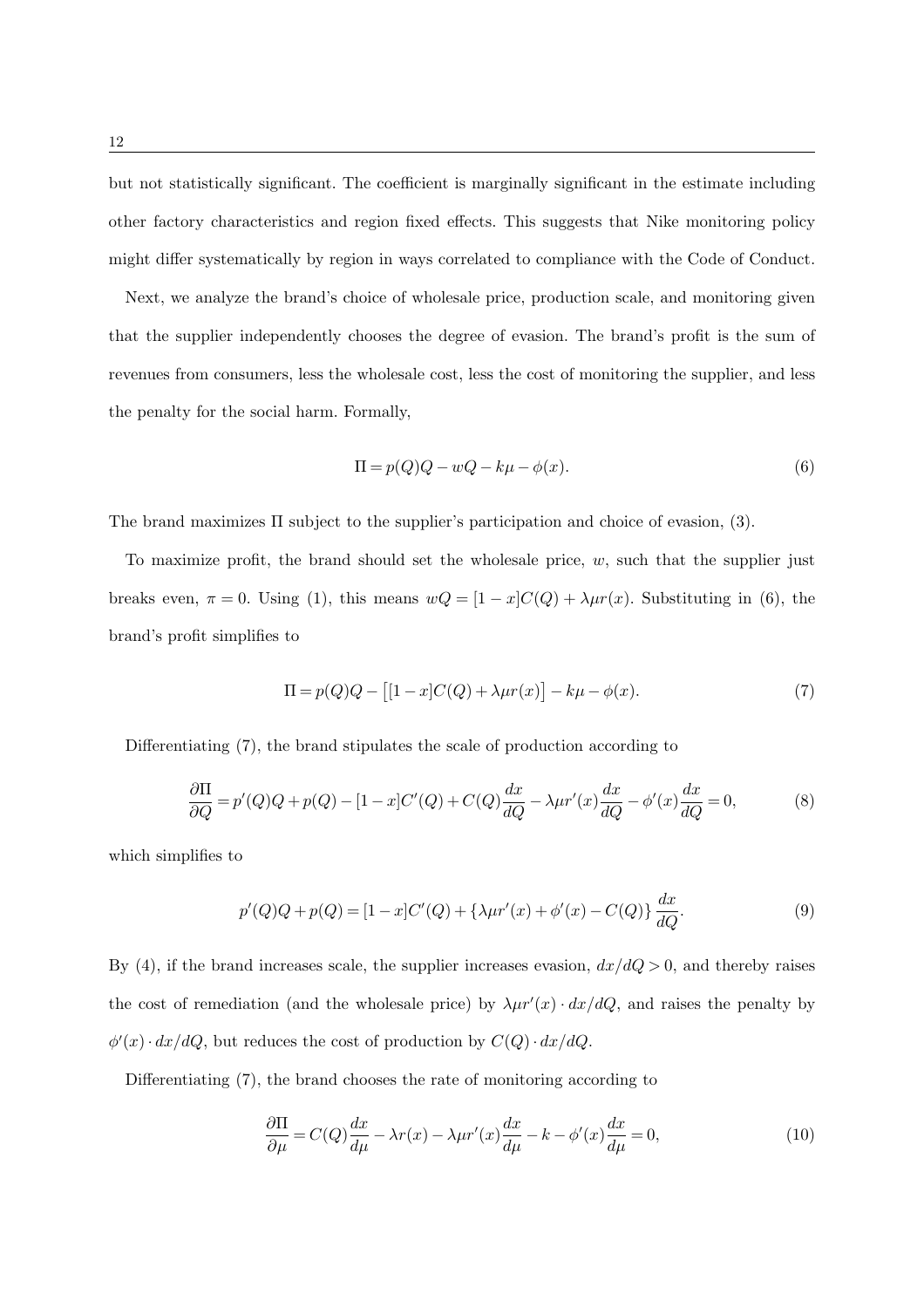which simplifies to

$$
-[\lambda\mu r'(x) + \phi'(x) - C(Q)]\frac{dx}{d\mu} = k + \lambda r(x). \tag{11}
$$

Referring to (11), the left-hand side represents the marginal benefit of monitoring and the righthand side represents the marginal cost. For the brand, monitoring yields a marginal benefit by reducing evasion,  $dx/d\mu < 0$ . The reduction in evasion changes the brand's profit by reducing the cost of remediation (benefiting the brand through a lower wholesale price) and penalty, but raising the cost of production. In an interior solution, the marginal profit from evasion,

$$
-\lambda \mu r'(x) - \phi'(x) + C(Q) < 0,\tag{12}
$$

otherwise the left-hand side of (11) would be negative and not yield any solution.

The marginal cost of monitoring is rather subtle. It comprises a direct element, which is the unit cost of monitoring cost, *k*, and an indirect element. The indirect element is the increased cost of remediation (which raises the wholesale price) due to the higher probability of detecting evasion. At the profit maximum, the brand balances the marginal benefit against the marginal cost.

Next, we investigate the relation for the brand between the scale of production and monitoring. Referring to  $(11)$ , the issue is how the production scale affects the: (i) brand's marginal profit from evasion; (ii) supplier's marginal reduction in evasion with respect to monitoring,  $dx/d\mu$ ; and (iii) brand's marginal cost of monitoring. In Appendix A1, we show that, formally, the effect of scale on (i) and (iii) resolves to the sign of  $\phi''(x) - \lambda r''(x)$ , which is the difference in the rates at which the marginal penalty and marginal effective cost of remediation increase with evasion. The effect of scale on (ii) simplifies to a term whose sign depends on the shape of  $r'(x)$ . Generally, the balance of these effects could be positive or negative. Accordingly, whether larger scale increases or decreases the brand's marginal profit from monitoring, i.e., whether  $\partial^2\Pi/\partial Q\partial \mu$  is positive or negative, is a priori ambiguous.

Despite the possibly conflicting effects, we can derive a clearcut prediction with two mild conditions on the shapes of the penalty and cost of remediation.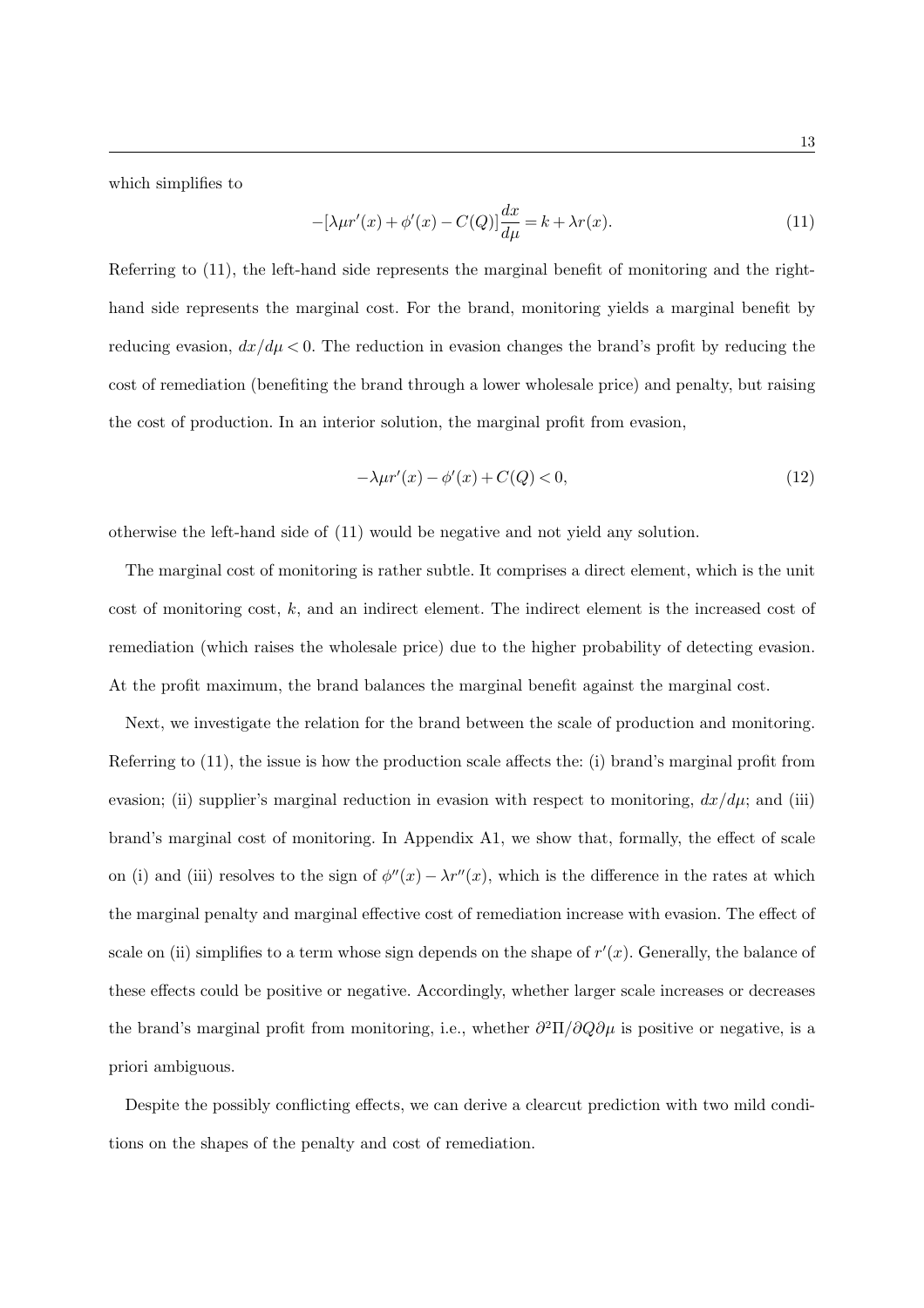Assumption 1. *Assume that (a) the marginal penalty on the brand increases faster than the supplier's effective marginal cost of remediation,*  $\phi''(x) > \lambda r''(x)$  and (b) the cost of remediation is *thrice differentiable with*  $r'''(x) \leq 0$ *.* 

Assumption 1(a) is actually quite reasonable, as absent such a condition, the brand would prefer the supplier to maximize evasion, which does not seem realistic at all. Assumption 1(b) is not very restrictive, and, for instance, satisfied by any power function,  $r(x) = x^{\eta}$ , with  $1 < \eta \leq 2$ . Essentially,  $\eta$  > 1 implies that the cost of remediation is an order higher in evasion than the cost of production,  $[1-x]C(Q)$ , so that evasion is subject to diminishing returns, while  $\eta \leq 2$  ensures that the cost of remediation is small enough that the supplier will exploit economies of scale.

Then, the next result shows that Assumption 1 is sufficient for the brand to treat the scale of production and monitoring as complementary mechanisms by which to manage the supplier's evasion of legal liability and social responsibility.

PROPOSITION 2. For the brand, the scale of production and monitoring are complements,

$$
\frac{\partial^2 \Pi}{\partial \mu \partial Q} > 0. \tag{13}
$$

We emphasize that Assumption 1 is sufficient but by no means necessary. For instance, we do not need  $r'(\cdot)$  to be weakly concave. If  $\phi''(\cdot) \approx 0$ , our result will hold if  $\phi(x) > \lambda r'(x)$  (brand's marginal penalty exceeds supplier's marginal cost of remediation) and  $r'''(x) \leq 0$ . By contrast, if  $\phi''(\cdot)$  is sufficiently large, then it would outweigh the negative terms in the cross-partial derivative,  $\partial^2\Pi/\partial\mu\partial Q$  (see the proof of Proposition 2). This condition is relatively easy to interpret. For scale of production and monitoring to be complements, an increase in scale must increase the marginal profit from monitoring. By Proposition 1, an increase in scale leads the supplier to increase evasion. If the penalty is sufficiently convex in evasion, the increase in scale would raise the marginal profit from monitoring.

Our next result shows that, if the cost of monitoring is higher, the brand will reduce the monitoring rate and scale of production.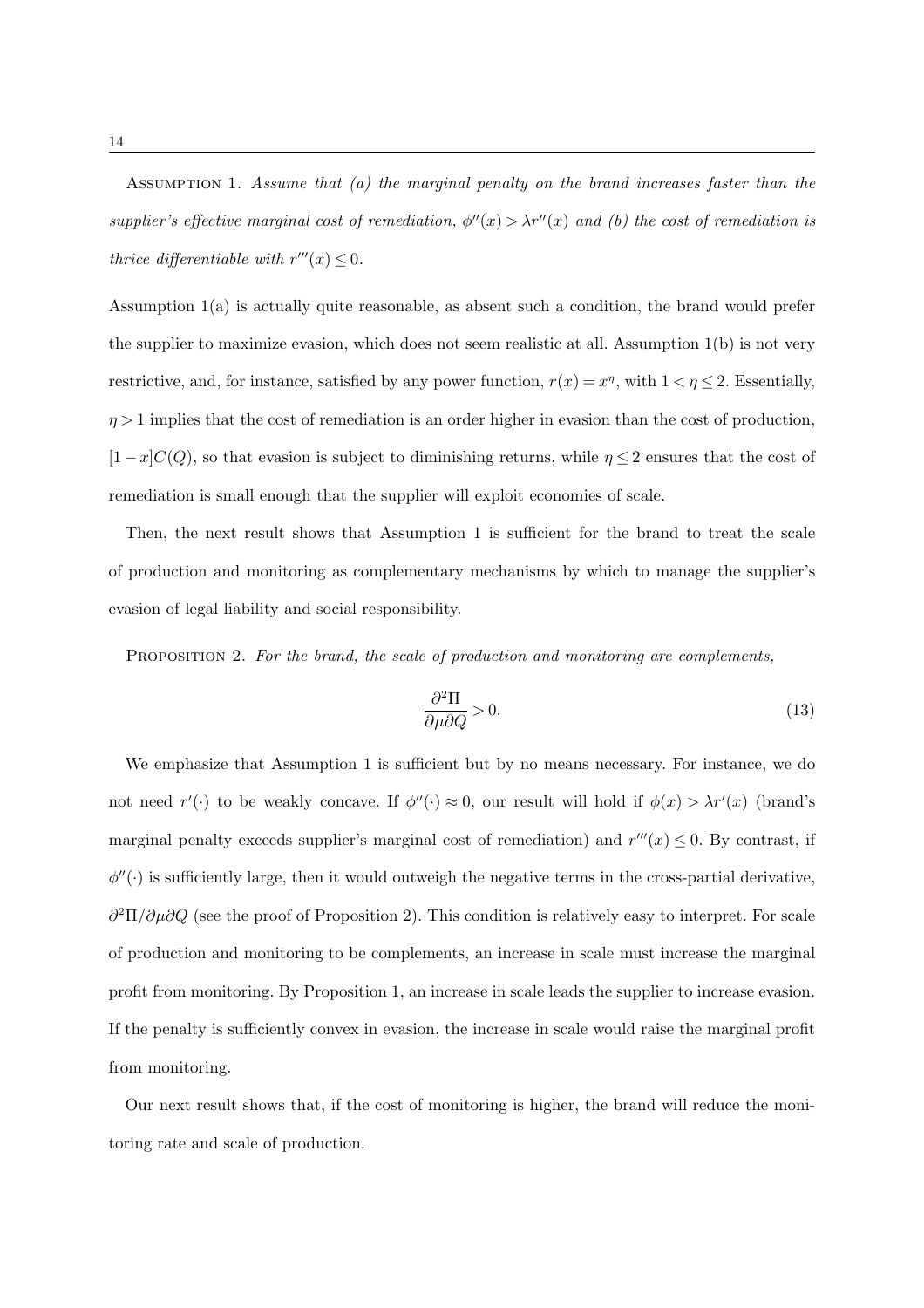PROPOSITION 3. In equilibrium, the scale of production,  $Q^*$ , and the monitoring rate,  $\mu^*$ , *decrease with the cost of monitoring, k.*

The rule of law amplifies the effect of the brand's monitoring of the supplier. Specifically, the effective rate of monitoring,  $\lambda \mu$ , increases with the rule of law,  $\lambda$ . An interesting question for managerial strategy and public policy is how differences in the rule of law affect the equilibrium scale of production and relation between the scale and cost of monitoring.

To understand the effect of the rule of law on the equilibrium scale of production, partially differentiate (8) with respect to  $\lambda$ , and substitute  $dx/dQ$  from (4),

$$
\frac{\partial^2 \Pi}{\partial \lambda \partial Q} = \left[ \frac{\phi^{\prime\prime}(x) r^\prime(x)}{r^{\prime\prime}(x)} + \phi^{\prime}(x) + [C(Q) - \lambda \mu r^\prime(x) - \phi^{\prime}(x)] \frac{r^{\prime\prime\prime}(x) r^\prime(x)}{\left(r^{\prime\prime}(x)\right)^2} - C(Q) \right] \frac{C^\prime(Q)}{r^{\prime\prime}(x) \lambda^2 \mu}.
$$

The first two terms are positive, and by (12), and since  $r'''(x) \le 0$ , the third term is also positive. However, the last term which represents the the scale reduction due to higher wholesale cost,  $-C(Q) < 0$ . Therefore, the sign of  $\partial^2 \Pi / \partial \lambda \partial Q$  is a priori ambiguous.

Intuitively, with stronger rule of of law, monitoring is more effective, and hence the brand should increase monitoring, and also increase the scale of production since monitoring and scale are complementary. However, stronger rule of law also increases the supplier's cost of remediation, which means that the brand must raise the wholesale price to ensure that the supplier breaks even. The lower margin induces the brand to reduce the production scale. The net effect of the rule of law on the scale of production depends on the balance between these conflicting forces.

The inherent conflict between the two effects makes it challenging to derive simple and intuitive conditions for the net effect of the rule of law on the scale of production in a general setting. It is also challenging to prove the joint effect of the rule of law and monitoring on scale. To establish clear predictions, we assume that the penalty and cost of remediation are quadratic.

PROPOSITION 4. Suppose that  $\phi(x) = \phi x^2$  and  $r(x) = rx^2$ , and  $\phi > \lambda r$ . Then,  $d^3\Pi/d\lambda dk dQ > 0$ , *i.e., if the rule of law is stronger, the marginal effect of monitoring cost on scale will be positive.*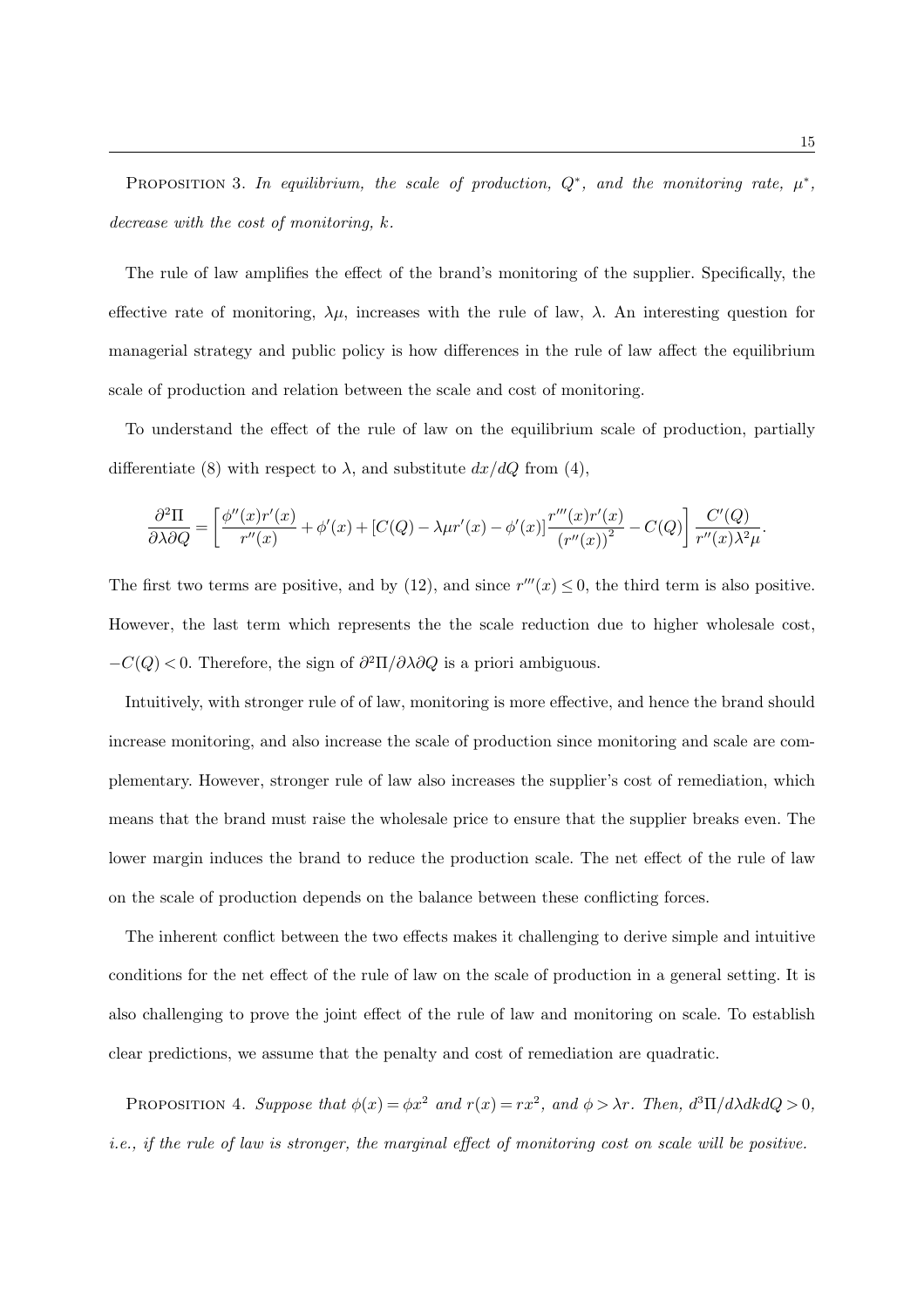By Proposition 3, the scale of production decreases with the cost of monitoring. Proposition 4 shows that stronger rule of law positively moderates this effect. Equivalently, if the rule of law is stronger, then the negative effect of the monitoring cost on scale will be smaller in magnitude.

Proposition 4 provides sufficient conditions for the joint effect of the rule of law and monitoring on scale of production to be positive. However, even under those conditions, we cannot find an unambiguous result for the (main) effect of the rule of law on scale (please refer to the Remark in the Appendix A1). Apparently, the effect of the rule of law on scale is an empirical question.

# 4. Empirical Study: Nike

Above, our theoretical analysis shows that the scale of production and monitoring are complementary mechanisms to regulate a supplier's responsible production by a supplier. The brand should temper the scale of production, and so, reduce the supplier's incentive to evade law, regulation, and responsibility. The degree of tempering increases in the cost of monitoring, and the degree of tempering according to the cost of monitoring decreases in the rule of law. However, the theory is ambiguous on the (main) effect of stronger rule of law on production scale.

In the leading empirical study of responsible sourcing, Locke et al. (2007) find that, among Nike contract factories, compliance with the corporate code of conduct increased with national rule of law and decreased with workforce size. However, they found weak results with respect to the number of inspections. The weak results might possibly be due to the measure of the rule of law being rather coarse. Locke et al. (2007) used the rule of law at the national level, and since this does not vary much over time, they could not control for differences in monitoring policy across countries.

Here, we investigate the relation between monitoring and production scale, and the moderating effect of the rule of law, in the context of Nike contract factories at the sub-national level. By exploiting differences in the rule of law at the sub-national level, we can avoid confounds due to national differences in corporate monitoring policy.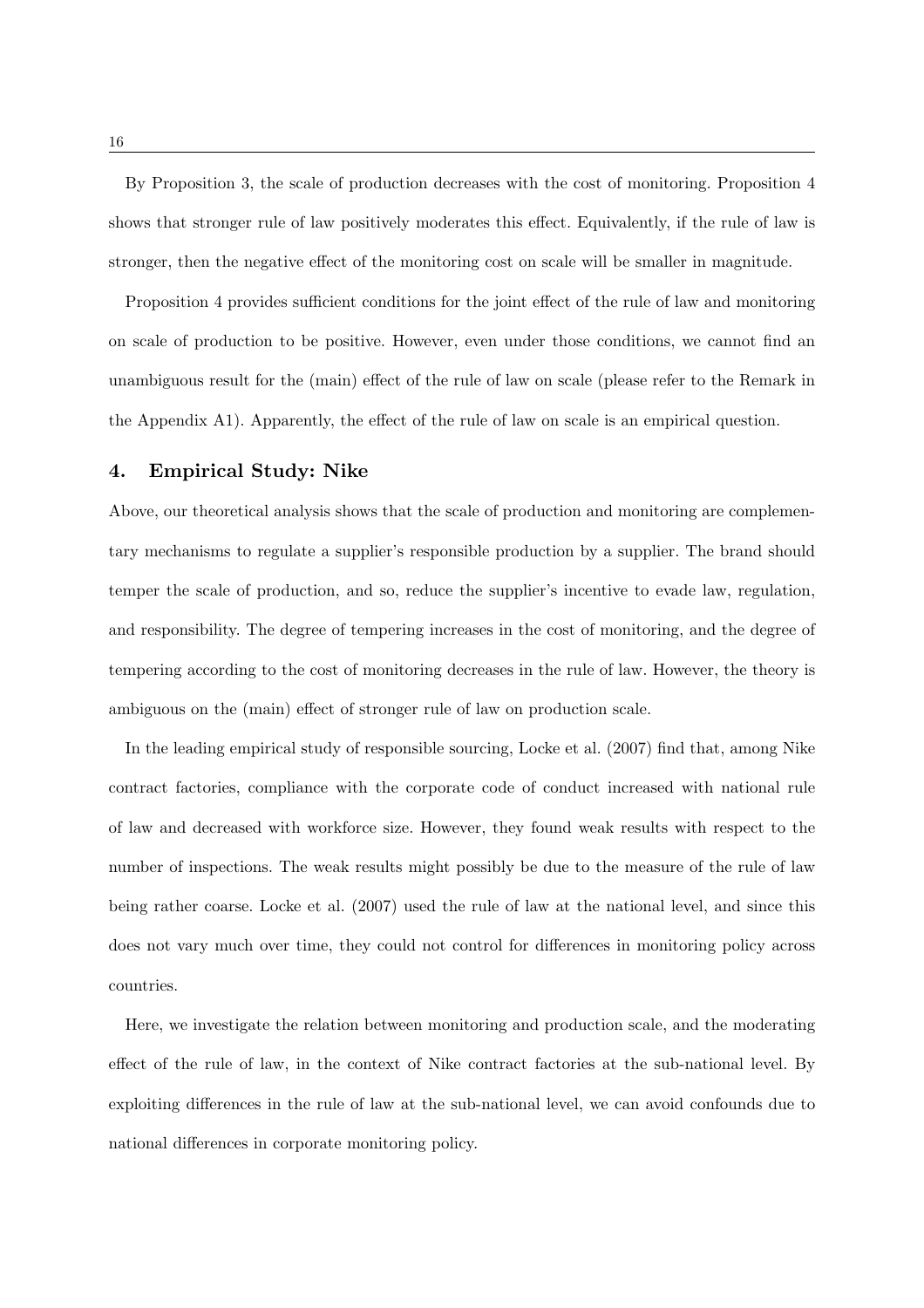Nike is the world's leading manufacturer of athletic footwear, with sales in the year 2016 more than 85 percent higher than the second largest manufacturer, Adidas.<sup>1</sup> Nike outsources all of its manufacturing to contract factories. Following protests against child labor and sweatshops in the 1990s, then-CEO Philip Knight publicly committed to improve working conditions and employment practices at contract factories (New York Times 1998).

Every Nike contract factory is required to comply with a Code of Conduct which governs worker rights and the working environment. The Code is enforced by a "combination of internal audits, external audits, independent audits, and investigations, alongside government bodies enforcing rule of law" (Nike Inc. 2015, p. 58). In 2014 and 2015, Nike contract factories were subject to 1,279 inspections by Nike's own staff as well as 70 inspections by ILO Better Work and the Fair Labor Association (Nike Inc. 2015, pp. 62-63).

Using the Internet Archive Wayback Machine of past Nike publications, we compiled records of employment and other characteristics at contract factories in China between 2013 and 2016. During that period, the number of factories decreased from 200 to 160.

We combine the Nike data with three sets of Chinese data. The first set of data represents the cost of monitoring. Following previous research in international management and economic geography (e.g., Fladmoe-Lindquist and Jacque 1995; Lin and Png 2003), we stipulate that the cost of monitoring increases with geographical distance. We measure the geographical distance of each factory from the closest of three regional hubs – Beijing, Shanghai, and Guangzhou. Nike's Greater China headquarters is located in Shanghai, central China, and the company has also set up sourcing offices in Beijing and Guangzhou, which are the largest cities in the north and south. Monitoring teams would likely be based in the three regional hubs and monitor multiple factories within close proximity in a single trip instead of making multiple trips.

This motivates our construct for the cost of monitoring – the geographic distance of the factory from the closest of three regional hubs divided by the number of factories in the prefecture.

<sup>1</sup> https://www.statista.com/statistics/278834/revenue-nike-adidas-puma-footwear-segment/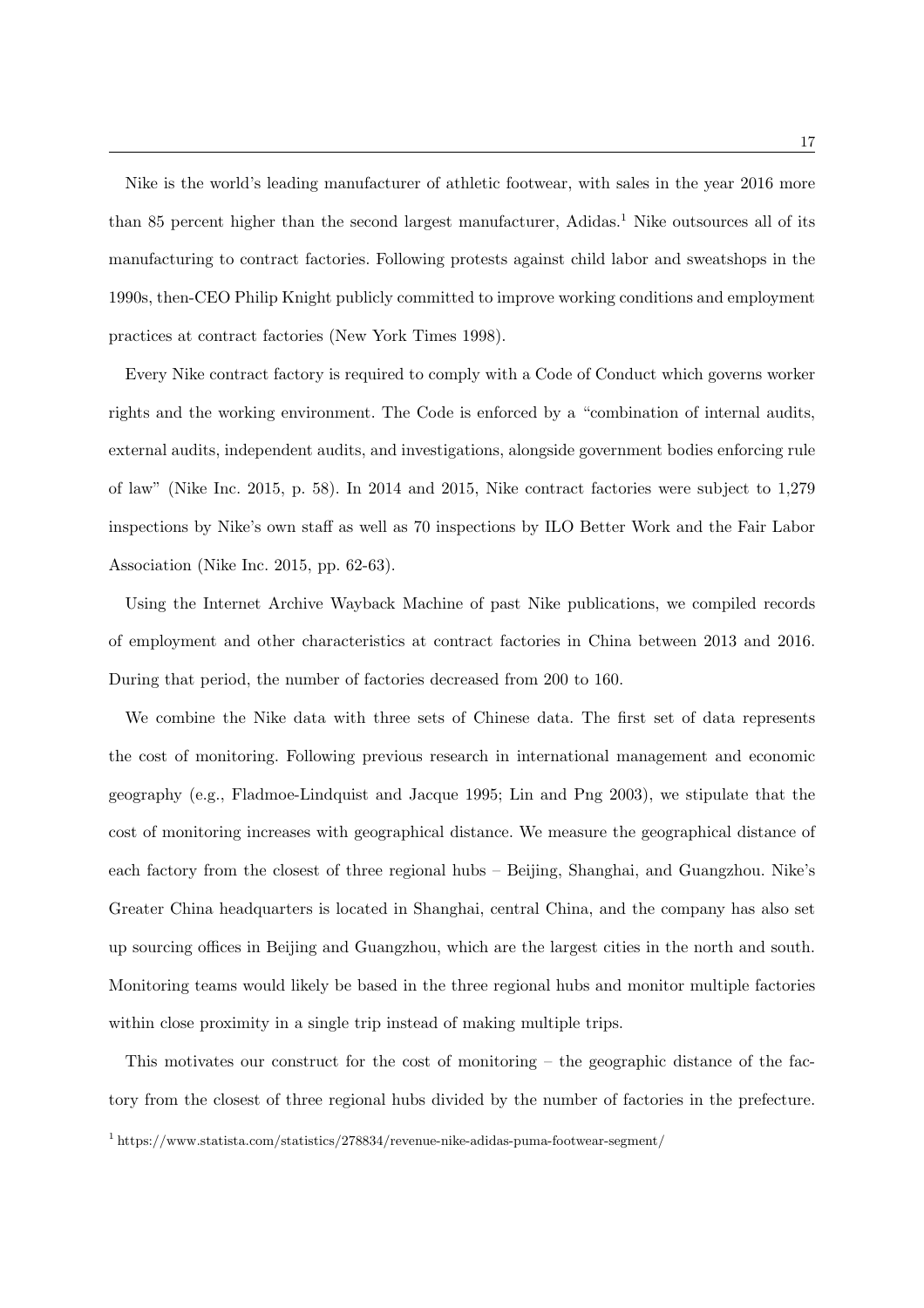(Administratively, China is divided into provinces, further divided into prefectures, and further divided into counties.) We use the Stata routine, geodist, to calculate the distance between the closest of the regional hubs and the prefecture in which the factory is located.

The second set of data pertains to the rule of law. The effectiveness with which brands monitor suppliers depends on the rule of law at the local level (Nike Inc. 2015, p. 58). As defined by the World Bank, "[r]ule of law captures perceptions of the extent to which agents have confidence in and abide by the rules of society, and in particular the quality of contract enforcement, property rights, the police, and the courts, as well as the likelihood of crime and violence."<sup>2</sup>

The China Market Index (Wang et al. 2017) publishes two relevant indexes – the legal environment of business and protection of intellectual property rights – by province every two years. The legal environment index is based on surveys of firms' evaluation on the justice and efficiency of the local judiciary and administrative organs. The intellectual property rights index is based on granted patents. Our construct for the rule of law is the average of the two indexes. In robustness tests, we also apply each index separately.

The last dataset comprises average wages and the density of paved roads, both at prefecture level from yearbooks published by National Bureau of Statistics of China, Department of Urban and Social Economic Survey. Factory workforces should be smaller where wages are higher, because Nike places smaller orders with factories that face higher wages or such factories use more automated methods of manufacturing. Accordingly, we control for wages.

Besides wages, the cost of labor also depends on the quality of the workforce. Areas with better infrastructure may attract more productive workers, whose superior productivity might not be fully absorbed by higher wages. Also, the quality of infrastructure affects the ability of workers to organize and seek better working conditions. Further, the cost of monitoring depends on the quality of infrastructure as well as distance. Accordingly, we control for infrastructure, as represented by the density of paved roads (area of paved roads divided by total prefecture area, in percentage). We lag both wages and road density by one year.

<sup>2</sup> http://info.worldbank.org/governance/wgi/pdf/rl.pdf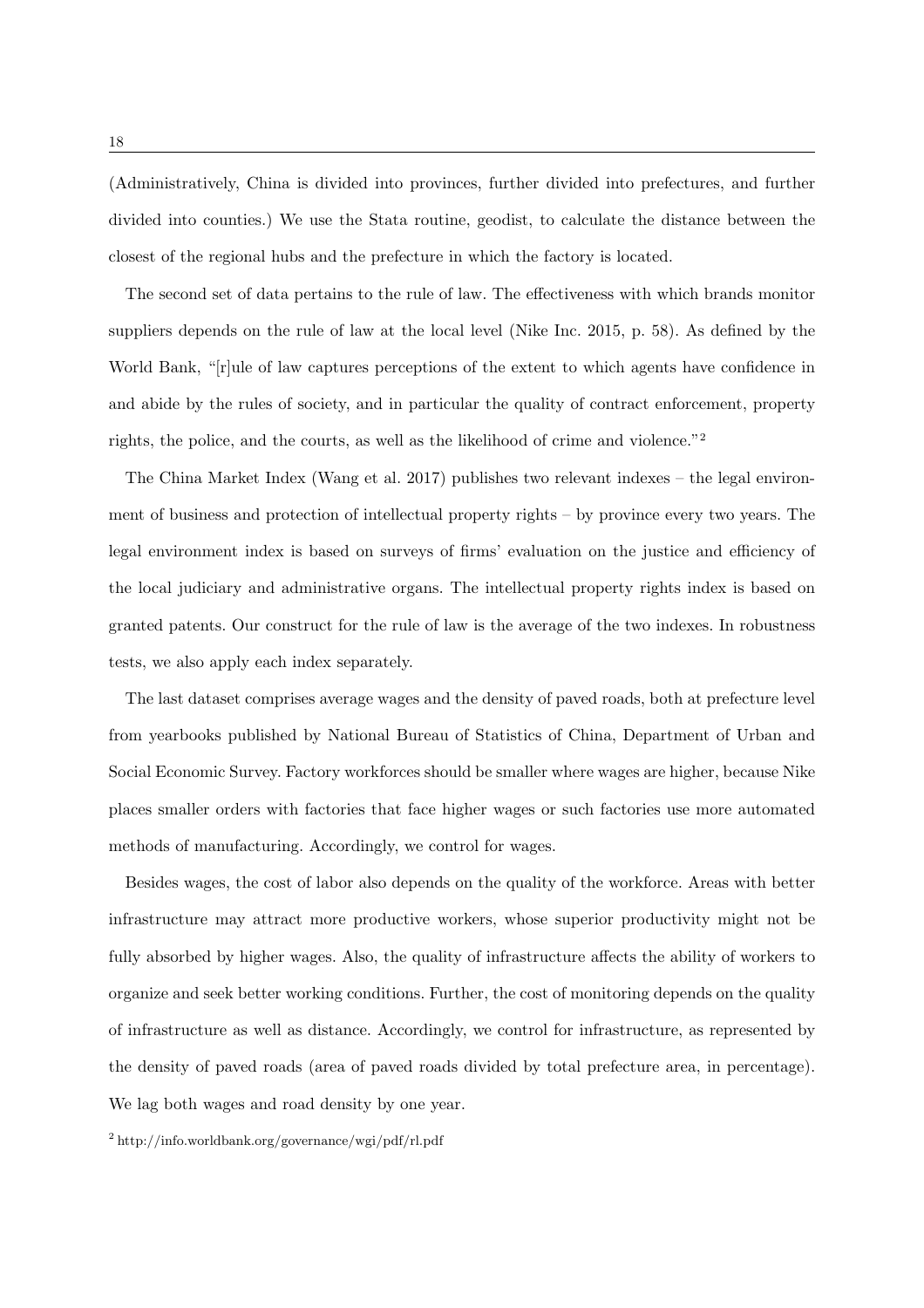Figure 1 depicts the distribution of Nike contract factories by province, and Figure 2 depicts the distribution around the three regional hubs (Beijing, Shanghai, and Guangzhou) by prefecture. In the figures, the size of the circle represents the average factory workforce size.

Conventional manufacturing theory recommends that businesses leverage on economies of scale in production and economize on logistics (e.g., Pratten 1971; Cachon and Terwiesch 2013; Hausman et al. 2013). For Nike, this would imply concentrating production in a small number of factories close to major ports. By contrast, Figures 1 and 2 suggest that Nike spreads manufacturing over a wide geographical area, across and within provinces, including inland sites far from ports.



Figure 1 Nike's factory distribution in China

Table 2 reports summary statistics. We use the size of the workforce to represent the scale of production. The average factory employed 1,240 workers, of which 1,041 were line workers. The average wage is 53,588 Yuan per year (or US\$ 8,506 at the average exchange rate of Yuan per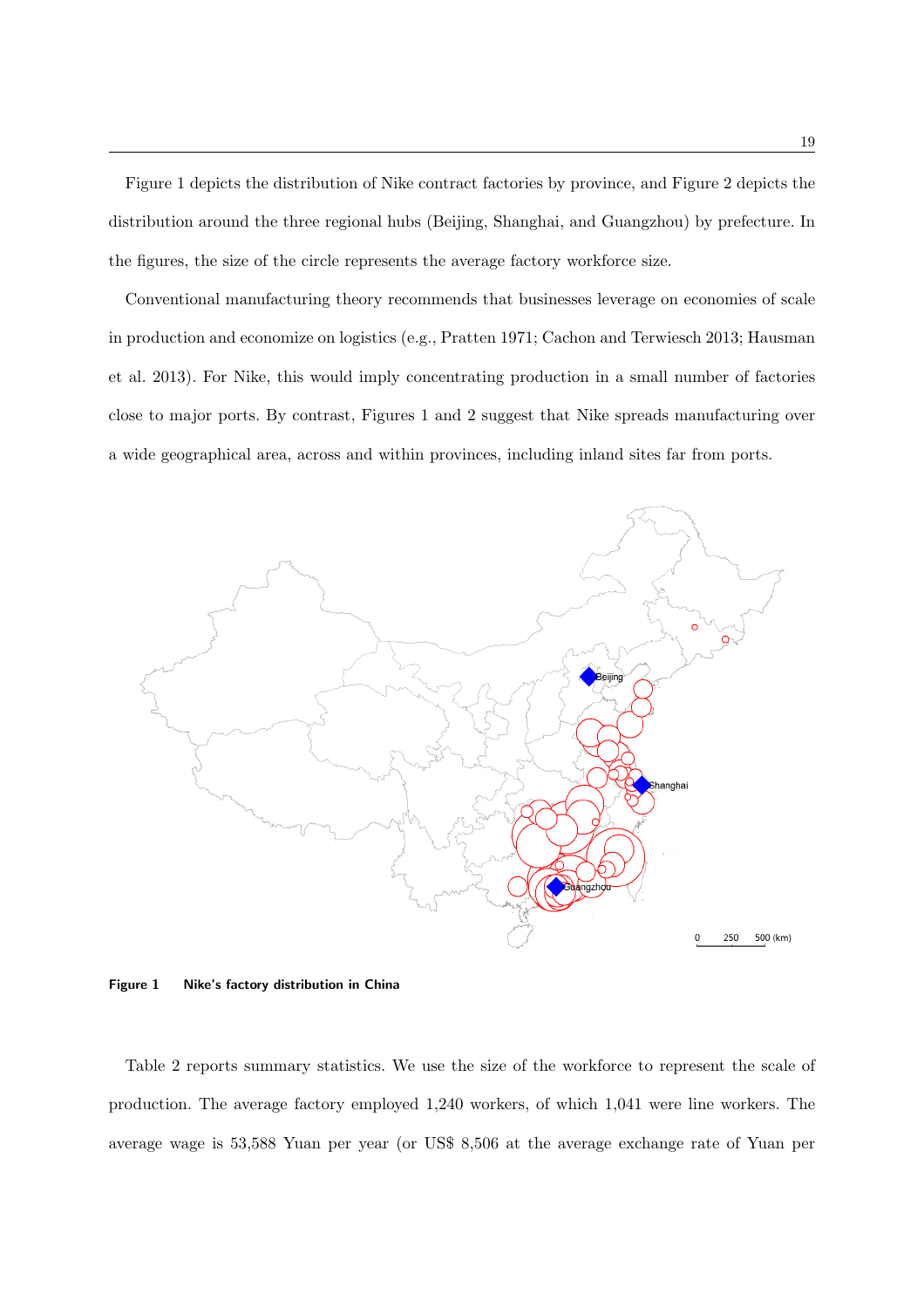

Figure 2 Nike's factory distribution in (a) Shandong, (b) Zhejiang, (c) Guangdong

US dollar in the period 2013 to 2016). The monitoring cost—distance of the factory from the closest regional hub divided by the number of factories in the prefecture—ranged between 0 and 948 kilometers per trip, with an average of 97 kilometers. The Wang et al. (2017) index of legal environment of business varied from 1.73 to 11.21, with an average of 7.37, and the index of intellectual property rights varied from 0.9 to 35.91, with an average of 18.66. Our construct for the rule of law is the average of the two indexes, which varies from 1.59 to 21.71, with an average of 13.01.

#### 4.1. Estimates

Table 3 presents regressions of the scale of production on the cost of monitoring and rule of law. These are estimated by ordinary least squares with control for prefectural cost of labor (average wage) and infrastructure (road density), product category (footwear, apparel, and equipment) and brand (Nike, Hurley, and Converse), and fixed effects for provinces and years.<sup>3</sup> The province fixed effects control for systematic non-time-varying differences between the provinces that affect the scale of production across provinces, such as proximity to seaports. The year fixed effects control

<sup>3</sup> Equipment is omitted when we control for product category dummies; similarly, converse is omitted for brand dummies.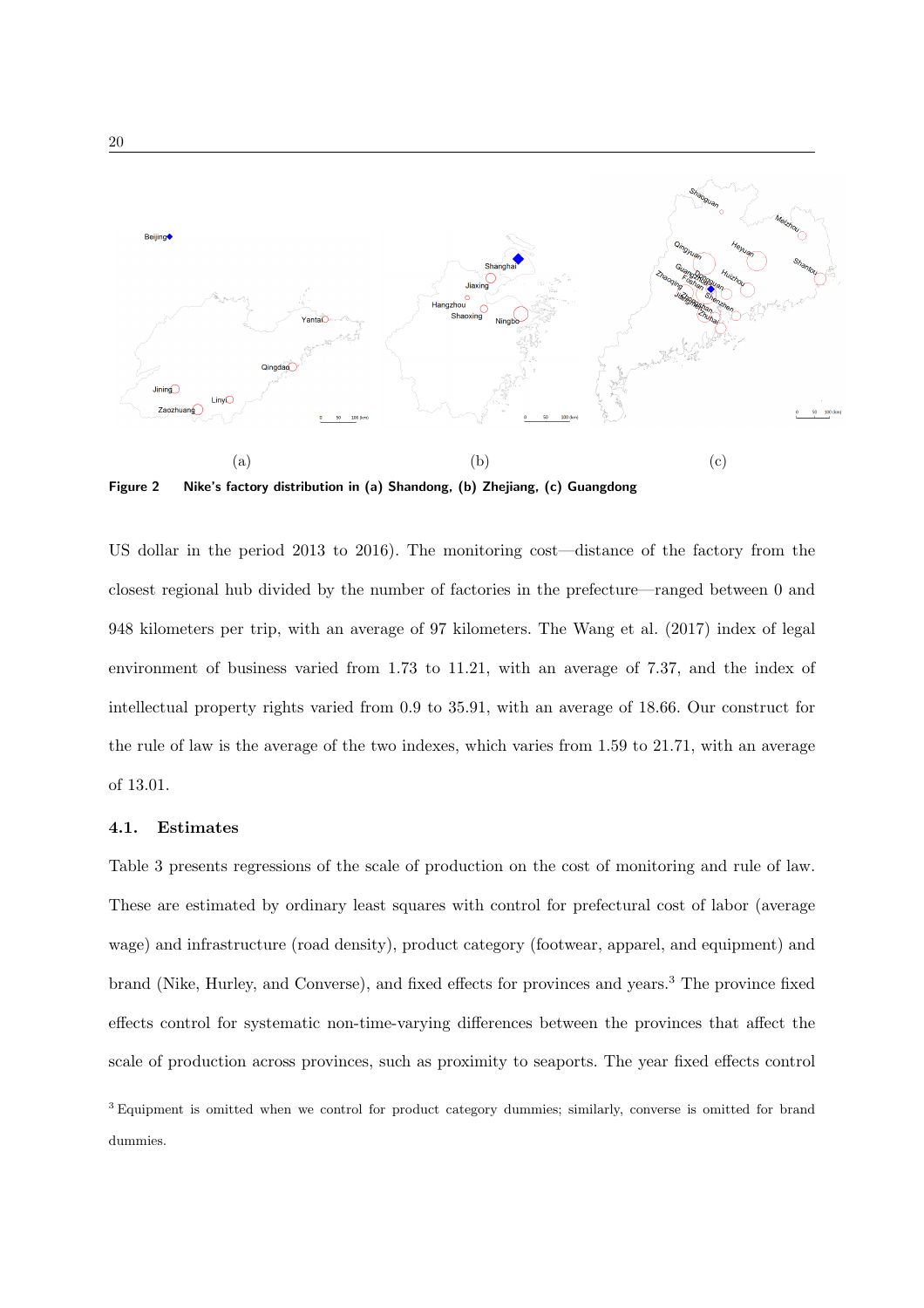for systematic differences by year that affect the scale of production across all factories, such as the global macro-economy.

By way of background, Table 3, column (a), reports a regression on manufacturing wages, and controls for brands and product category, and fixed effects for provinces and years. The coefficient of wages,  $-14.53$  (s.e. 7.55*, p* < 0.1), is negative and statistically significant. Consistent with intuition, Nike contract factories produce at smaller scale where wages are higher.

Table 3, column  $(b)$ , reports an estimate including the cost of monitoring. The coefficient of the cost of monitoring,  $-2.17$  (s.e. 0.75*,*  $p < 0.01$ *)*, is negative and significant. Apparently, factories located further from regional hubs produced at smaller scale. The estimate implies that an increase in monitoring cost by one standard deviation is associated with the workforce being smaller by 343 workers (about 28 percent of the sample average). This result is consistent with our theory (Proposition 3) that the scale of production decreases in the cost of monitoring.

Next, we consider how the scale of production varies with the rule of law. Referring to Table 3, column (c), the coefficient of the rule of law is negative but not statistically significant. This insignificant result is consistent with our theoretical analysis which suggests that the rule of law has conflicting effects on the scale of production. (By increasing the effectiveness of monitoring, stronger rule of law leads the brand to increase production. On the other hand, by raising the supplier's cost, it induces the brand to reduce production.)

Table 3, column (d), report an estimate including the monitoring cost, rule of law, and their interaction. The coefficient of monitoring cost is negative and significant. Importantly, consistent with our theory (Proposition 4), the coefficient of the interaction between monitoring cost and the rule of law is positive and significant. For a factory located in a province with the average rule of law, an increase in the monitoring cost by one standard deviation is associated with 211 fewer workers (about 16 percent of the average workforce size), whereas for a factory located in a province with the mean plus one standard deviation rule of law, an increase in the monitoring cost by one standard deviation is associated with only 31 fewer workers.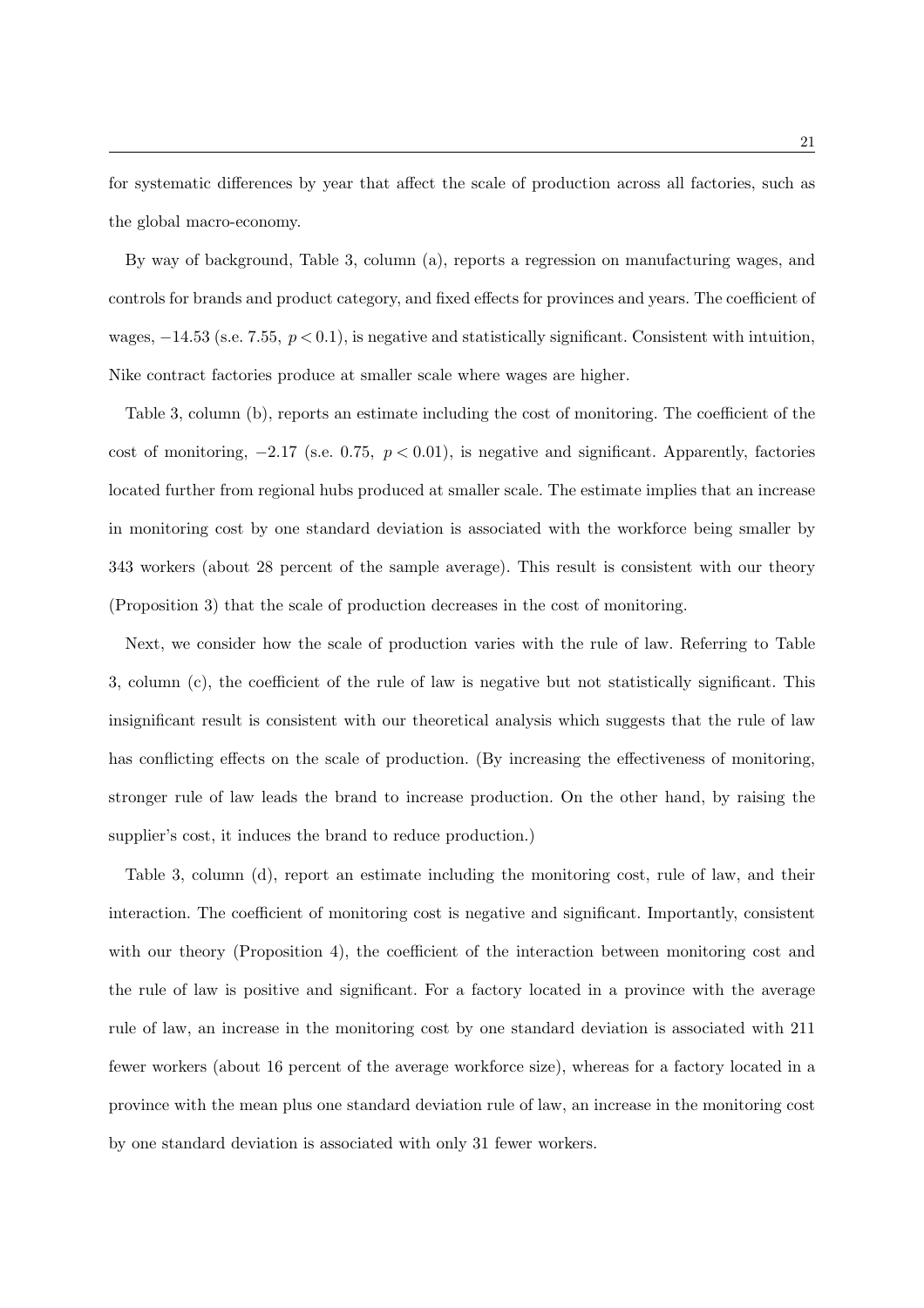These estimates are statistically significant and economically meaningful. They suggest that the rule of law positively moderates the negative relation between the scale of production and the cost of monitoring. One way to interpret this result is that Nike's compliance system combines in-person monitoring with application of the legal system. To manage compliance in factories that are more distant, Nike relies relatively more on the local legal system.

Overall, we prefer the estimate including the monitoring cost, rule of law, and their interaction. The negative and significant coefficient of the monitoring cost is consistent with our Proposition 3. The positive and significant coefficient of the interaction between monitoring cost and the rule of law is consistent with our Proposition 4. It implies that the rule of law has an economically meaningful effect on the scale of production and the cost of monitoring.

#### 4.2. Robustness

Table 4, columns (a)-(e), report checks of robustness of our finding of a negative relation between the scale of production and cost of monitoring, positively moderated by the rule of law. In column (a), we exclude factories that produce for either the second or third largest manufacturers of athletic footwear, Adidas and Puma. Nike, Adidas, and Puma collectively accounted for over a quarter of world production of athletic footwear, increasing from 25.6 percent in 2013 to 32.3 percent in 2016.<sup>4</sup> We collected historical data on the Adidas and Puma contract factories from the Internet Archive Wayback Machine. Referring to Table 2, an average of 1 percent of Nike factories also produce for Adidas or Puma. (Among other major manufacturers, ASICS, New Balance, and Skechers do not publish the names of their contract factories.)

This robustness check is especially important to address the concern that some factories may not only produce for Nike, and so, their number of employees does not accurately represent production scale. However, operations data including order quantities is confidential corporate information and difficult to obtain. (For instance, we approached Adidas and Puma for data on workforce size at contract factories but received no response.) Although we cannot definitely rule out that some

<sup>4</sup> https://www.statista.com/statistics/278834/revenue-nike-adidas-puma-footwear-segment/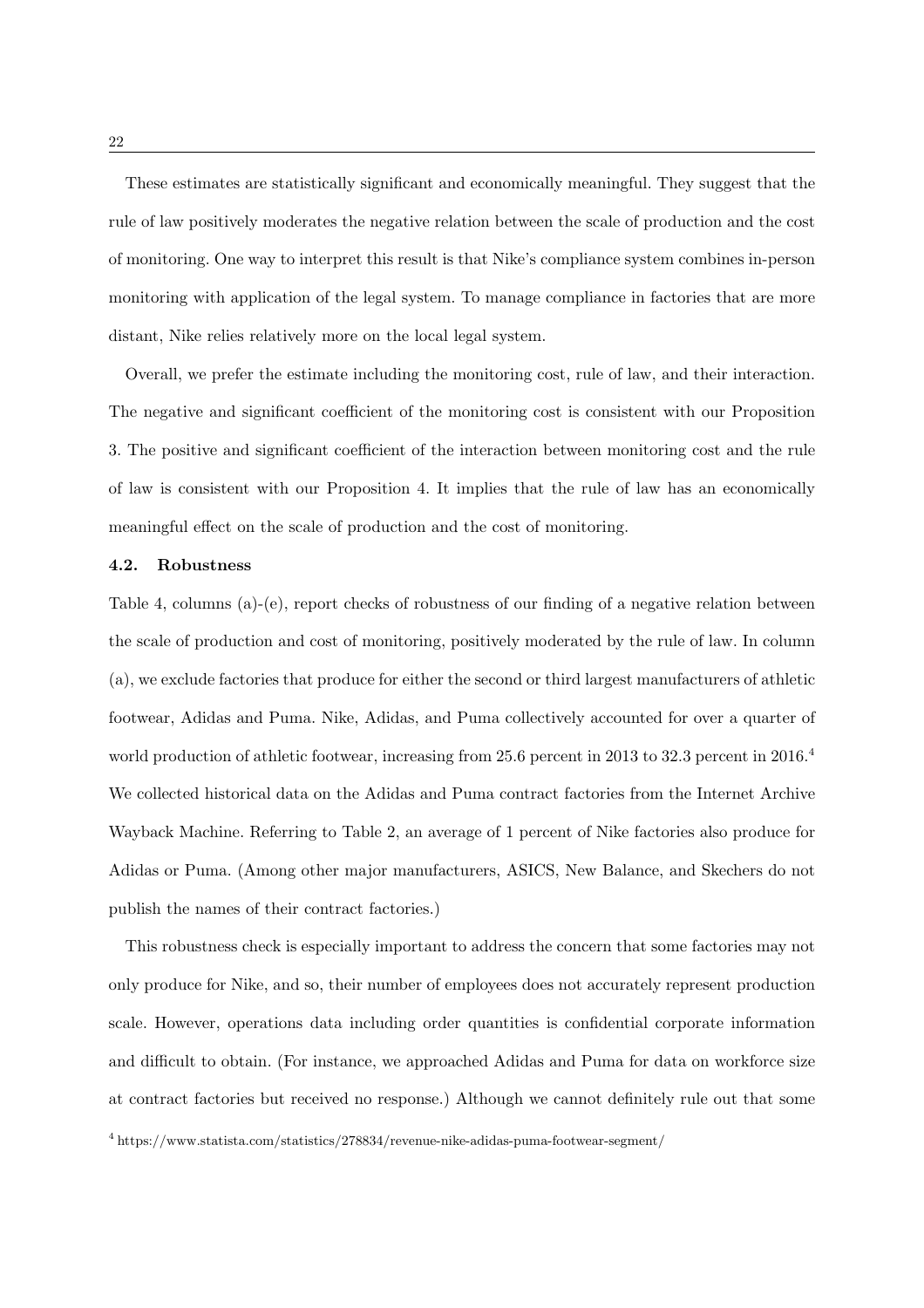workers produce for manufacturers besides the top three, it is reasonable to assume that if a factory in our sample does not produce for Adidas and Puma, then a major part of its production can be attributed to Nike, and so, workforce size is a rough proxy for scale of production.

In columns (b) and (c), we check whether the results are sensitive to our measure of the rule of law. In column (d), we measure the scale of production by the number of line workers, as the total number of employees may include workers who are not directly engaged in manufacturing. Finally, in column (e), we exclude factories that are outliers in size to avoid the results being driven by the top and bottom  $1\%$  suppliers. Our finding is robust to all of these differences in measures and specification.

#### 4.3. Alternative Explanations

One possible concern with our finding of a negative relation between factory size and monitoring cost is reverse causality. For various reasons, Nike might have chosen to spread its contract factories over a large geographical area. The costs of production and logistics might be higher in more remote locations, and so, Nike places smaller orders with factories further from regional hubs. This would yield a negative relation between factory size and distance.

This alternative hypothesis conflicts with conventional manufacturing strategy which would recommend that Nike concentrate production in a few factories close to major ports. By contrast, Figures 1 and 2 suggests that Nike disperses production among small factories over a large geographical area. Moreover, our estimates control for labor costs and infrastructure, and so, account for differences in the costs of production and logistics.

Nevertheless, to further check the alternative hypothesis, we estimate a specification controlling for distance to the nearest major port (Tianjin, Shanghai, and Shenzhen in the north, center, and south respectively). As Table 5, column  $(a)$ , reports, the coefficient of distance to port is positive, suggesting that factories that are more distant from ports produce at larger scale, which conflicts with the alternative hypothesis. The coefficient of monitoring cost remains negative and significant, and the magnitude is comparable to the preferred estimate in Table 3, column  $(d)$ . The coefficient of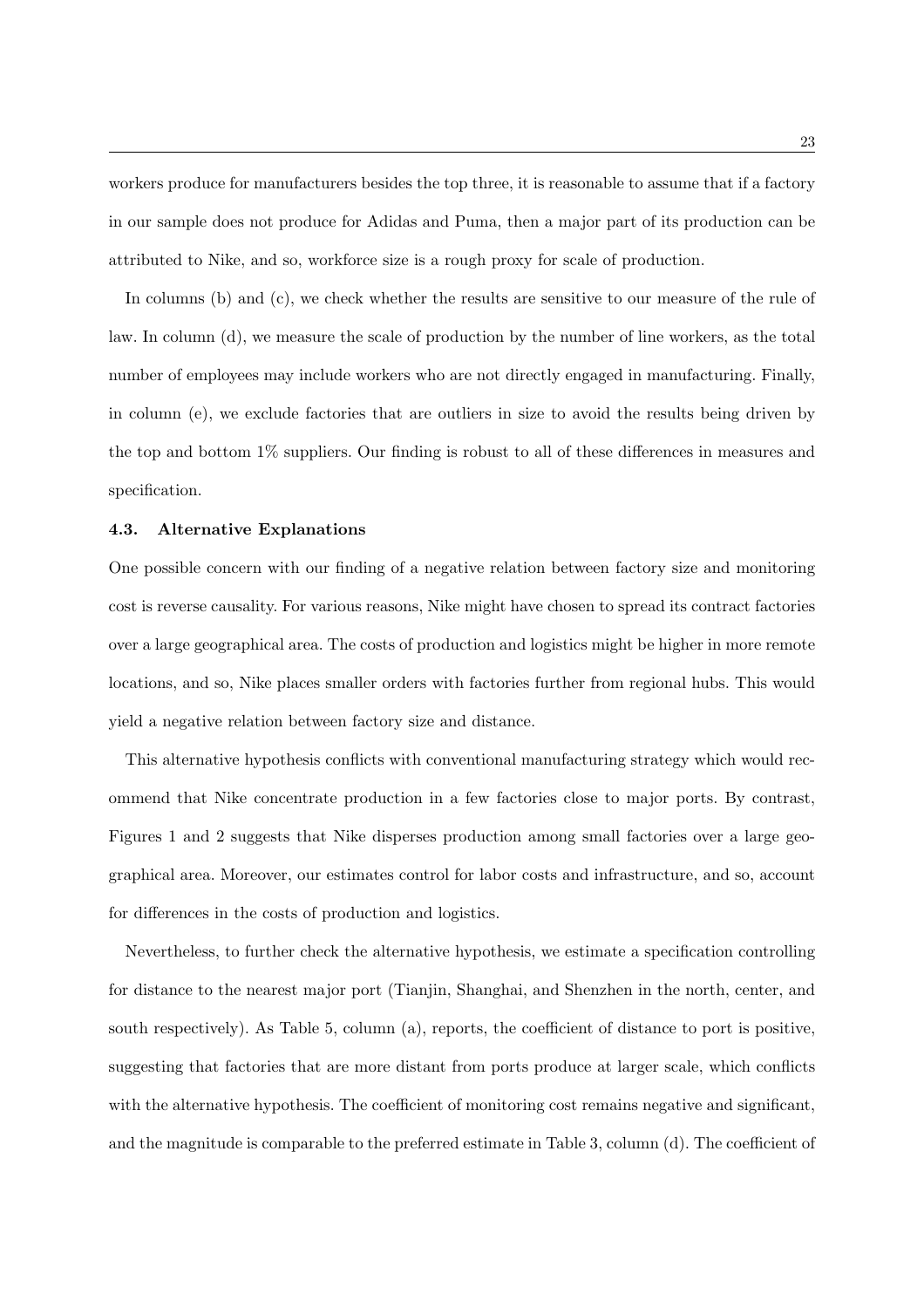the interaction between the monitoring cost and rule of law is smaller than the preferred estimate, possibly due to the close correlation between distance to regional hub and distance to major port. (Beijing is close to Tianjin, Shanghai is both a regional hub and port, and Guangzhou is close to Shenzhen.)

Another possible interpretation of the negative relation between factory size and monitoring cost is the progressive expansion of manufacturing. As Nike expands procurement, it engages contract factories further away from the regional hubs. To limit risk, it awards smaller production contracts to new factories. Such an expansion strategy would yield a negative relation between factory size and distance.

However, while plausible, this explanation does not apply to Nike outsourcing strategy in China. Nike has actually reduced the number of contract factories in China, while expanding production in Vietnam and other countries in which wages are lower.

Nevertheless, to check the alternative hypothesis, we used the Internet Archive Wayback Machine to compile a list of Nike's contract factories in 2006. Ideally, we would like to use the contractual history of each factory to control for the relation between scale and Nike's progressive expansion. Absent such data, the 2006 data still helps to distinguish relatively older from new factories in our sample. Table 5, column (b), reports an estimate that controls for whether a factory produced for Nike before 2006. The coefficients of monitoring cost and its interaction with rule of law are robust and comparable to the preferred estimates. The coefficient of "Pre-2006 factories" is positive and significant, suggesting that older factories indeed are awarded larger production contracts.

An alternative explanation of why Nike spreads production geographically across multiple factories is to mitigate the risk of interruption of supply due to random shocks such as severe weather or labor strikes. To the extent that such shocks are independently distributed, Nike can reduce its overall risk by spreading orders. Rule of law might be correlated with better governance and resilience to natural shocks and better labor relations.

To check this alternative hypothesis, we perform estimates controlling for severe weather and unionization. For severe weather, we collect data at the province level on flood damage from the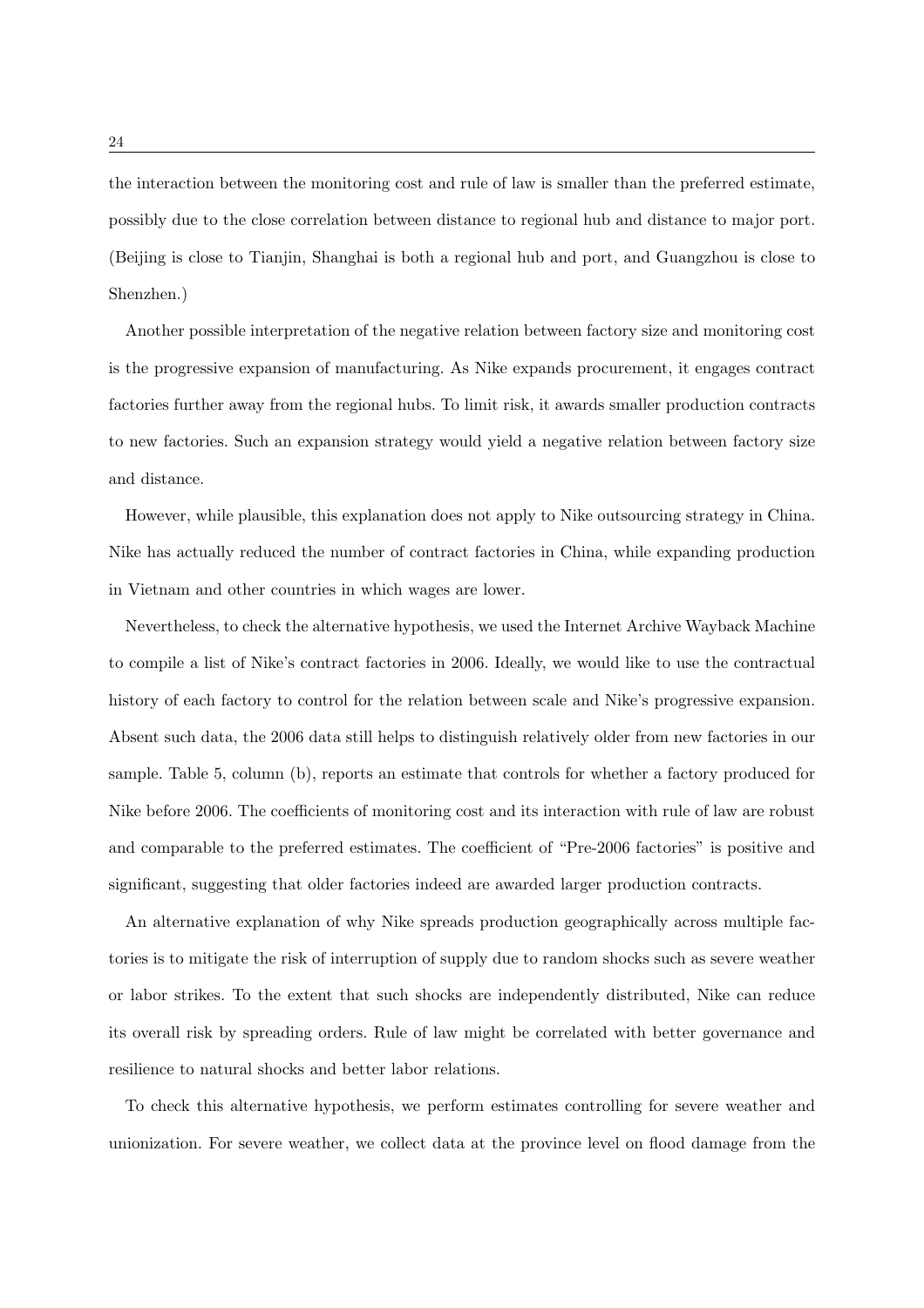China Yearbook of Meteorological Disasters and daily temperatures from the National Oceanic and Atmospheric Administration. Heavy rains causing floods could disrupt manufacturing and logistics. Extreme temperatures could affect worker productivity, and, if high enough, under Chinese law, require suspension of work.

Table 5, column (c), reports an estimate that controls for the number of buildings that collapsed due to floods and the number of days with average temperature exceeding 35<sup>°</sup> Celsius. The coefficient of floods is positive, suggesting that the scale of production is larger in provinces when floods were more severe, which is inconsistent with the alternative hypothesis. The coefficients of monitoring cost and its interaction with rule of law are almost the same as the preferred estimates.

Finally, we use unionization to proxy for the risk of labor strikes. We collect province-level data on employment and union membership from the China Labour Statistical Yearbook and China Trade Union Statistics Yearbook. Table 5, column (d), reports an estimate that controls for the ratio of unionized labor to employed workers. The coefficient of unionization is positive, suggesting that the scale of production is larger where more workers are unionized, which is inconsistent with the alternative hypothesis. The coefficients of monitoring cost and its interaction with law remain robust. We conclude that the empirical evidence weighs against the alternative hypothesis.

#### 5. Discussion and Conclusion

Our work contributes to the operations management literature and managerial strategy in several ways. We show theoretically and confirm empirically that brands can use the scale reduction and monitoring as substitute ways to encourage responsible sourcing. When the cost of monitoring is higher, brands should temper production at each contract supplier so as to mitigate the contractor's incentive to evade responsible sourcing. This implies spreading production over a larger number of suppliers.

Stronger rule of law enhances the effectiveness of monitoring, but affects the production scale in conflicting ways. In theory, the more effective monitoring should reduce evasion and lead brands to increase scale. However, the more effective monitoring raises the supplier's cost of remediation,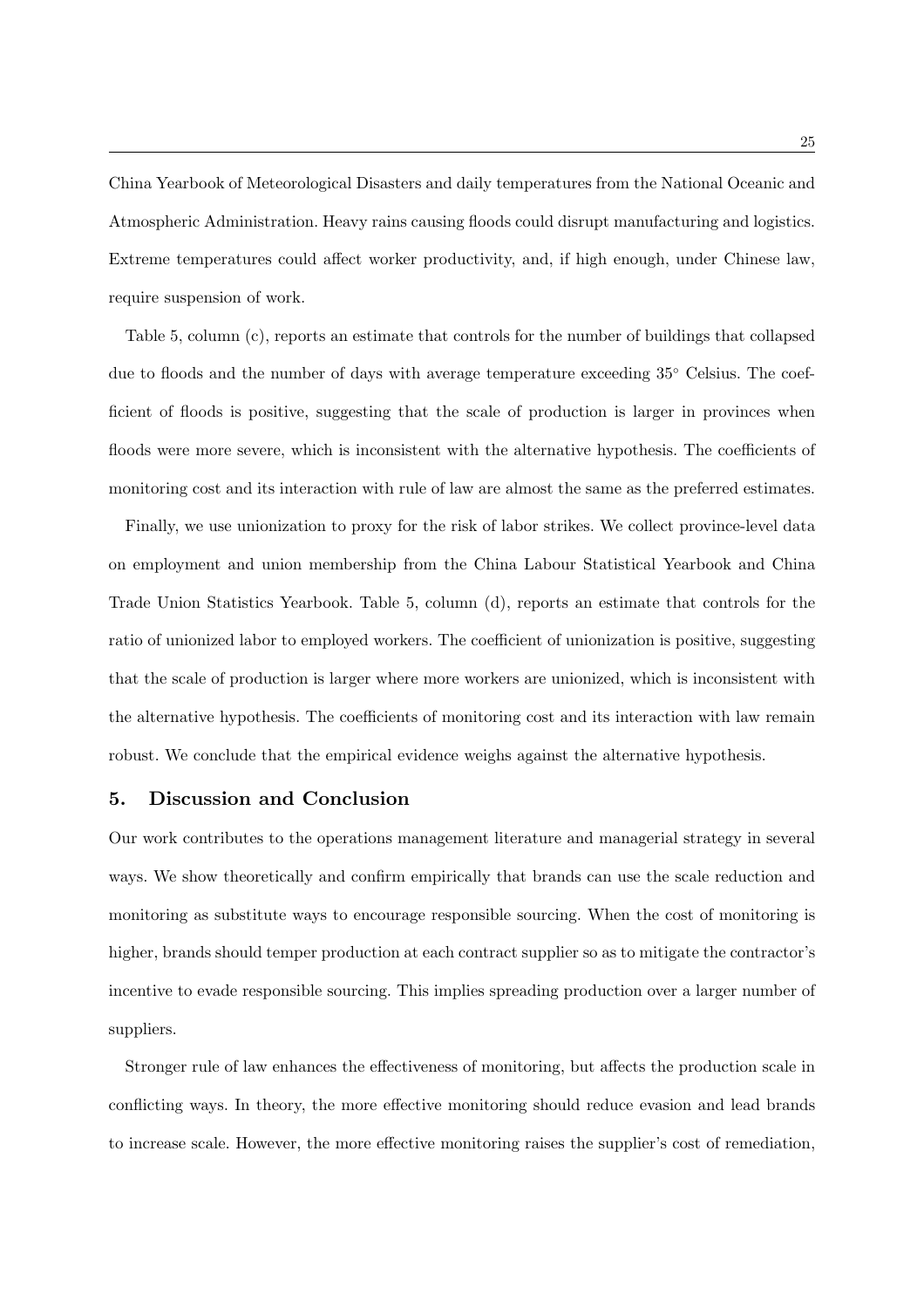which inflates the wholesale price and cuts the product margin, and so, leads brand to reduce scale. Empirically, we find that stronger rule of law has no direct effect on production scale. However, stronger rule of law positively moderates the negative relation between production scale and monitoring cost.

Our findings also provide useful guidance to local governments in emerging economies such as China, Vietnam, and Bangladesh which seek investment in labor-intensive businesses to manufacture for international brands. It is well known that investment and exports depend on the costs of transportation and communication (Hausman et al. 2013). Here, we derive a more nuanced implication. The higher is the cost of monitoring, the smaller will be orders from international brands. The brands would spread orders over more suppliers, and possibly to other cities and regions. To attract larger export orders, local governments should improve transportation and communication. Another way is to establish an independent judiciary, develop lawyers, ensure fair police administration, and prosecute corruption. Stronger rule of law moderates the negative impact of high monitoring costs.

Our results highlight the importance of the rule of law in responsible outsourcing, and supply chain management more generally. So far as we are aware, the only previous OM research that considers the rule of law is by Hausman et al. (2013). They investigate the effect of logistics costs on international trade. Although their regression estimates show that corruption in importing and exporting countries has significant effects, the authors do not interpret the results.

We caution that our empirical analysis of Nike contract manufacturing is based on observational data. In particular, Nike contract factories are not randomly assigned across Chinese cities. Rather, they are concentrated in the coastal provinces, with Guangdong, Jiangsu, Zhejiang, and Shandong accounting for three-quarters of the factories. Yet, the wide dispersion within provinces suggests that Nike does distribute its manufacturing. Accordingly, our analysis which is based on withinprovince variation, may be fairly robust to endogenous choice of location.

Another limitation of our empirical analysis is that the dataset is limited to publicly-available information on Nike contract factories and does not include proprietary information such as order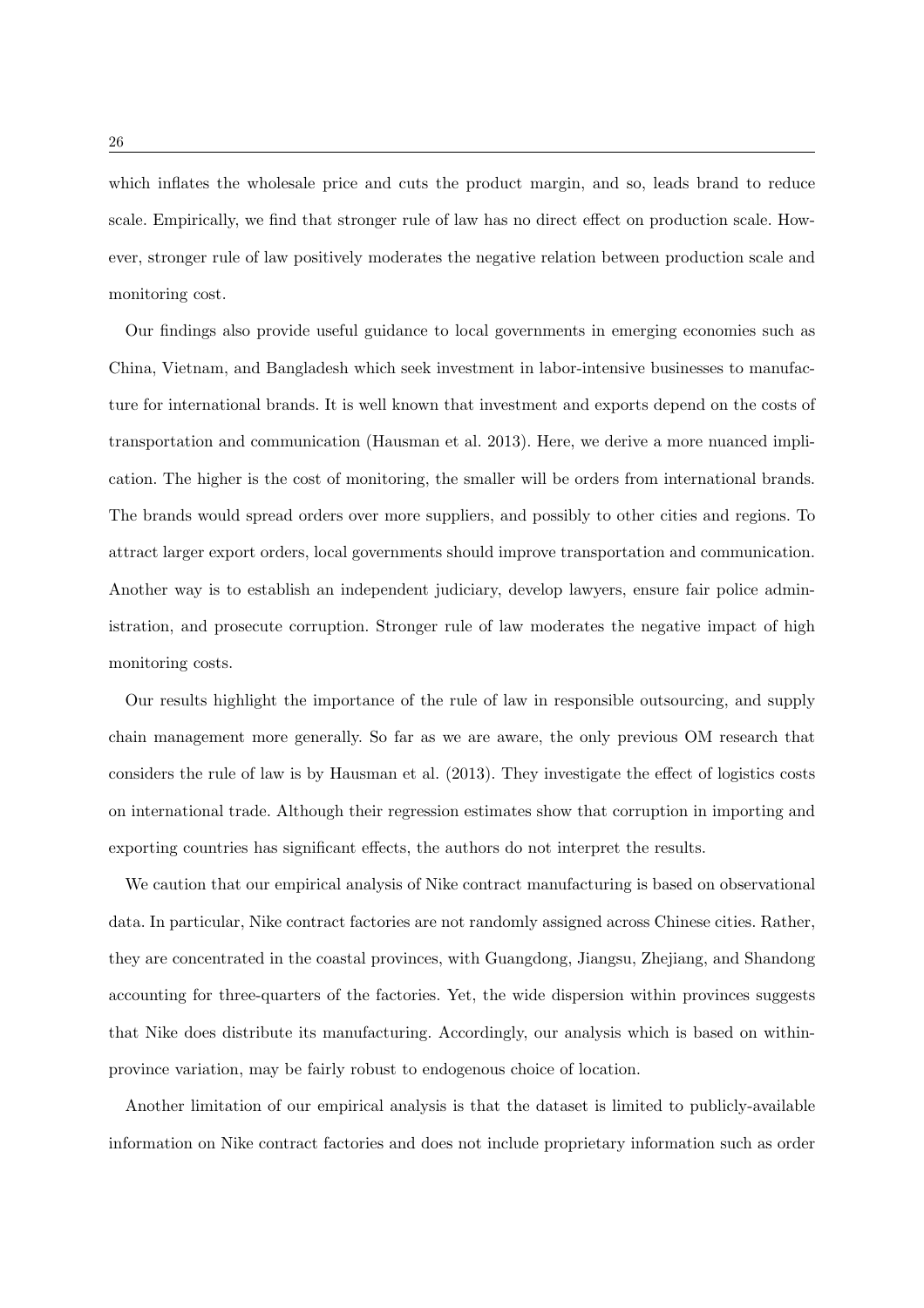quantities or audit scores. Ideally, with data on order quantities and audit scores, we could more precisely test our theoretical propositions regarding how brands combine production scale and monitoring as mechanisms to induce suppliers to behave responsibly.

Another important direction for further research is the effect of supplier ownership. Locke et al. (2007) found that, in the Nike supply chain, foreign-owned factories received better audit scores. Apparently, foreign owners suffered relatively more from evasion than local owners. In earlier years, Nike outsourced manufacturing to Korea and Taiwan. As wages in those countries rose, Nike shifted production to China, Indonesia, and Vietnam, in part, using Korean and Taiwanese contractors (Nisen 2013). It would be interesting to investigate the role of Korean and Taiwanese intermediaries on responsible sourcing.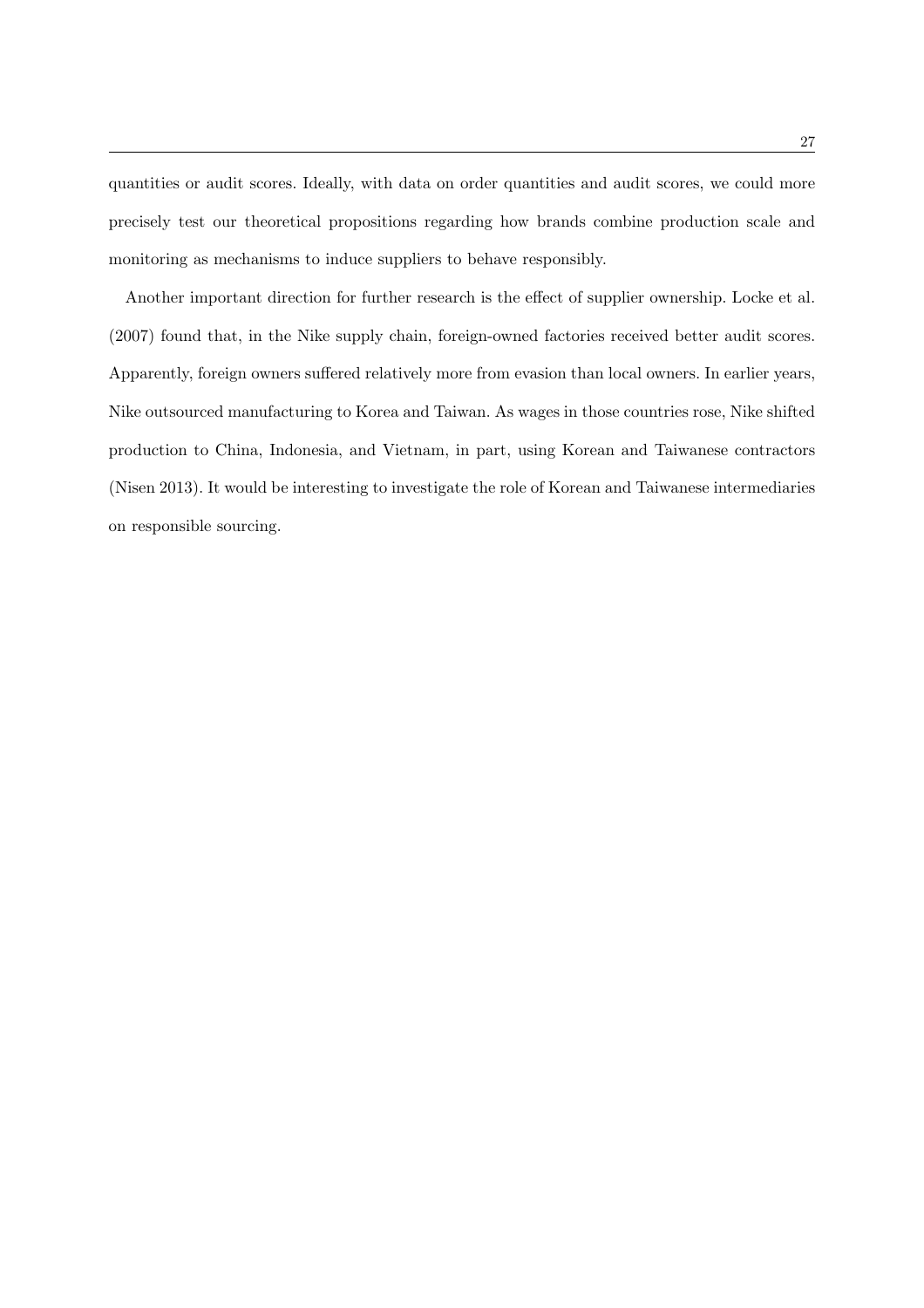# References

- Adidas Group. 2015. How we create responsibly: Sustainability progress report. Adi-Dassler-Str. 1, 91074 Herzogenaurach, Germany.
- Al-Mahmood, Syed Zain, Christina Passaeriello, Preetika Rana. 2013. The global garment trail: From Bangladesh to a mall near you. Wall Street Journal (May 3).
- Babich, Volodymyr, Christopher S. Tang. 2012. Managing opportunistic supplier product adulteration: Deferred payments, inspection, and combined mechanisms. *Manufacturing & Service Operations Management* 14(2) 301–314.
- Baiman, Stanley, Paul E. Fischer, Madhav V. Rajan. 2000. Information, contracting, and quality costs. *Management Science* 46(6) 776–789.
- Balachandran, Kashi R., Suresh Radhakrishnan. 2005. Quality implications of warranties in a supply chain. *Management Science* 51(8) 1266–1277.
- Cachon, Gerard, Christian Terwiesch. 2013. *Matching Supply with Demand: An Introduction to Operations Management*. McGraw-Hill Education.
- Caro, Felipe, Prashant Chintapalli, Kumar Rajaram, Christopher S Tang. 2015. Improving supplier compliance through joint and shared audits. SSRN Working paper 2683515.
- Chao, Gary H., Seyed M. R. Iravani, R. Canan Savaskan. 2009. Quality improvement incentives and product recall cost sharing contracts. *Management Science* 55(7) 11221138.
- Chen, Li, Hau L Lee. 2016. Sourcing under supplier responsibility risk: The effects of certification, audit, and contingency payment. *Management Science* forthcoming.
- Chen, Shi, Qinqin Zhang, Yong-Pin Zhou. 2015. Impact of supply chain transparency on sustainability Under NGO scrutiny. SSRN Working paper 2590152.
- Chen, Ying-Ju, Mingcherng Deng. 2013. Supplier certification and quality investment in supply chains. *Naval Research Logistics* 60(3) 175189.
- Cho, Soo-Haeng, Xin Fang, Sridhar R Tayur, Ying Xu. 2016. Combating child labor: Incentives and information transparency in global supply chains. SSRN Working paper 2807116.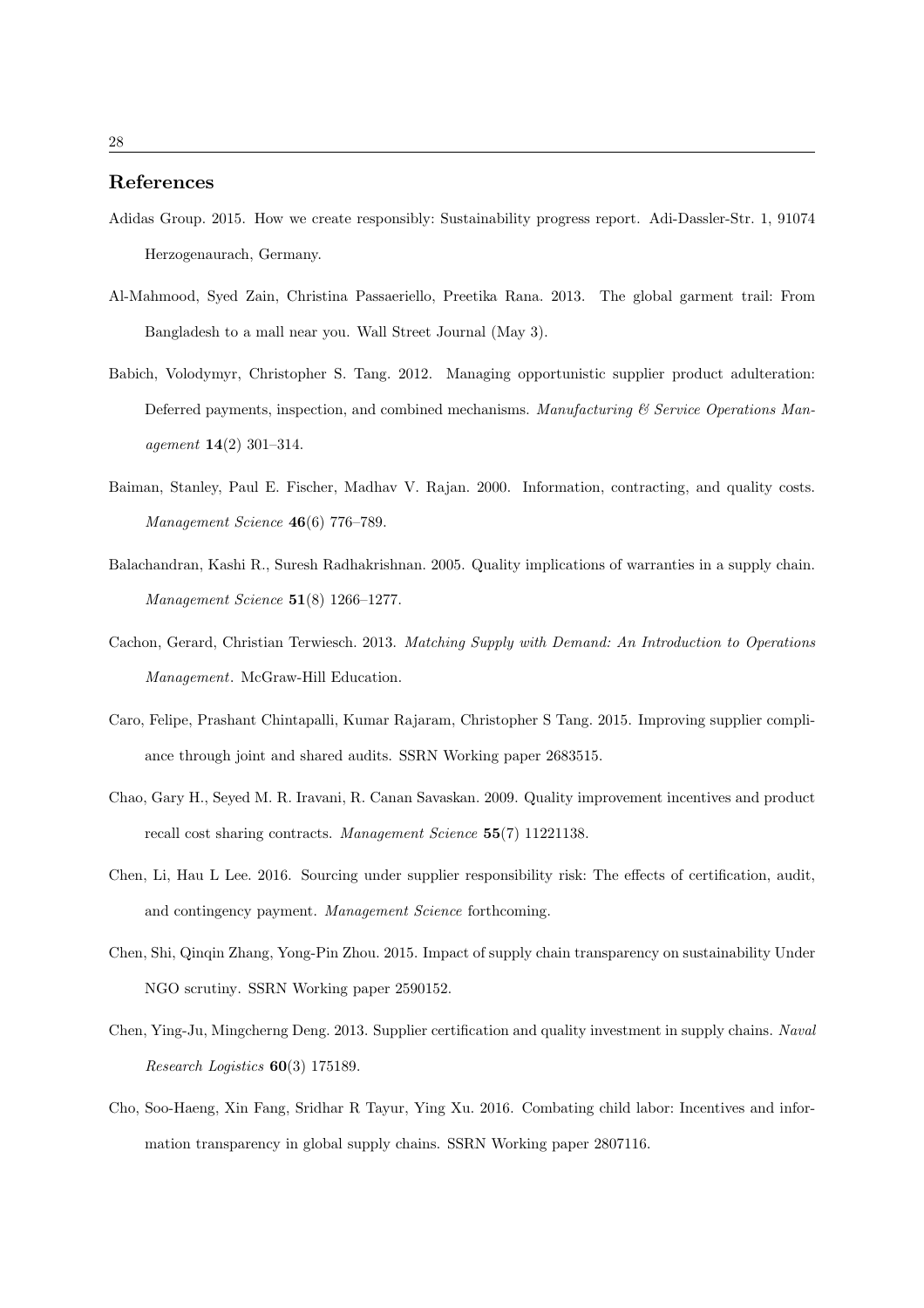- Distelhorst, Greg, Jens Hainmueller, Richard M Locke. 2017. Does lean improve labor standards? Management and social performance in the Nike supply chain. *Management Science* 63(3) 707–728.
- Fladmoe-Lindquist, Karin, Laurent L Jacque. 1995. Control modes in international service operations: The propensity to franchise. *Management Science* 41(7) 1238–1249.
- Fu, Qiang, Jie Gong, IPL Png. 2014. Law, social responsibility and outsourcing. SSRN Working Paper 2526666.
- Guo, Ruixue, Hau L Lee, Robert Swinney. 2016. Responsible sourcing in supply chains. *Management Science* 62(9) 2722–2744.
- Hausman, Warren H., Hau L. Lee, Uma Subramanian. 2013. The impact of logistics performance on trade. *Production and Operations Management* 22(2) 236–252.
- Hook, Leslie, Kathrin Hille. 2011. Apple attacked over pollution in China. Financial Times (August 31).
- Hwang, Iny, Suresh Radhakrishnan, Lixin Su. 2006. Vendor certification and appraisal: Implications for supplier quality. *Management Science* 52(10) 14721482.
- Kish, Matthew. 2016. Reports find wage theft, verbal abuse, forced overtime at Nike contract factory. Portland Business Journal, KGW (December 13).
- Kitzmueller, Markus, Jay Shimshack. 2012. Economic perspectives on corporate social responsibility. *Journal of Economic Literature* 50(1) 51–84.
- Lee, Hau L., Christopher S. Tang. 2017. Socially and environmentally responsible value chain innovations: New operations management research opportunities. *Management Science* forthcoming.
- Lin, Chu-Chia S, Ivan Png. 2003. Monitoring costs and the mode of international investment. *Journal of Economic Geography* 3(3) 261–274.
- Locke, Richard M, Fei Qin, Alberto Brause. 2007. Does monitoring improve labor standards? Lessons from Nike. *Industrial and Labor Relations Review Review* 61(1) 3–31.
- Mookherjee, Dilip, Ivan PL Png. 1992. Monitoring vis-a-vis investigation in enforcement of law. *American Economic Review* 82(3) 556–565.
- New York Times. 1998. Nike pledges to end child labor and apply U.S. rules abroad. May 13.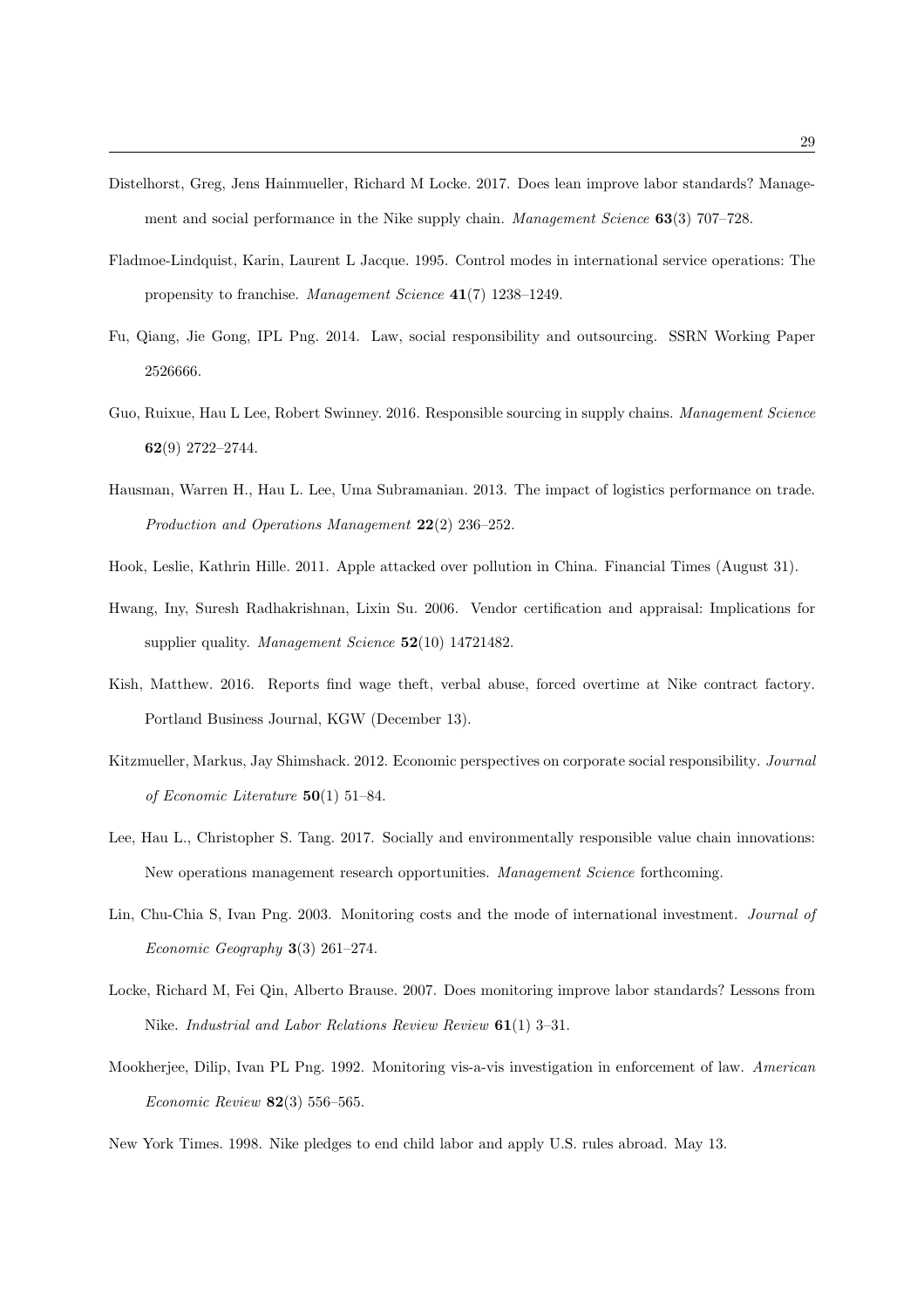Nike Inc. 2015. FY14-15 Sustainable Business Report. One Bowerman Drive, Beaverton, Oregon 97005.

- Nisen, Max. 2013. How Nike solved its sweatshop problem. BusinessInsider.com (May 9).
- OECD. 2017. OECD Due Diligence Guidance for Responsible Supply Chains in the Garment and Footwear Sector. Paris, France.
- O'Keefe, Brian. 2016. Inside big chocolate's child labor problem. Fortune (March 1).
- Orsdemir, Adem, Bin Hu, Vinayak Deshpande. 2016. Ensuring corporate social and environmental responsibility through vertical integration and horizontal sourcing. SSRN Working Paper 2630733.
- Plambeck, Erica L, Terry A Taylor. 2016. Supplier evasion of a buyer's audit: Implications for motivating supplier social and environmental responsibility. *Manufacturing & Service Operations Management* 18(2) 184–197.
- Porteous, Angharad H, Sonali V Rammohan, Hau L Lee. 2015. Carrots or sticks? Improving social and environmental compliance at suppliers through incentives and penalties. *Production and Operations Management* 24(9) 1402–1413.
- Pratten, Clifford Frederick. 1971. *Economies of Scale in Manufacturing Industry*. Cambridge University Press.
- PUMA SE. 2016. Annual Report. PUMA Way 1, 91074 Herzogenaurach, Germany.
- Spar, Debra L., Jennifer Burns. 2000. Hitting the wall: Nike and international labor practices. Harvard Business Review Case 700-047. (Revised September 2002).
- Wang, Xiaolu, Gang Fan, Jingwen Yu. 2017. *Marketization of China's Provinces*. Beijing: National Economic Research Institute.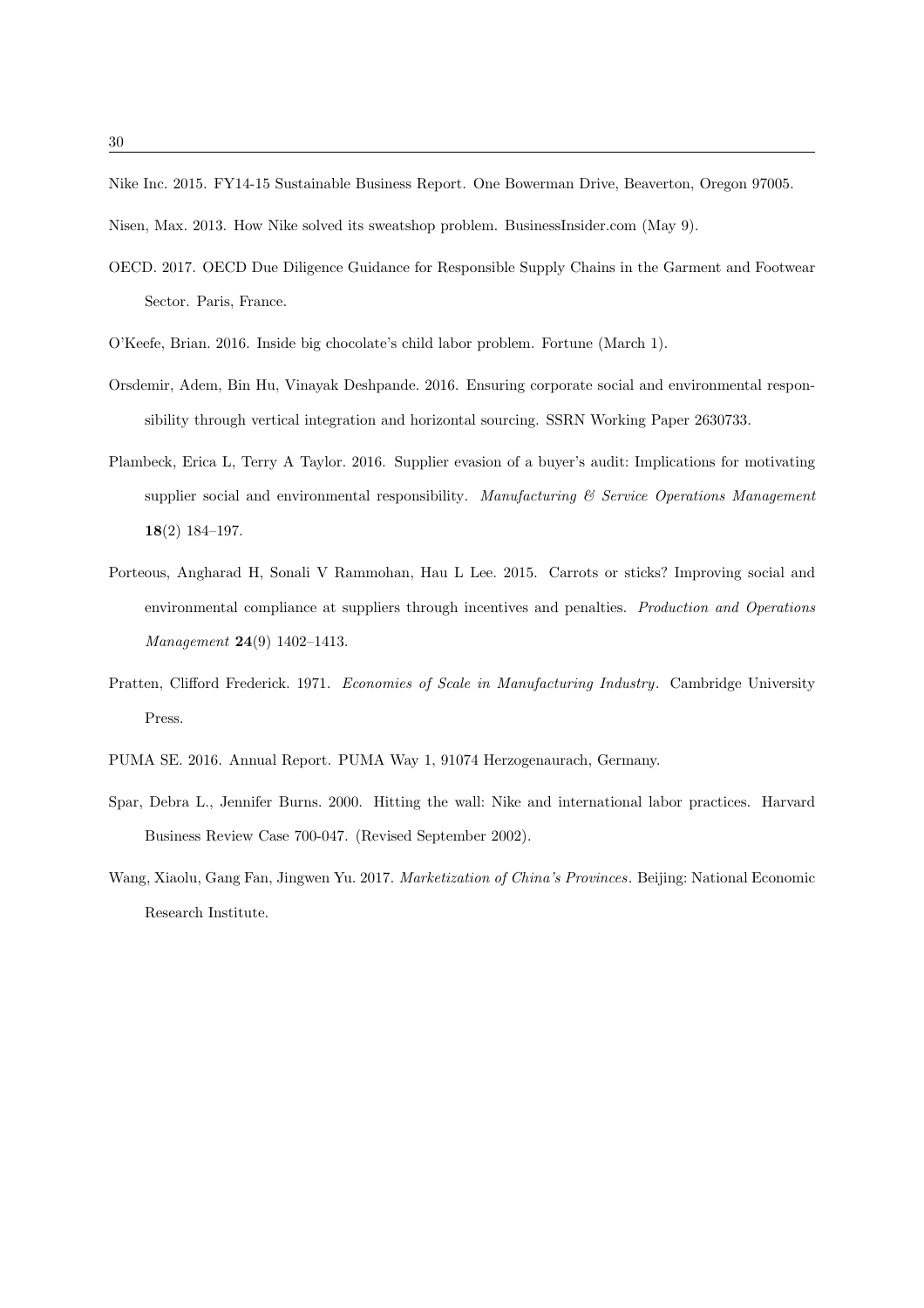| Table 1 (Locke et al. (2007: Table 4)). Audit score |            |            |             |             |            |
|-----------------------------------------------------|------------|------------|-------------|-------------|------------|
|                                                     | (a)        | (b)        | (c)         | (d)         | (e)        |
| Rule of Law                                         | $0.074***$ | $0.04***$  | $0.045***$  | $0.047***$  | $0.027**$  |
|                                                     | (0.0086)   | (0.008)    | (0.013)     | (0.013)     | (0.011)    |
| No. of employees                                    |            |            | $-0.025***$ | $-0.022***$ | $-0.013**$ |
| (ln)                                                |            |            | (0.007)     | (0.007)     | (0.007)    |
| No. of SHAPE                                        |            |            | 0.002       | 0.002       | $0.0038*$  |
| inspections                                         |            |            | (0.002)     | (0.002)     | (0.002)    |
| Other factory<br>characteristics                    | Yes        | Yes        | Yes         | Yes         | <b>Yes</b> |
| Region f.e.                                         |            | <b>Yes</b> |             |             | <b>Yes</b> |
| Year f.e.                                           |            |            |             | Yes         |            |
| R-squared                                           | 0.11       | 0.27       | 0.21        | 0.23        | 0.36       |
| Observations                                        | 568        | 568        | 355         | 355         | 355        |

Notes: Dependent variable is score on first audit of management and working conditions (M-Audit); SHAPE refers to environmental, safety and health; All estimates include other factory characteristics (foreign/local ownership, whether the factory is a Nike strategic partner, months as Nike contractor, percentage of work for Nike, number of Nike inspections, product category (apparel, footwear, or equipment)) as controls, and constant.

| Table 2. Summary statistics   |                    |           |           |           |           |
|-------------------------------|--------------------|-----------|-----------|-----------|-----------|
|                               | Unit               | Mean      | Standard  | Minimum   | Maximum   |
|                               |                    |           | deviation |           |           |
| Total workers                 | Persons            | 1,239.97  | 2,014.39  | 14.00     | 15,170    |
| Line workers                  | Persons            | 1,040.87  | 1,685.74  | 6.00      | 11465     |
| Average wages                 | Yuan per year      | 53,587.51 | 11,757.2  | 29,998.46 | 92,189.76 |
| Road density                  | Percentage $(\% )$ | 1.07      | 1.53      | 0.02      | 5.83      |
| Monitoring cost               | Index              | 96.52     | 158.23    | $\Omega$  | 947.69    |
| Legal environment of business | Index              | 7.37      | 1.86      | 1.73      | 11.21     |
| Intellectual property rights  | Index              | 18.66     | 10.33     | 0.90      | 35.91     |
| Rule of law                   | Index              | 13.01     | 5.67      | 1.59      | 21.71     |
| Multi manufacturer            | Indicator          | 0.01      | 0.12      | $\theta$  |           |

Notes: Unit of analysis: factory-year; 667 observations of 246 factories in 12 provinces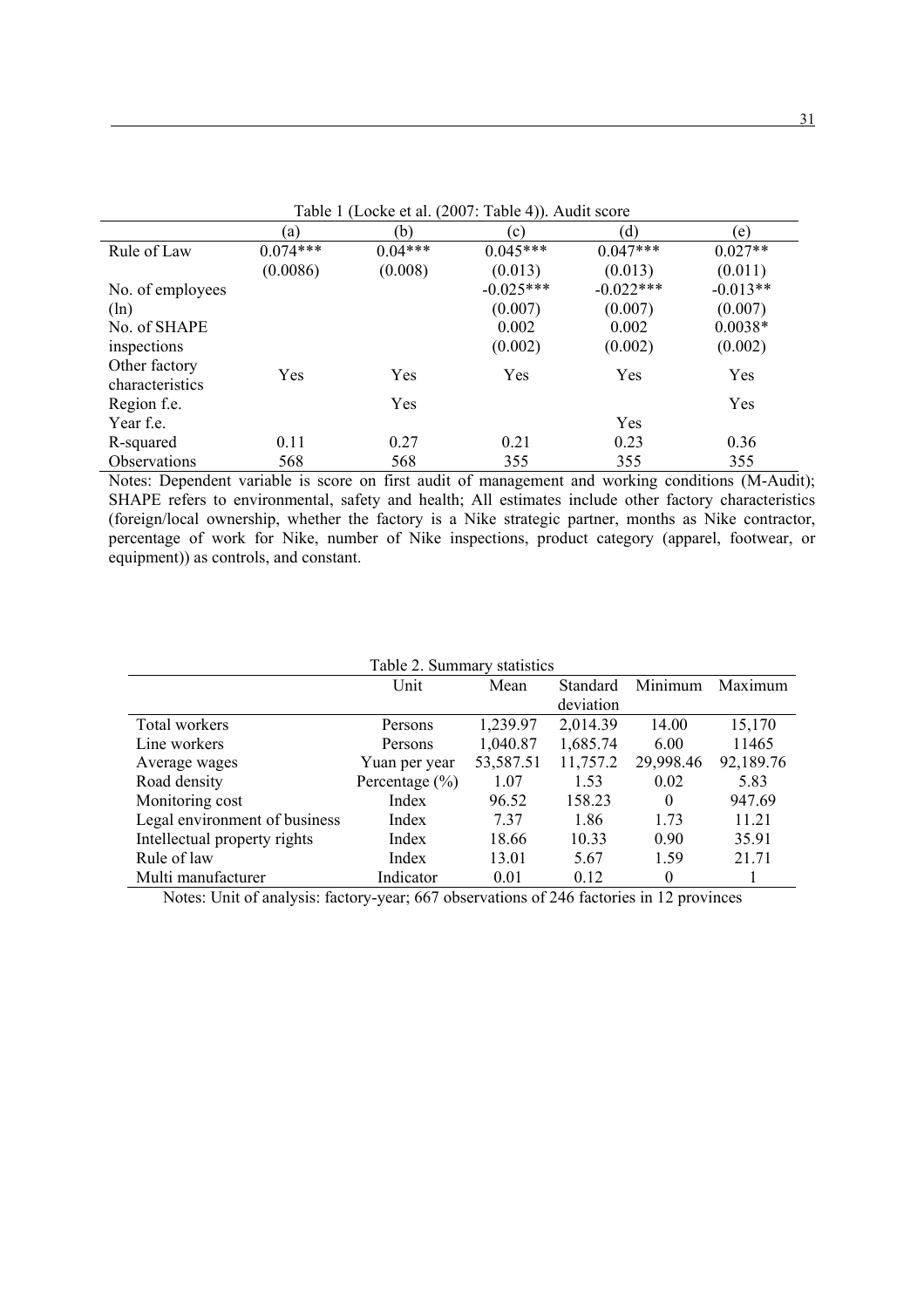| Table 3. Nike: Production scale and monitoring costs |                 |                    |                     |                     |  |
|------------------------------------------------------|-----------------|--------------------|---------------------|---------------------|--|
| Variables                                            | (a)             | (b)                | (c)                 | (d)                 |  |
|                                                      | <b>Baseline</b> | Monitoring costs   | Rule of law         | Monitoring cost x   |  |
|                                                      |                 |                    |                     | Rule of law         |  |
|                                                      |                 |                    |                     | (Preferred          |  |
|                                                      |                 |                    |                     | estimate)           |  |
| Footwear                                             | 2,291.28‡       | 2,275.19‡          | 2,274.67 $\ddagger$ | 2,247.57 $\ddagger$ |  |
|                                                      | (277.13)        | (274.18)           | (274.24)            | (274.57)            |  |
| Apparel                                              | 272.75†         | 243.58†            | 241.94†             | 203.62*             |  |
|                                                      | (112.86)        | (114.16)           | (114.02)            | (117.63)            |  |
| Nike brand                                           | 919.16t         | 925.95 ±           | 913.651             | 882.971             |  |
|                                                      | (139.97)        | (140.28)           | (138.77)            | (139.56)            |  |
| Converse brand                                       | $-233.05*$      | $-249.43*$         | $-262.42*$          | $-299.47$ †         |  |
|                                                      | (134.14)        | (135.10)           | (133.74)            | (136.19)            |  |
| Road density                                         | $-24.03$        | $-39.77$           | $-31.21$            | $-26.50$            |  |
|                                                      | (67.21)         | (67.73)            | (69.02)             | (68.63)             |  |
| Average wages                                        | $-14.53*$       | $-22.12$ $\dagger$ | $-23.061$           | $-21.36$ $\dagger$  |  |
|                                                      | (7.55)          | (8.26)             | (8.30)              | (8.23)              |  |
| Monitoring cost                                      |                 | $-2.17$ $\dagger$  | $-2.16$ $\ddagger$  | $-3.93$ $\ddagger$  |  |
|                                                      |                 | (0.75)             | (0.75)              | (1.42)              |  |
| Rule of law                                          |                 |                    | $-30.83$            | $-46.20$            |  |
|                                                      |                 |                    | (34.72)             | (35.29)             |  |
| Monitoring cost                                      |                 |                    |                     | $0.20\dagger$       |  |
| x Rule of law                                        |                 |                    |                     | (0.10)              |  |
| Province f.e.                                        | Yes             | Yes                | Yes                 | Yes                 |  |
| Year f.e.                                            | Yes             | Yes                | Yes                 | Yes                 |  |
| R-squared                                            | 0.32            | 0.33               | 0.33                | 0.34                |  |
| Observations                                         | 667             | 667                | 667                 | 667                 |  |
| Factories                                            | 246             | 246                | 246                 | 246                 |  |
| Provinces                                            | 12              | 12                 | 12                  | 12                  |  |

Notes: Estimated by ordinary least squares; Omitted product category is equipment and omitted brand is Hurley; Robust standard errors clustered in parentheses ( $\text{tp} < 0.01$ ,  $\uparrow$   $\uparrow < 0.05$ ,  $\uparrow$   $\uparrow < 0.1$ ).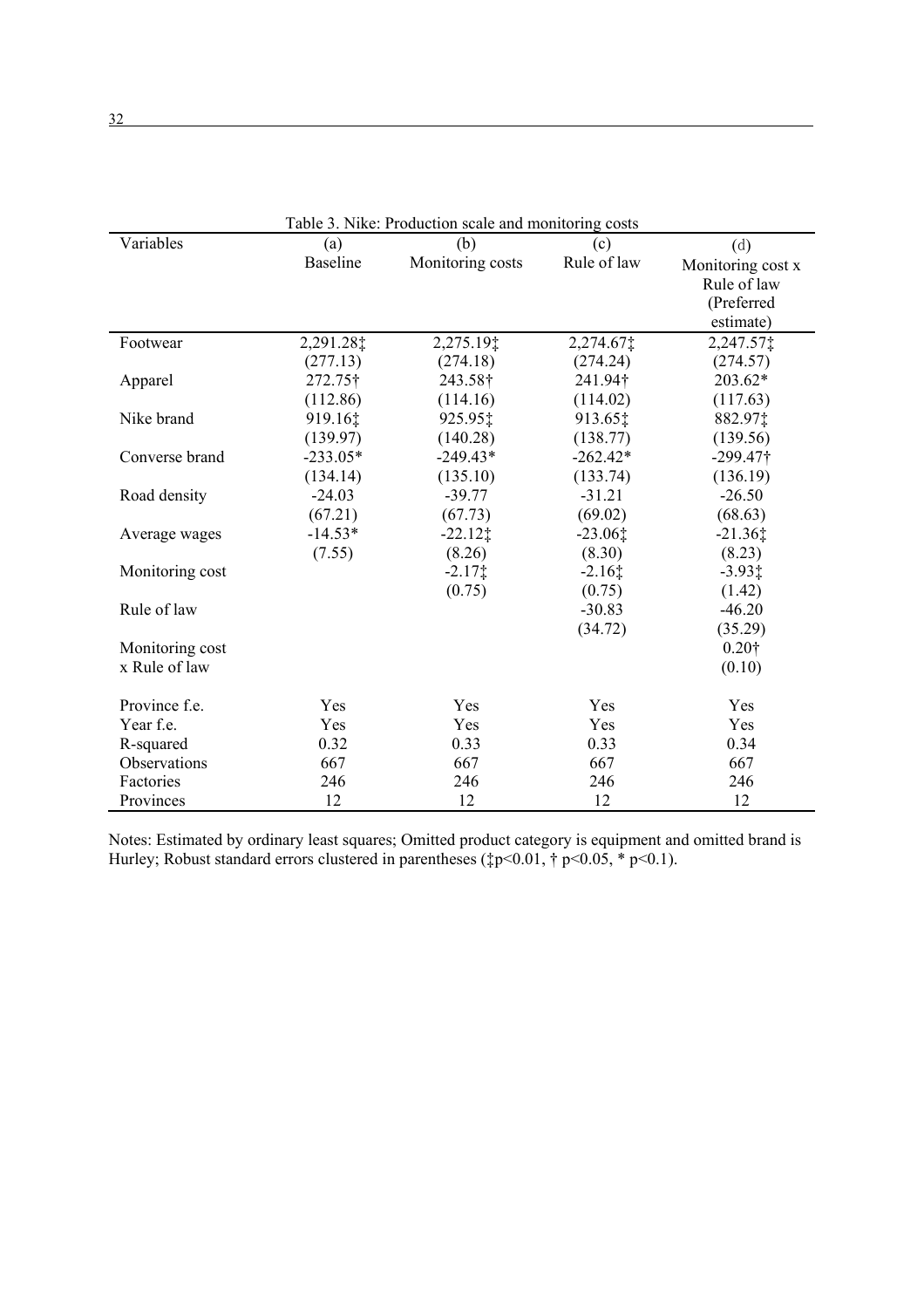|                 | Table 4. Nike: Production scale and monitoring costs: Robustness |                     |              |             |               |  |
|-----------------|------------------------------------------------------------------|---------------------|--------------|-------------|---------------|--|
| Variables       | (a)                                                              | (b)                 | (c)          | (d)         | (e)           |  |
|                 | Produce for                                                      | Legal               | Intellectual | Scale: Line | Exclude       |  |
|                 | Nike only                                                        | environment         | property     | workers     | outliers in   |  |
|                 |                                                                  |                     | rights       |             | size          |  |
| Footwear        | 2,443.82 $\ddagger$                                              | 2,260.68‡           | 2,252.18‡    | 1,921.41‡   | 1,919.46‡     |  |
|                 | (254.09)                                                         | (274.19)            | (274.72)     | (224.68)    | (232.06)      |  |
| Apparel         | 319.02‡                                                          | 236.49†             | 206.78*      | 182.39*     | 212.37*       |  |
|                 | (101.24)                                                         | (113.71)            | (118.58)     | (102.44)    | (117.03)      |  |
| Nike brand      | 864.541                                                          | 905.851             | 886.05‡      | 765.63‡     | 743.711       |  |
|                 | (139.24)                                                         | (136.88)            | (140.79)     | (115.60)    | (108.99)      |  |
| Converse brand  | $-229.36*$                                                       | $-270.57$ †         | $-295.84$ †  | $-267.07$ † | $-354.15$ :   |  |
|                 | (132.20)                                                         | (131.10)            | (138.03)     | (114.61)    | (109.91)      |  |
| Road density    | 41.00                                                            | $-12.70$            | $-31.24$     | $-24.36$    | $-19.13$      |  |
|                 | (62.38)                                                          | (71.25)             | (68.37)      | (55.52)     | (59.44)       |  |
| Average wages   | $-24.02$ ±                                                       | $-24.13$ $\ddagger$ | $-21.17$ †   | $-18.23$ ‡  | $-14.74$ †    |  |
|                 | (7.82)                                                           | (8.49)              | (8.21)       | (6.71)      | (7.15)        |  |
| Monitoring cost | $-3.73$ ‡                                                        | $-4.72$ $\ddagger$  | $-3.23$ ‡    | $-3.101$    | $-3.30†$      |  |
|                 | (1.42)                                                           | (1.71)              | (1.18)       | (1.16)      | (1.34)        |  |
| Rule of law     | $-47.66$                                                         |                     |              | $-38.89$    | $-31.22$      |  |
|                 | (34.19)                                                          |                     |              | (29.15)     | (33.38)       |  |
| Monitoring cost | $0.20*$                                                          |                     |              | $0.16*$     | $0.19\dagger$ |  |
| x Rule of law   | (0.10)                                                           |                     |              | (0.08)      | (0.09)        |  |
| Legal           |                                                                  | $-133.56$           |              |             |               |  |
| environment     |                                                                  | (112.81)            |              |             |               |  |
| Monitoring cost |                                                                  | $0.39*$             |              |             |               |  |
| x legal         |                                                                  | (0.21)              |              |             |               |  |
| environment     |                                                                  |                     |              |             |               |  |
| Intellectual    |                                                                  |                     | $-24.62$     |             |               |  |
| property rights |                                                                  |                     | (19.53)      |             |               |  |
| Monitoring cost |                                                                  |                     | $0.10*$      |             |               |  |
| x intell prop   |                                                                  |                     | (0.05)       |             |               |  |
| rights          |                                                                  |                     |              |             |               |  |
| Province f.e.   | Yes                                                              | Yes                 | Yes          | Yes         | Yes           |  |
| Year f.e.       | Yes                                                              | Yes                 | Yes          | Yes         | Yes           |  |
| R-squared       | 0.36                                                             | 0.34                | 0.34         | 0.35        | 0.33          |  |
| Observations    | 657                                                              | 667                 | 667          | 667         | 653           |  |
| Factories       | 245                                                              | 246                 | 246          | 246         | 246           |  |
| Provinces       | 12                                                               | 12                  | 12           | 12          | 12            |  |

| Table 4. Nike: Production scale and monitoring costs: Robustness |
|------------------------------------------------------------------|
|------------------------------------------------------------------|

Notes: Estimated by ordinary least squares; Omitted product category is equipment and omitted brand is Hurley; Robust standard errors clustered in parentheses ( $\uparrow$  p<0.01,  $\uparrow$  p<0.05,  $\uparrow$  p<0.1)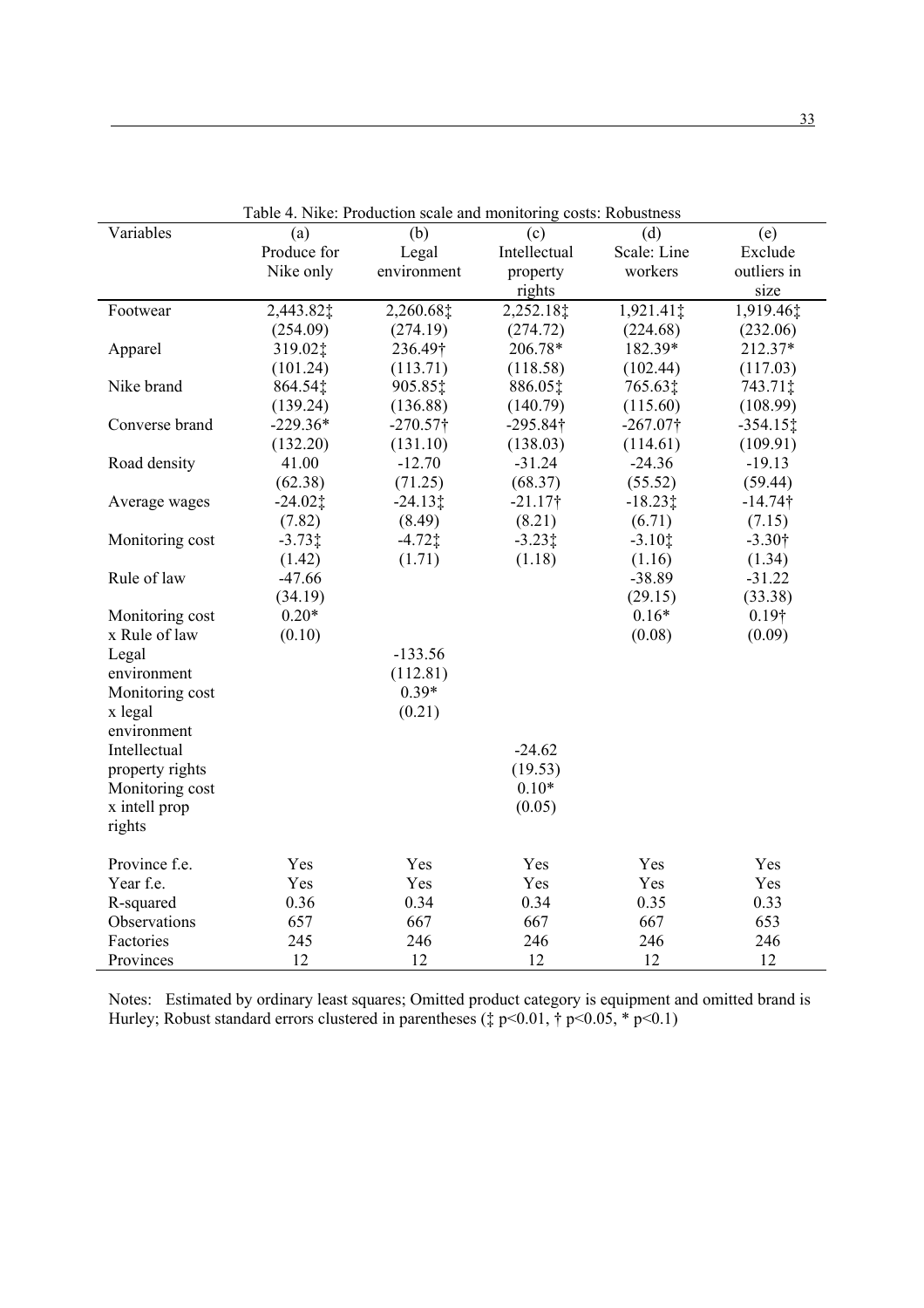| Table 5. Nike: Production scale and monitoring costs. Atternative explanations |                     |                                         |                     |                 |  |  |
|--------------------------------------------------------------------------------|---------------------|-----------------------------------------|---------------------|-----------------|--|--|
| Variables                                                                      | (a)                 | (b)                                     | (c)                 | (d)             |  |  |
|                                                                                | Control for         | Control for                             | Control for         | Control for     |  |  |
|                                                                                | distance to         | pre-2006                                | natural shocks      | unionized labor |  |  |
|                                                                                | port                | factories                               |                     |                 |  |  |
| Footwear                                                                       | 2,232.75 $\ddagger$ | 2,116.07 $\ddagger$                     | 2,247.04 $\ddagger$ | 2,251.66‡       |  |  |
|                                                                                | (273.51)            | (249.21)                                | (275.50)            | (274.54)        |  |  |
| Apparel                                                                        | 168.42              | 109.77                                  | 199.66*             | 208.22*         |  |  |
|                                                                                | (118.58)            | (121.76)                                | (118.72)            | (118.24)        |  |  |
| Nike brand                                                                     | 884.18‡             | 572.80‡                                 | 895.06‡             | 877.63‡         |  |  |
|                                                                                | (138.92)            | (127.98)                                | (141.54)            | (138.79)        |  |  |
| Converse brand                                                                 | $-308.41\dagger$    | $-326.90\dagger$                        | $-297.31\dagger$    | $-302.97$ †     |  |  |
|                                                                                | (136.18)            | (129.72)                                | (137.79)            | (135.12)        |  |  |
| Road density                                                                   | $-3.55$             | $-29.82$                                | $-26.85$            | $-20.38$        |  |  |
|                                                                                | (70.73)             | (63.08)                                 | (68.72)             | (69.62)         |  |  |
| Average wages                                                                  | $-17.87$ †          | $-23.26$ ‡                              | $-21.33$ ‡          | $-22.26$ ‡      |  |  |
|                                                                                | (8.44)              | (8.03)                                  | (8.22)              | (8.27)          |  |  |
| Monitoring cost                                                                | $-3.77$ t           | $-3.65$ <sup><math>\dagger</math></sup> | $-3.78$ ‡           | $-3.93$ ‡       |  |  |
|                                                                                | (1.42)              | (1.41)                                  | (1.43)              | (1.42)          |  |  |
| Rule of law                                                                    | $-38.79$            | $-50.61$                                | $-35.69$            | $-57.36$        |  |  |
|                                                                                | (34.99)             | (35.46)                                 | (37.04)             | (40.84)         |  |  |
| Monitoring cost x Rule of law                                                  | 0.13                | $0.26$ ‡                                | $0.18*$             | $0.20\dagger$   |  |  |
|                                                                                | (0.11)              | (0.10)                                  | (0.10)              | (0.10)          |  |  |
| Distance to the nearest port                                                   | $1.90*$             |                                         |                     |                 |  |  |
|                                                                                | (1.10)              |                                         |                     |                 |  |  |
| Pre-2006 factory                                                               |                     | 1,334.011                               |                     |                 |  |  |
|                                                                                |                     | (251.05)                                |                     |                 |  |  |
| Flood damage                                                                   |                     |                                         | 36.81               |                 |  |  |
|                                                                                |                     |                                         | (101.19)            |                 |  |  |
| Extreme temperature                                                            |                     |                                         | $-27.95$            |                 |  |  |
|                                                                                |                     |                                         | (25.75)             |                 |  |  |
| Share of unionized workers                                                     |                     |                                         |                     | 353.19          |  |  |
|                                                                                |                     |                                         |                     | (360.49)        |  |  |
| Province f.e.                                                                  | Yes                 | Yes                                     | Yes                 | Yes             |  |  |
| Year f.e.                                                                      | Yes                 | Yes                                     | Yes                 | Yes             |  |  |
| R-squared                                                                      | 0.34                | 0.39                                    | 0.34                | 0.34            |  |  |
| Observations                                                                   | 667                 | 667                                     | 667                 | 667             |  |  |
| Factories                                                                      | 246                 | 246                                     | 246                 | 246             |  |  |
| Provinces                                                                      | 12                  | 12                                      | 12                  | 12              |  |  |

Table 5. Nike: Production scale and monitoring costs: Alternative explanations

Notes: Estimated by ordinary least squares; Omitted product category is equipment and omitted brand is Hurley; Robust standard errors clustered in parentheses ( $\uparrow$  p<0.01,  $\uparrow$  p<0.05,  $\uparrow$  p<0.1)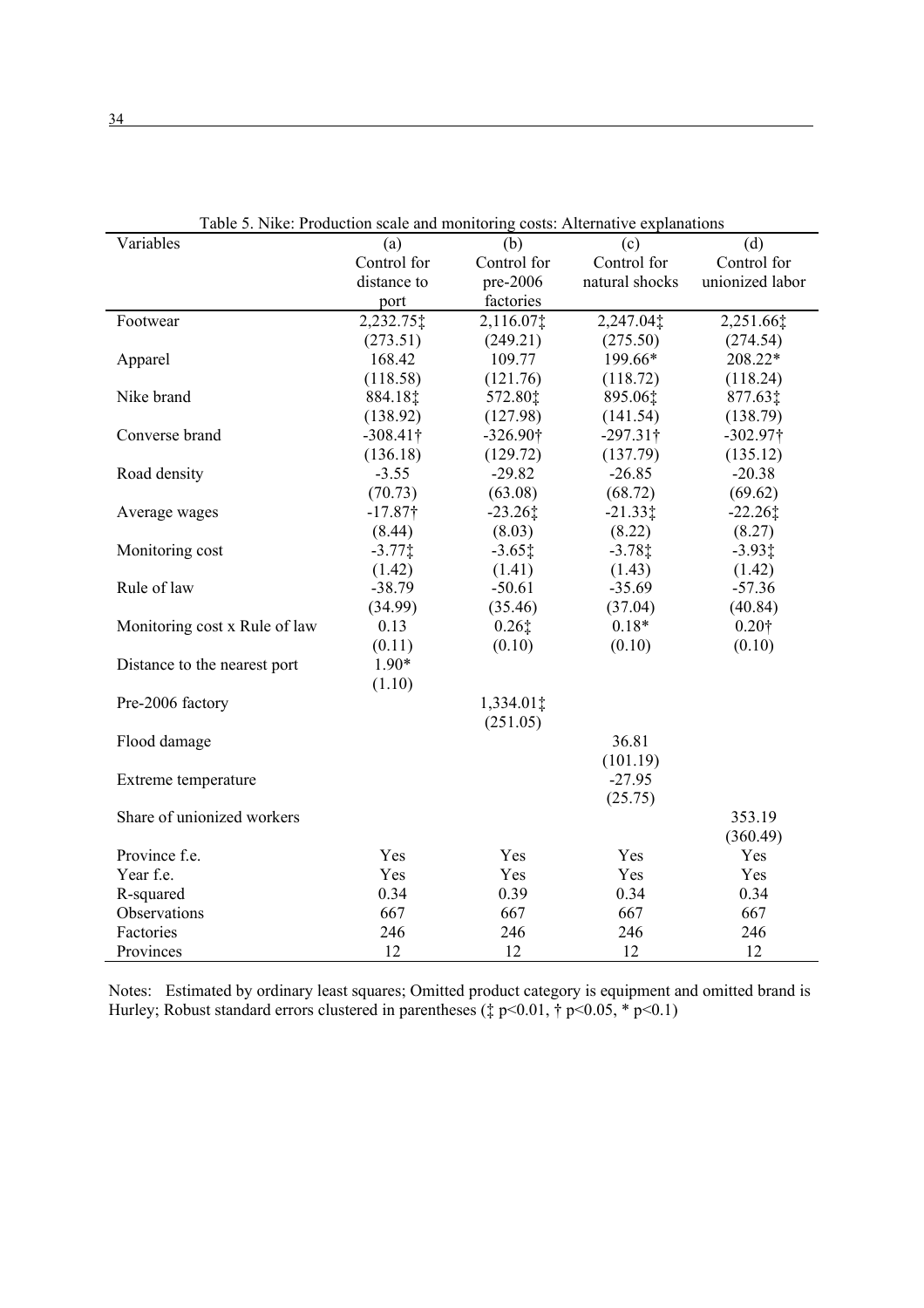# Appendix A1

#### Proof of Proposition 1.

 $C(Q)$  is increasing, and  $r''(x) > 0$ , and so,  $v' = 1/(r''v) > 0$ . Moreover, similar to Equation (5), we can derive that

$$
\frac{dx}{d\lambda} = -\frac{1}{\lambda^2 \mu} v'C(Q).
$$
\n(A1)

Then, then proof is straightforward from Equations  $(4)$ ,  $(5)$ , and  $(A1)$ . When *x* takes on boundary values, increasing *Q* will no longer raise *x*, thus implying the weakly increasing property. Note that, if  $\mu$  is sufficiently small,  $x$  converges to 1, thus implying the weakly decreasing property.

#### Proof of Proposition 2.

Suppose that the equilibrium is interior with  $x^*$  < 1 and  $\mu^*$  > 0. From (10), recall the first-order condition,

$$
\frac{\partial \Pi}{\partial \mu} = [C(Q) - \lambda \mu r'(x) - \phi'(x)]\frac{dx}{d\mu} - \lambda r(x) - k.
$$
\n(10)

Partially differentiating  $(10)$ ,

$$
\frac{\partial^2 \Pi}{\partial Q \partial \mu} = \frac{d}{dQ} [C(Q) - \lambda \mu r'(x) - \phi'(x)] \frac{dx}{d\mu} + [C(Q) - \lambda \mu r'(x) - \phi'(x)] \frac{d^2 x}{dQ d\mu} - \lambda r'(x) \frac{dx}{dQ}.
$$
 (A2)

By the supplier's maximization, (2), we have

$$
\frac{dx}{d\mu} = -\frac{r'(x)}{r''(x)\mu},\tag{A3}
$$

$$
\frac{dx}{dQ} = \frac{C'(Q)}{r''(x)\lambda\mu}.\tag{A4}
$$

On the right-hand side of (A2), the first term

$$
\frac{d}{dQ}[C(Q) - \lambda\mu r'(x) - \phi'(x)]\frac{dx}{d\mu} = \left[C'(Q) - \lambda\mu r''(x)\frac{dx}{dQ} - \phi''(x)\frac{dx}{dQ}\right]\frac{dx}{d\mu}
$$

$$
= -\left[\frac{\phi''(x)}{r''(x)\lambda\mu}C'(Q)\right]\frac{dx}{d\mu} = \frac{\phi''(x)r'(x)}{[r''(x)]^2\mu^2\lambda}C'(Q),\tag{A5}
$$

after first substituting from (A4) and then (A3).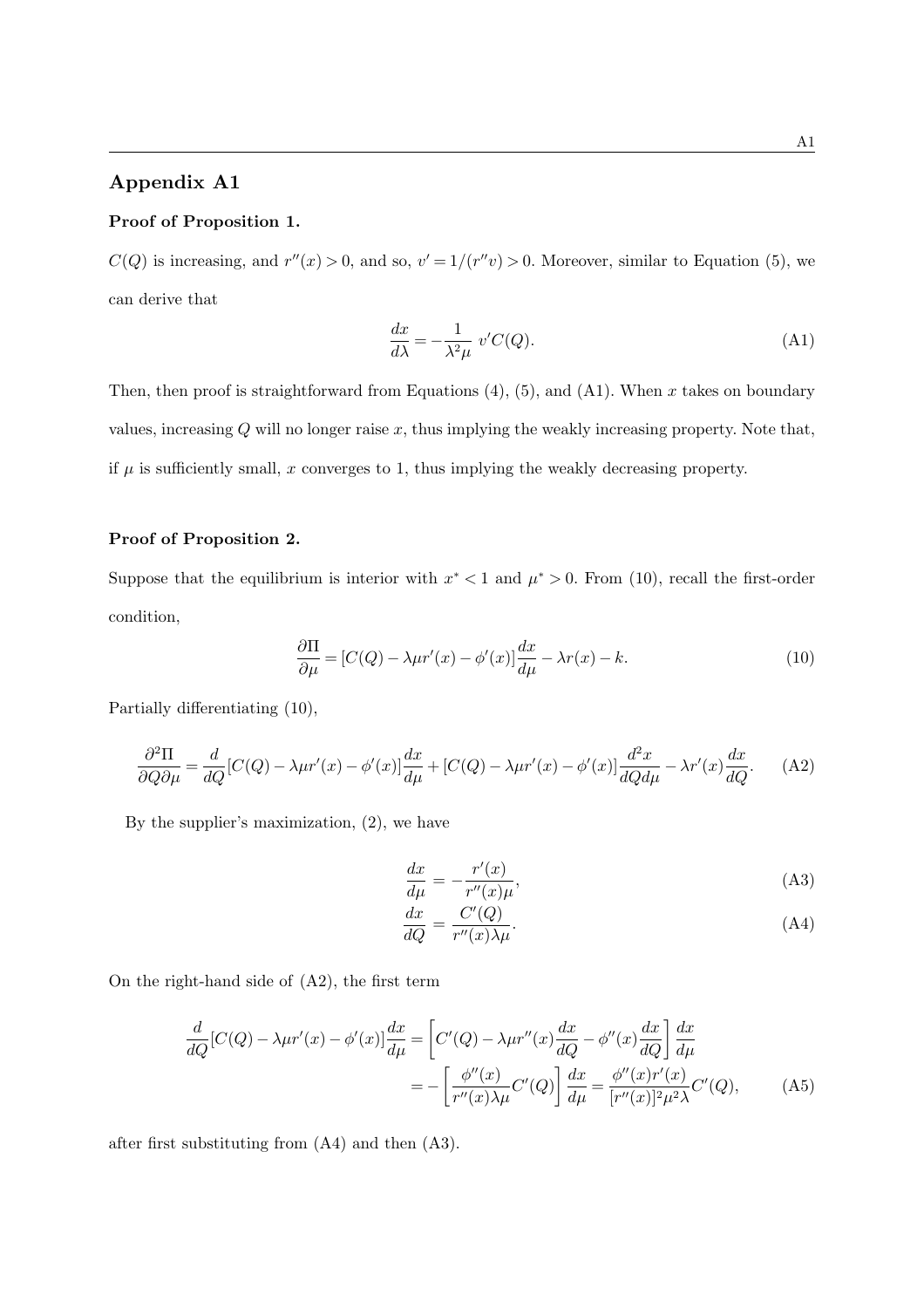The second term on the right-hand side of (A2),

$$
[C(Q) - \lambda \mu r'(x) - \phi'(x)]\frac{d^2x}{dQd\mu} = -\phi'(x)\frac{d^2x}{dQd\mu},\tag{A6}
$$

since, by  $(2)$ ,  $C(Q) = \lambda \mu r'(x)$ . Now, differentiating  $dx/d\mu$  with respect to *Q* and substituting from (A4),

$$
\frac{d^2x}{dQd\mu} = -\frac{[r''(x)]^2 - r'(x)r'''(x)}{[r''(x)]^2\mu} \frac{dx}{dQ} = -\frac{[r''(x)]^2 - r'(x)r'''(x)}{[r''(x)]^3\mu^2\lambda} C'(Q).
$$

Substituting in  $(A6)$ , the second right-hand side term of  $(A2)$  simplifies to

$$
\phi'(x)\frac{[r''(x)]^2 - r'(x)r'''(x)}{[r''(x)]^3\mu^2\lambda}C'(Q).
$$
\n(A7)

Lastly, the third term on the right-hand side of (A2) is

$$
-\lambda r'(x)\frac{dx}{dQ} = -r'(x)\frac{C'(Q)}{r''(x)\mu},\tag{A8}
$$

after substituting from (A4).

Combining the three terms, (A2) simplifies to

$$
\frac{\partial^2 \Pi}{\partial Q \partial \mu} = \frac{\phi''(x)r'(x)}{[r''(x)]^2 \mu^2 \lambda} C'(Q) + \phi'(x) \frac{[r''(x)]^2 - r'(x)r'''(x)}{[r''(x)]^3 \mu^2 \lambda} C'(Q) - r'(x) \frac{C'(Q)}{r''(x)\mu}
$$

$$
= \frac{C'(Q)}{[r''(x)]^3 \mu^2 \lambda} \left\{ r'(x)r''(x)[\phi''(x) - \lambda\mu r''(x)] + \phi'(x)[(r''(x))^2 - r'(x)r'''(x)] \right\}.
$$
 (A9)

As  $C'(Q) > 0$  and  $r''(x) > 0$ ,  $C'(Q)/[(r''(x))^3\mu^2\lambda] > 0$ . Since  $r'(x)$  is weakly concave, then  $[r''(x)]^2 - r'(x)r'''(x) > 0$ . Since  $\phi''(x) > \lambda r''(x)$  and  $\mu \in [0,1], r'(x)r''(x)[\phi''(x) - \lambda \mu r''(x)] > 0$ . Thus,  $\partial^2\Pi/\partial Q\partial\mu > 0.$ 

#### Proof of Proposition 3.

There are two possible classes of equilibrium. One is interior with  $x^*$  < 1 and  $\mu^*$  > 0. The other is a boundary case with  $\mu^* = 0$  and  $x^* = 1$ . Note that, in any equilibrium, if  $\mu^* = 0$ , then the supplier is entirely undisciplined, and so,  $x^* = 1$ . If  $x^* = 1$ , then monitoring yields no benefit, and so,  $\mu^* = 0$ .

Consider the interior equilibrium with  $x^*$  < 1 and  $\mu^*$  > 0. To characterize the effect of the cost of monitoring on the scale of production, evaluate

$$
\frac{d^2\Pi}{dkdQ} = \frac{\partial^2\Pi}{\partial k\partial Q} + \frac{\partial^2\Pi}{\partial \mu \partial Q} \cdot \frac{\partial \mu}{\partial k} < 0,\tag{A10}
$$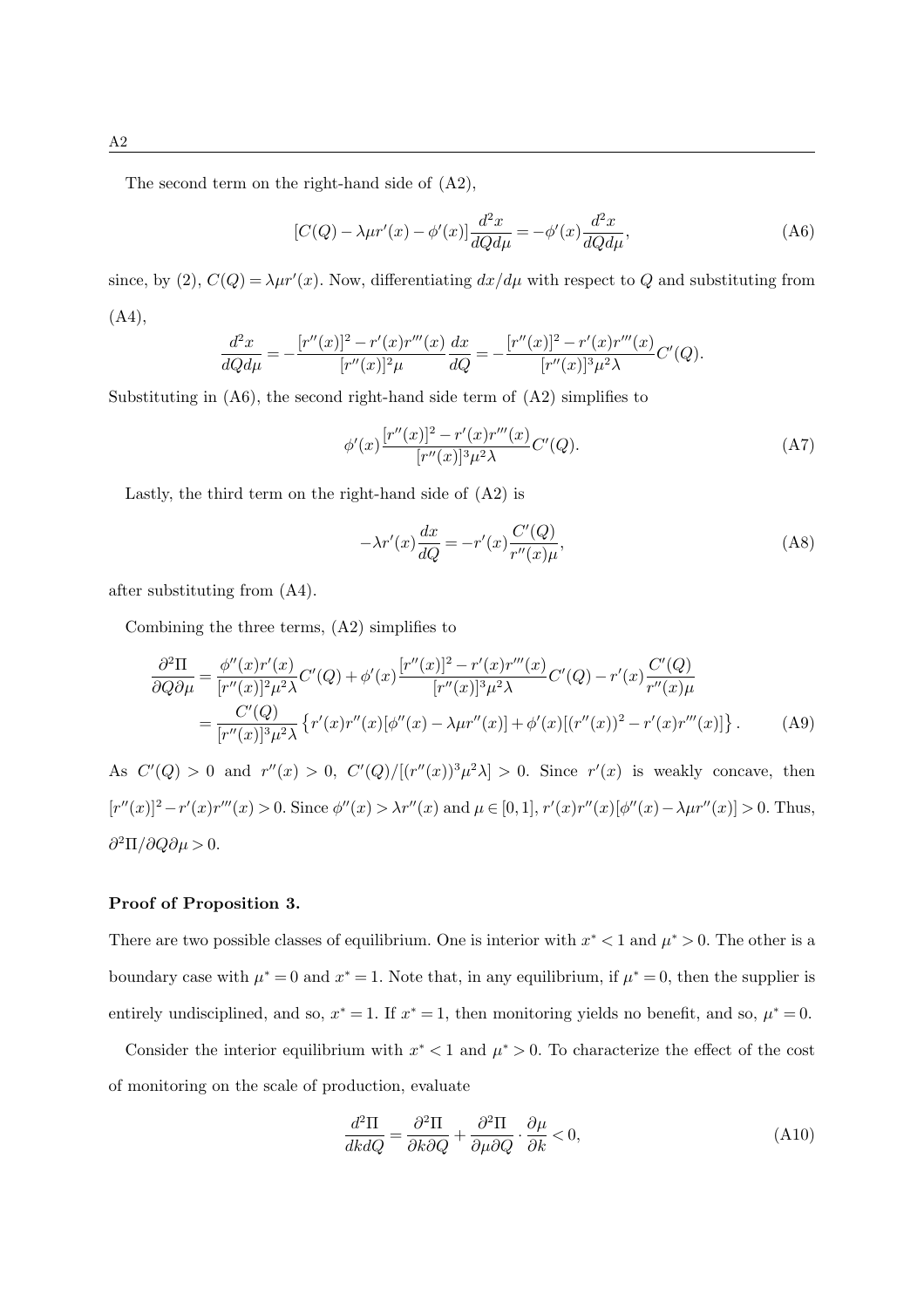since, by (8),  $\frac{\partial^2 \Pi}{\partial k \partial Q} = 0$ , and by (10),  $\frac{\partial \mu}{\partial k} < 0$ , and using Proposition 2. To characterize the effect of the cost of monitoring on the monitoring rate, evaluate

$$
\frac{d^2\Pi}{dkd\mu} = \frac{\partial^2\Pi}{\partial k\partial\mu} + \frac{\partial^2\Pi}{\partial Q\partial k} \cdot \frac{\partial Q}{\partial k} < 0,\tag{A11}
$$

since, by (10),  $\partial^2 \Pi / \partial k \partial \mu < 0$ , and by (8),  $\partial Q / \partial k = 0$ . Accordingly, we conclude that *Q* and  $\mu$  both decrease with *k*.

Now consider the boundary case of  $\mu^* = 0$  and  $x^* = 1$ . Then, the brand's maximization problem effectively reduces to choosing *Q* to maximize  $\Pi = p(Q)Q - \lambda \mu r(1) - \phi(1)$ , which is independent of the cost of monitoring, *k*.

#### Proof of Proposition 4.

Given the assumptions on  $\phi(\cdot)$  and  $r(\cdot)$ , we first establish a few derivatives before discussing the effect of  $\lambda$ . First, rewrite (8) as

$$
\frac{\partial \Pi}{\partial Q} = p'(Q)Q + p(Q) + \left[ -1 + \frac{C(Q) - 2\phi x}{2r\lambda\mu} \right] C'(Q).
$$

Partially differentiating with respect to  $\lambda$ ,

$$
\frac{\partial^2 \Pi}{\partial \lambda \partial Q} = -\frac{C(Q) - 2\phi x}{2r\lambda^2 \mu} C'(Q) + \frac{2\phi x}{2r\lambda^2 \mu} C'(Q) = [4\phi x - C(Q)] \frac{C'(Q)}{2r\lambda^2 \mu} > 0,
$$
\n(A12)

since, by (12), we have  $C(Q) < 2\lambda \mu rx + 2\phi x$ , and, by assumption,  $\phi > \lambda r$ , and so,

$$
4\phi x > C(Q). \tag{A13}
$$

Second, we can also rewrite (10) as

$$
\frac{\partial \Pi}{\partial \mu} = -[C(Q) - 2\lambda \mu rx - 2\phi x] \frac{x}{\mu} - k - \lambda rx^2.
$$
 (A14)

Partially differentiating with respect to  $Q$ , substituting from  $(A4)$ , and simplifying yields

$$
\frac{\partial^2 \Pi}{\partial Q \partial \mu} = [4\phi x - C(Q)] \frac{C'(Q)}{2r\lambda \mu^2} > 0.
$$
\n(A15)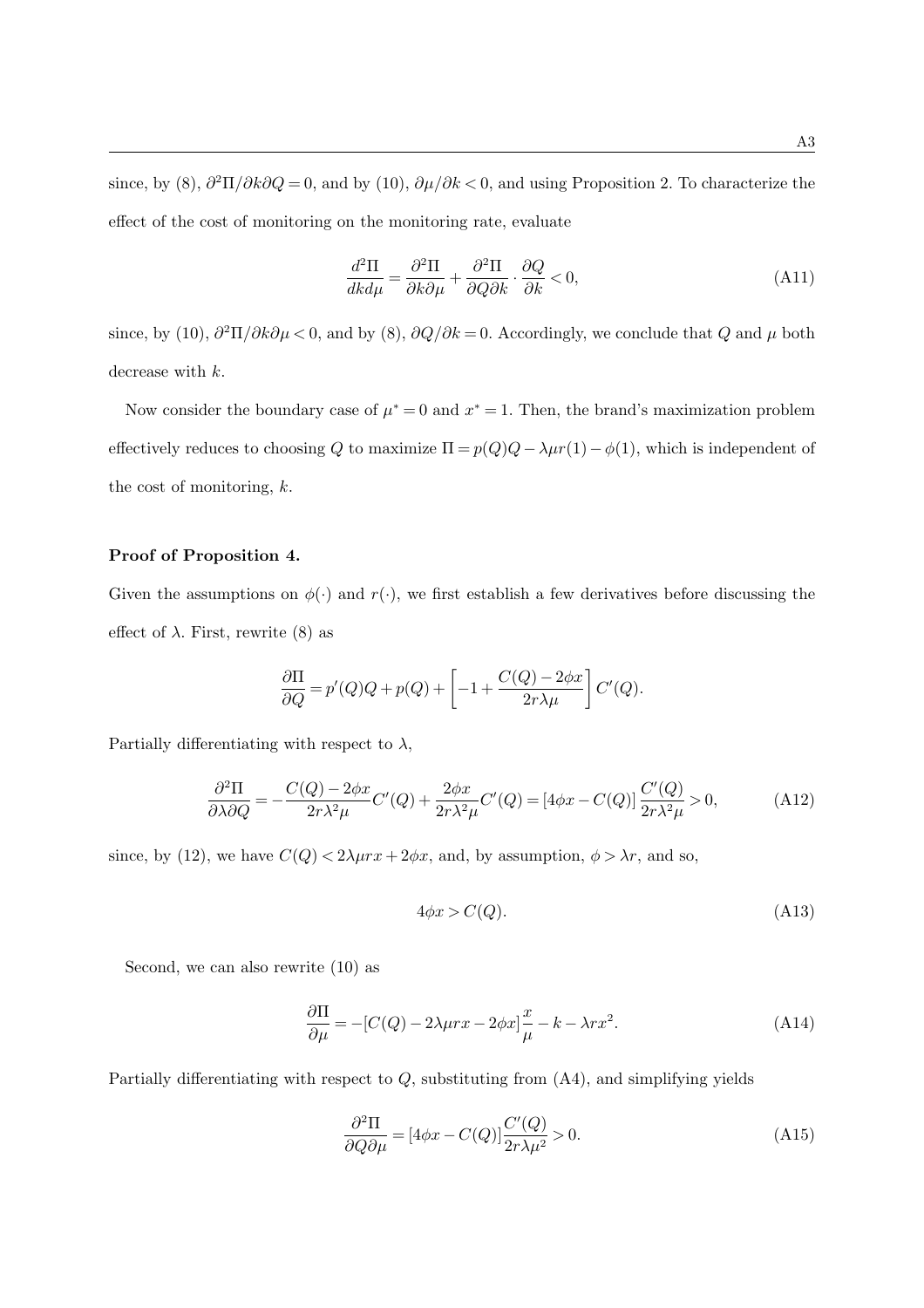For the effect of *k* on  $d^2\Pi/d\lambda dQ$ , evaluate

$$
\frac{d^3\Pi}{dkd\lambda dQ} = \frac{\partial^3 \Pi}{\partial k \partial \lambda \partial Q} + \frac{\partial^3 \Pi}{\partial \mu \partial \lambda \partial Q} \frac{\partial \mu}{\partial k} = \frac{\partial^3 \Pi}{\partial \mu \partial \lambda \partial Q} \frac{\partial \mu}{\partial k},\tag{A16}
$$

since, by partially differentiating (A12) with respect to *k*, we have  $\partial^3\Pi/\partial k\partial\lambda\partial Q=0$ . By Proposition 3, we know that  $\partial \mu / \partial k < 0$ , and hence the sign of  $d^3\Pi / dk d\lambda dQ$  depends on

$$
\frac{\partial^3 \Pi}{\partial \lambda \partial Q \partial \mu} = -4\phi x \frac{C'(Q)}{2r\lambda^2\mu^2} - \left[4\phi x - C(Q)\right] \frac{C'(Q)}{2r\lambda^2\mu^2} < 0.
$$

Thus,  $d^3\Pi/dkd\lambda dQ > 0$ , which implies that, in equilibrium, if k and  $\lambda$  simultaneously increase, it is profit-maximizing to increase *Q* as well.

**Remark**. The sign of  $d^2\Pi/d\lambda dQ$  is ambiguous, i.e., the sign of the main effect of the rule of law *on production scale is ambiguous.*

#### Proof of Remark.

Evaluate

$$
\frac{d^2\Pi}{d\lambda dQ} = \frac{\partial^2 \Pi}{\partial \lambda \partial Q} + \frac{\partial^2 \Pi}{\partial \mu \partial Q} \frac{d\mu}{d\lambda}.
$$
 (A17)

By (A12), the first right-hand side term is positive. By (A15),  $\partial^2 \Pi / \partial \mu \partial Q > 0$ , and, so if  $d\mu / d\lambda < 0$ , and then the second right-hand side term is negative, and, accordingly, the sign of  $d^2\Pi/d\lambda dQ$  is ambiguous.

To show that  $d\mu/d\lambda < 0$ , recall from (A14) that  $\mu$  satisfies

$$
-[C(Q) - 2\lambda \mu rx - 2\phi x] \frac{x}{\mu} = k + \lambda rx^{2}.
$$

Differentiating with respect to  $\lambda$  on both sides,

$$
[C(Q) - 2\phi x] \frac{x}{\mu^2} \frac{d\mu}{d\lambda} = -[C(Q) - \lambda \mu rx - 4\phi x] \frac{x}{\lambda \mu}.
$$

By (A13),  $C(Q) < 4\phi x$ , and so, the right-hand side above is negative, and the sign of  $d\mu/d\lambda$  depends on the sign of  $C(Q) - 2\phi x$ .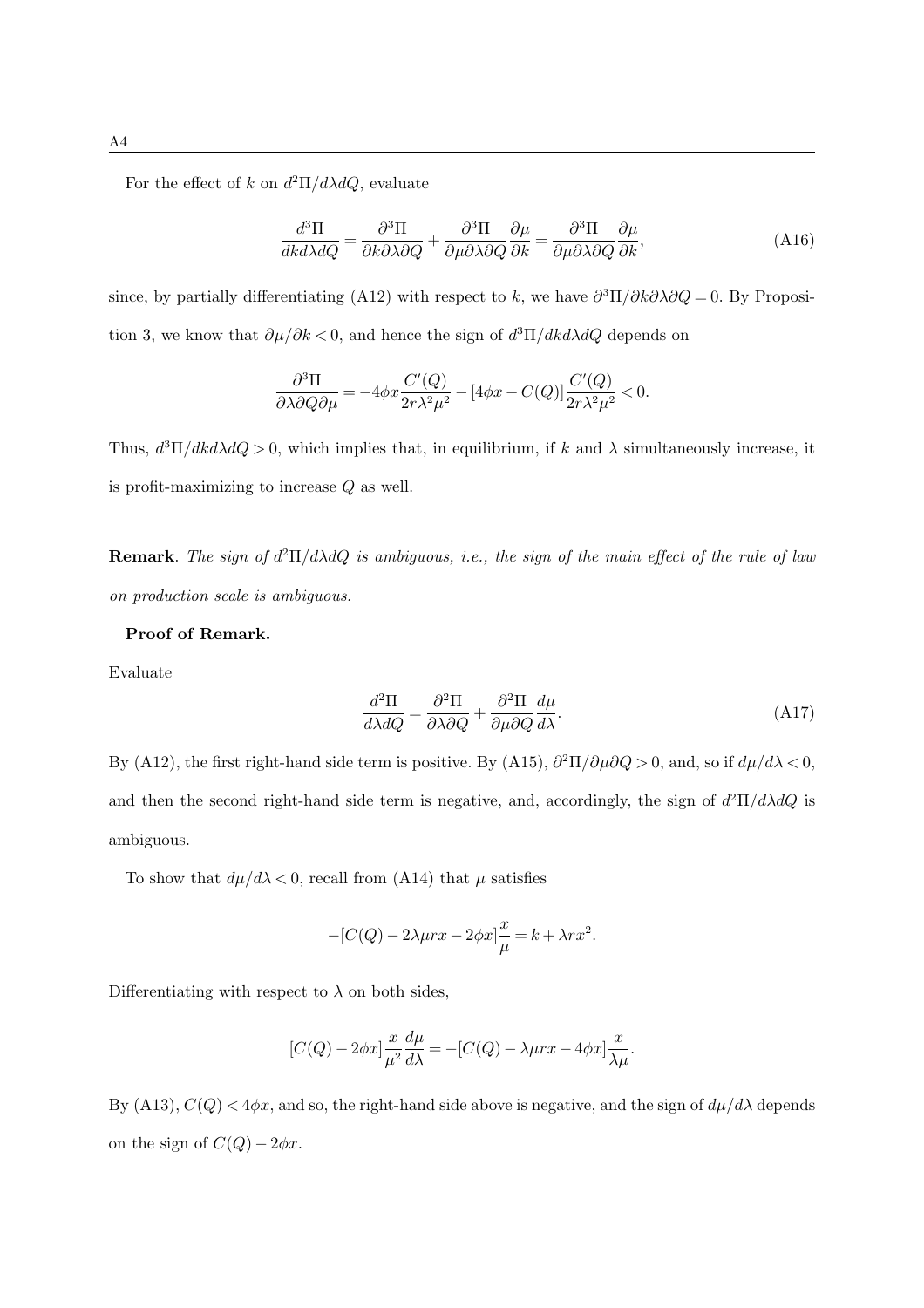$$
x = \frac{C(Q)}{2r\lambda\mu}.
$$

Further, by assumption,  $\phi > \lambda r$ , and so,

$$
x = \frac{C(Q)}{2r\lambda\mu} > \frac{C(Q)}{2r\lambda} > \frac{C(Q)}{2\phi}.
$$

Hence,  $C(Q) - 2\phi x < 0$ , and so,  $d\mu/d\lambda < 0$ .